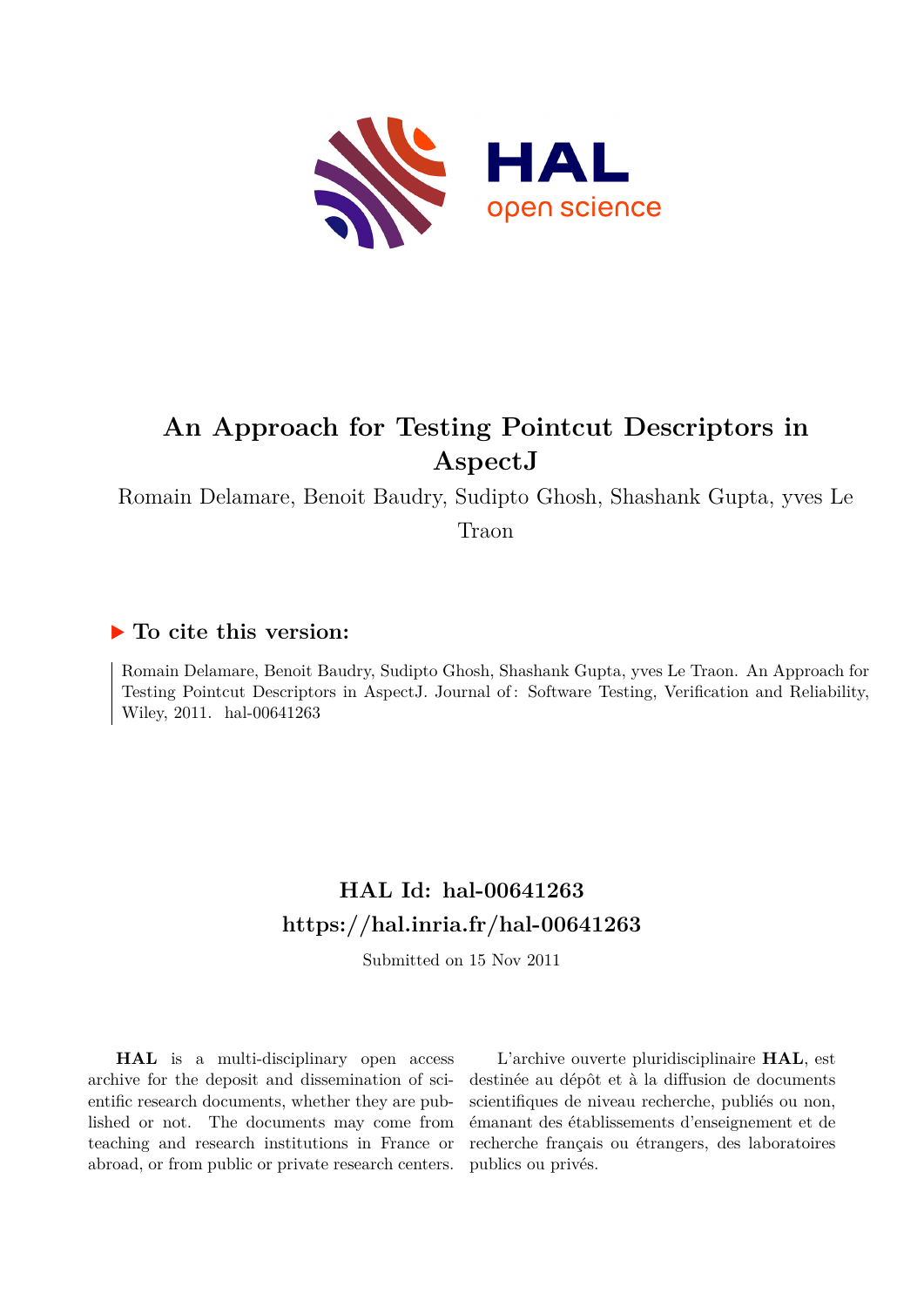# An Approach for Testing

# Pointcut Descriptors in AspectJ

Romain Delamare<sup>1</sup>, Benoit Baudry<sup>1</sup>, Sudipto Ghosh<sup>2</sup>, Shashank Gupta<sup>3</sup>, Yves Le

Traon<sup>4</sup>

<sup>1</sup> *INRIA, Campus de Beaulieu, 35042 Rennes Cedex, France*

<sup>2</sup> *Colorado State University, Fort Collins CO 80523, USA*

<sup>3</sup> *Progressive, Denver, CO USA*

<sup>4</sup> *University of Luxembourg, Faculte des Sciences de la Technologie et de la Communication, L-1359 ´ Luxembourg, Luxembourg*

<sup>∗</sup>Benoit Baudry

#### SUMMARY

Aspect-oriented programming (AOP) promises better software quality through enhanced modularity. Crosscutting concerns are encapsulated in separate units called aspects and are introduced at specific points in the base program at compile-time or runtime. However, aspect-oriented mechanisms also introduce new risks for reliability that must be tackled by specific testing techniques in order to fully benefit from the use of AOP. This paper focuses on the pointcut descriptor (PCD) that declares the set of points in the base program's execution where the crosscutting concern must be woven. A fault in the PCD can have a ripple effect and result in many different faults. New behavior may be added in unexpected places, or places where new behavior should be added may be missed. When implementing aspect-oriented programs with AspectJ, JUnit is most commonly used to test the program. However, JUnit does not offer any mechanism to look for faults specifically located in the PCD. As a consequence, these faults can be detected only through complex test scenarios and side effects that are difficult to trigger and observe. This paper proposes to

<sup>∗</sup>Correspondence to: INRIA, Campus de Beaulieu, 35042 Rennes Cedex, France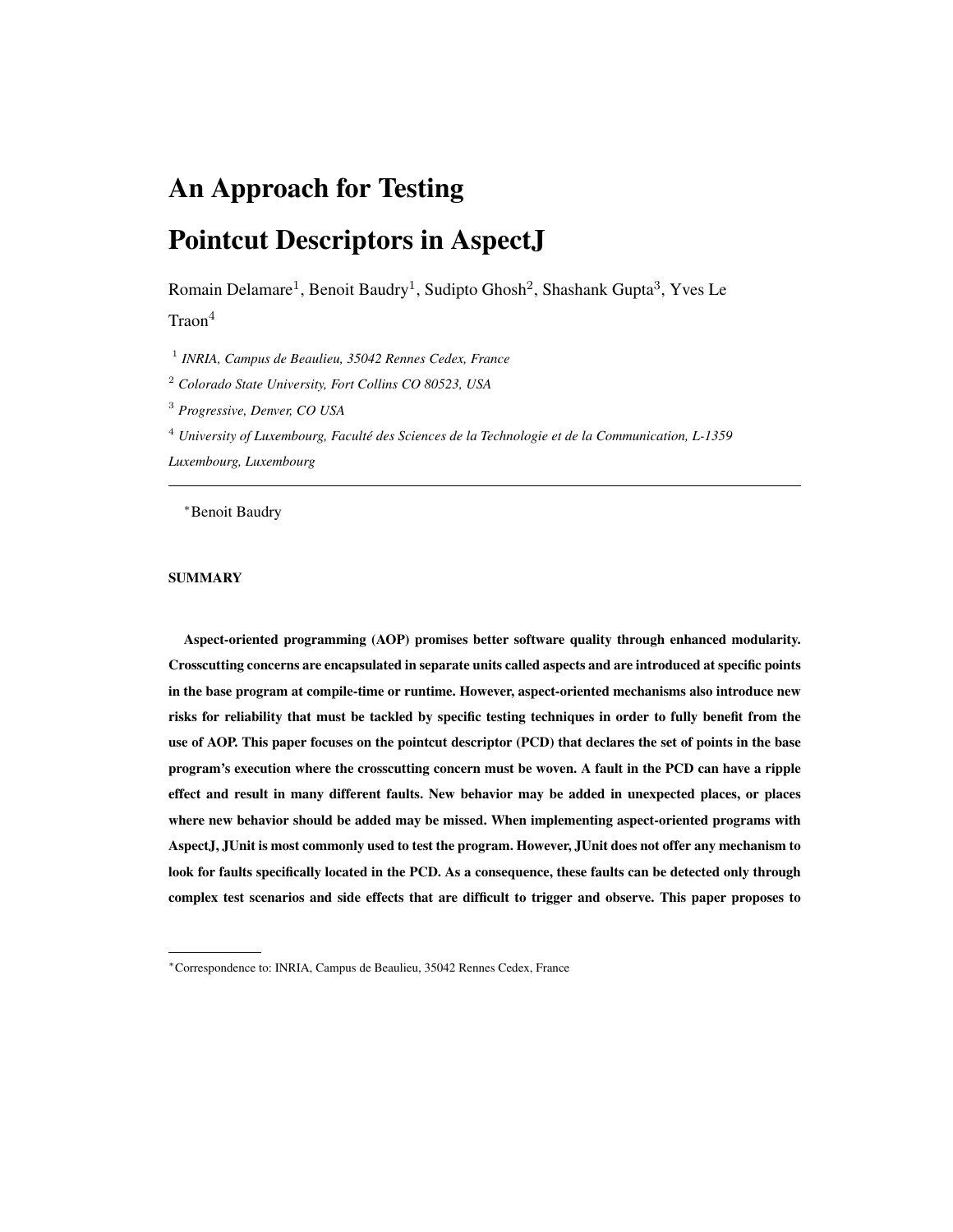monitor the execution of advices in an aspect-oriented program and use this information to build test cases that target faults in PCDs. The AdviceTracer tool has been developed to automatically monitor and store all information related to advice executions. It also offers a set of operations that can be used to check the presence or absence of advices at specific points in the execution. These operations improve the definition of an oracle for PCD test cases. An empirical study is performed to compare JUnit and AdviceTracer for testing PCDs in terms of the complexity of test cases and their ability to detect faults. The study is performed on a Healthwatcher system that has 93 classes and 19 PCDs. It reveals that test cases that use AdviceTracer to test PCDs are easier to write (shorter test cases and written in less time than with JUnit) and detect more faults.

Copyright  $\odot$  0 John Wiley & Sons, Ltd.

#### 1. Introduction

Aspect-oriented programming (AOP) [15] promises better modularity by isolating crosscutting concerns in separate units called aspects. Aspects contain an advice that implements the crosscutting behavior and a pointcut descriptor (PCD) that declares a set of join points when the advice must execute. Aspects can also declare intertype definitions to modify the static structure of the base program. Aspects are woven with the core concerns in order to build a complete system. Despite claims regarding increased software quality, AOP has not been massively adopted [22]. This can be partly explained by the lack of trust of developers in AOP because of the lack of effective tools for understanding the interactions between aspects and the base program [4].

It is necessary to consider features unique to aspect oriented languages in order to develop testing techniques that are well suited for AOP. A number of researchers have studied the new types of faults that can be introduced by AOP [1, 9]. They identify new faults that can occur in the interactions between the core concerns and the aspects, in the advice, or in the PCD. The last category of faults is specific to aspect-oriented languages that introduce new constructs to define the PCD. As observed by Ferrari et al. [9], the PCD is the place that is the most error-prone in an aspect.

*Prepared using stvrauth.cls* DOI: 10.1002/stvr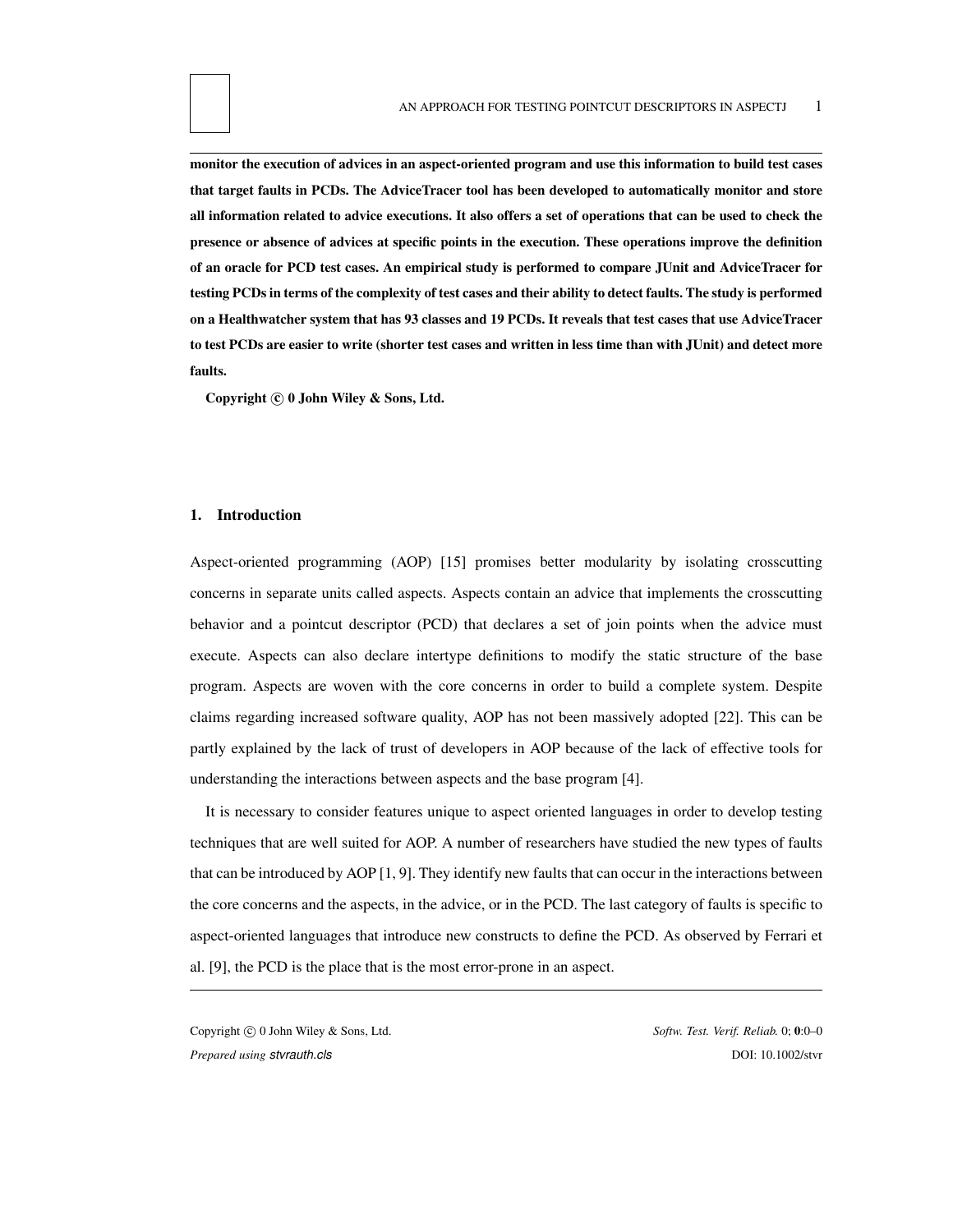#### 2 R. DELAMARE ET. AL.

This work focuses on the development of a tool and an associated method to assist in the definition and validation of pointcut descriptors. An incorrect PCD can generate numerous faults in the program: it can miss expected join points and / or match unintended join points. As a consequence, the advice can introduce unexpected behavior at numerous places. Alternatively, expected behavior can be missing at several places in the program. This is known as the fragile pointcut problem in AOP [16, 25]. Unforeseen problems can also occur when evolving aspect-oriented programs [21]. There is a risk that the PCD may match unintended join points. This is known as the evolution paradox issue in AOP [26]. Pointcut descriptors thus represent an important issue for the correctness of aspect-oriented programs.

A major challenge to detecting faults in the PCD is that it declares a set of join points and there is no other specification of the set of join points that it should match. For example, when developing an aspect-oriented program with AspectJ, there exists no testing approach that allows a tester to specify the expected locations of join points. One way to address this problem is to write test cases, such as with JUnit, that check whether or not the behavior introduced by the advice executes correctly at the expected place in the program. The drawback of this solution is that these test cases do not target the correct type of fault: they target faults in the advice's behavior, and, only as a side effect, may capture faults in the PCD, such as if the advice does not execute correctly because it has not been woven at the expected join point.

This paper proposes to monitor the execution of advices and define a set of query operations to retrieve information about this execution. For example, one operation can check the presence of an advice at specific place in the execution of the program. Such operations are meant to build automatic oracles for PCD test cases. A tool called AdviceTracer has been developed, which handles monitoring and storage of information regarding what advices defined in a particular aspect are executed and at which place in the base program. AdviceTracer offers a set of operations to retrieve this information. These operations can be used to define test cases that specifically target the presence or absence of an advice. AdviceTracer can be integrated with existing testing frameworks such as JUnit in order to

Copyright  $\odot$  0 John Wiley & Sons, Ltd. **Software Example 2018** Softw. Test. Verif. Reliab. 0; 0:0–0 *Prepared using stvrauth.cls* DOI: 10.1002/stvr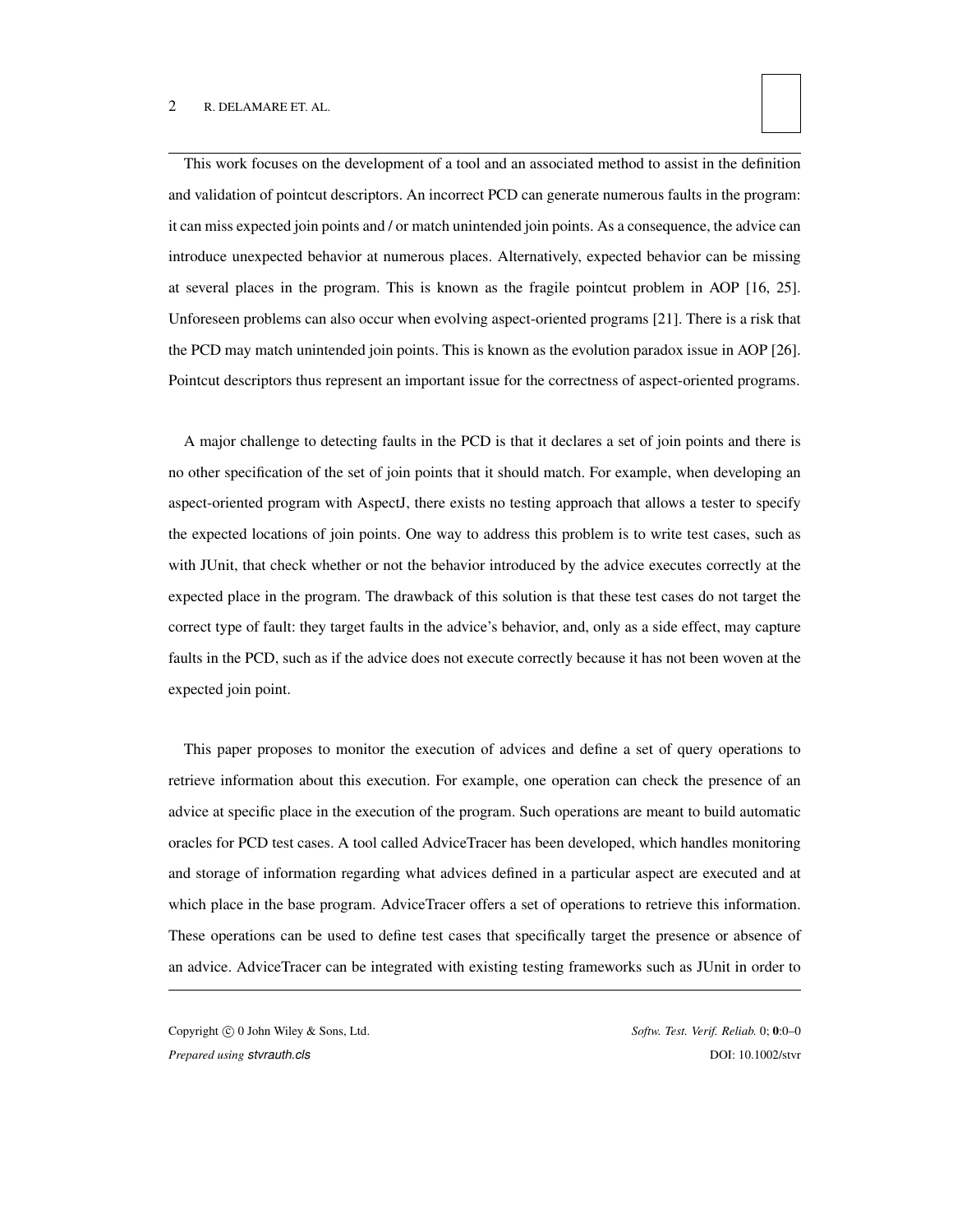develop test cases for PCDs. This paper proposes an approach for testing PCDs based on AdviceTracer to capture faults that miss join points or that match unintended join points.

AdviceTracer is evaluated in terms of its effectiveness and utility for writing test cases that target faults in AspectJ PCDs. The study is performed as a comparison between test cases that use JUnit only and test cases that use AdviceTracer with JUnit. Previous work [6] reported an initial evaluation of AdviceTracer. However, it only considered the ability of test cases that use AdviceTracer to detect faults. Moreover, the subjects used in the study had a small number of PCDs and AdviceTracer was not compared with another technique. This paper reports a comparison using the HealthWatcher system that has 93 classes and 19 PCDs. HealthWatcher is a popular benchmark and has been used in several research studies on aspect-oriented software development. For example, Soares et al. [24] evaluate the impact of AspectJ to implement persistence aspects in HealthWatcher and Hoffman et al. [14] evaluate their proposal for explicit join points.

The empirical study considers two questions. First, the study evaluates the ability of AdviceTracer to decrease the effort for writing the test cases. This effort is evaluated through the number of test cases, the complexity of the test cases, and the precision of the oracle. The second question evaluates the ability of AdviceTracer to improve the fault revealing abilities of test cases. A mutation analysis is performed and the number of mutants killed, the time taken to kill them, and the number of equivalent mutants detected is compared for the two approaches. This study reveals that test cases written with AdviceTracer are simpler than pure JUnit test cases (shorter test scenario, more compact oracles, less lines of code) and detect more faults.

This paper is an extension of the authors' previous work published at ICST'09 [6] and the MUTATION'09 workshop [7]. The major changes are in sections 2.3 and 5. Section 2.3 provides detailed illustrations of the motivations and challenges for testing PCDs in AspectJ with currently available techniques. Section 5 is a completely new empirical study on a mid-size system that compares JUnit and AdviceTracer for testing PCDs in terms of testing time, complexity of the test cases and fault detection abilities.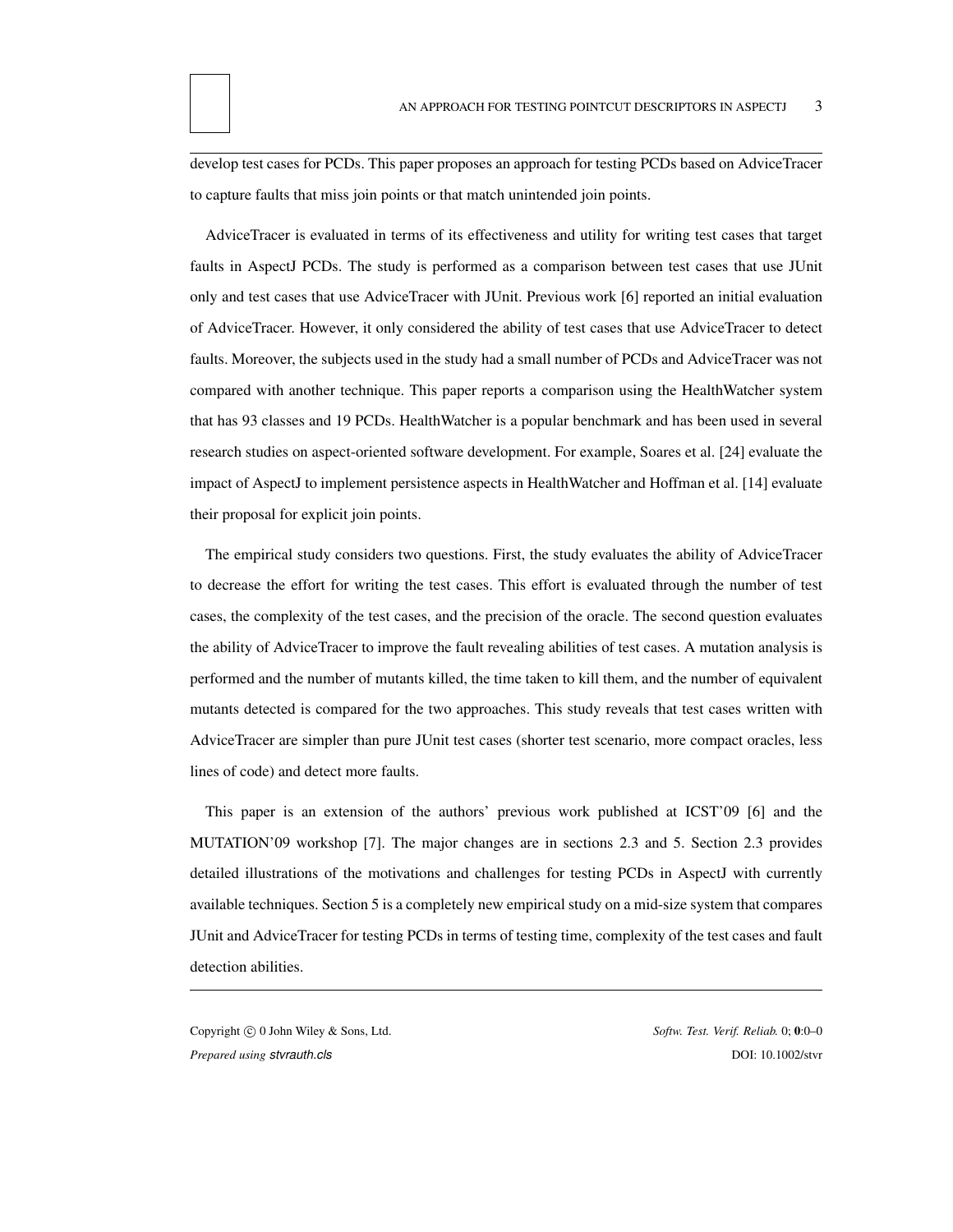

Figure 1. The UML class diagram of the Bank example.

Section 2 presents aspect-oriented programming (AOP) and the challenges to test PCDs. Section 3 details the approach and AdviceTracer, the tool that supports it. Section 4 presents AjMutator, a tool for the mutation analysis of AspectJ PCDs that was used to validate the approach. Section 5 describes an empirical study that was conducted to compare the approach with traditional JUnit testing of PCDs. Section 6 presents the related work. Finally Section 7 concludes this paper.

#### 2. Testing Pointcut Descriptors in AspectJ

Aspect-Oriented Programming (AOP) is a programming paradigm that encapsulates crosscutting concerns into modules called *aspects*. This work uses AspectJ, a popular and mature implementation of AOP for Java. This section first presents the core concepts of AspectJ through a running example. Then, it illustrates the consequence of a fault in the pointcut descriptors (PCDs) and the difficulties in using JUnit to test these PCDs.

#### 2.1. Bank Example

AOP is illustrated through a simple example. Figure 1 shows the UML class diagram of a simple bank system. The Bank class has methods to log in, create or delete an account, and a method to get an account with its number. The class Account has two methods to withdraw or deposit money.

Copyright  $\odot$  0 John Wiley & Sons, Ltd. **Software Example 2018** Softw. Test. Verif. Reliab. 0; 0:0–0 *Prepared using stvrauth.cls* DOI: 10.1002/stvr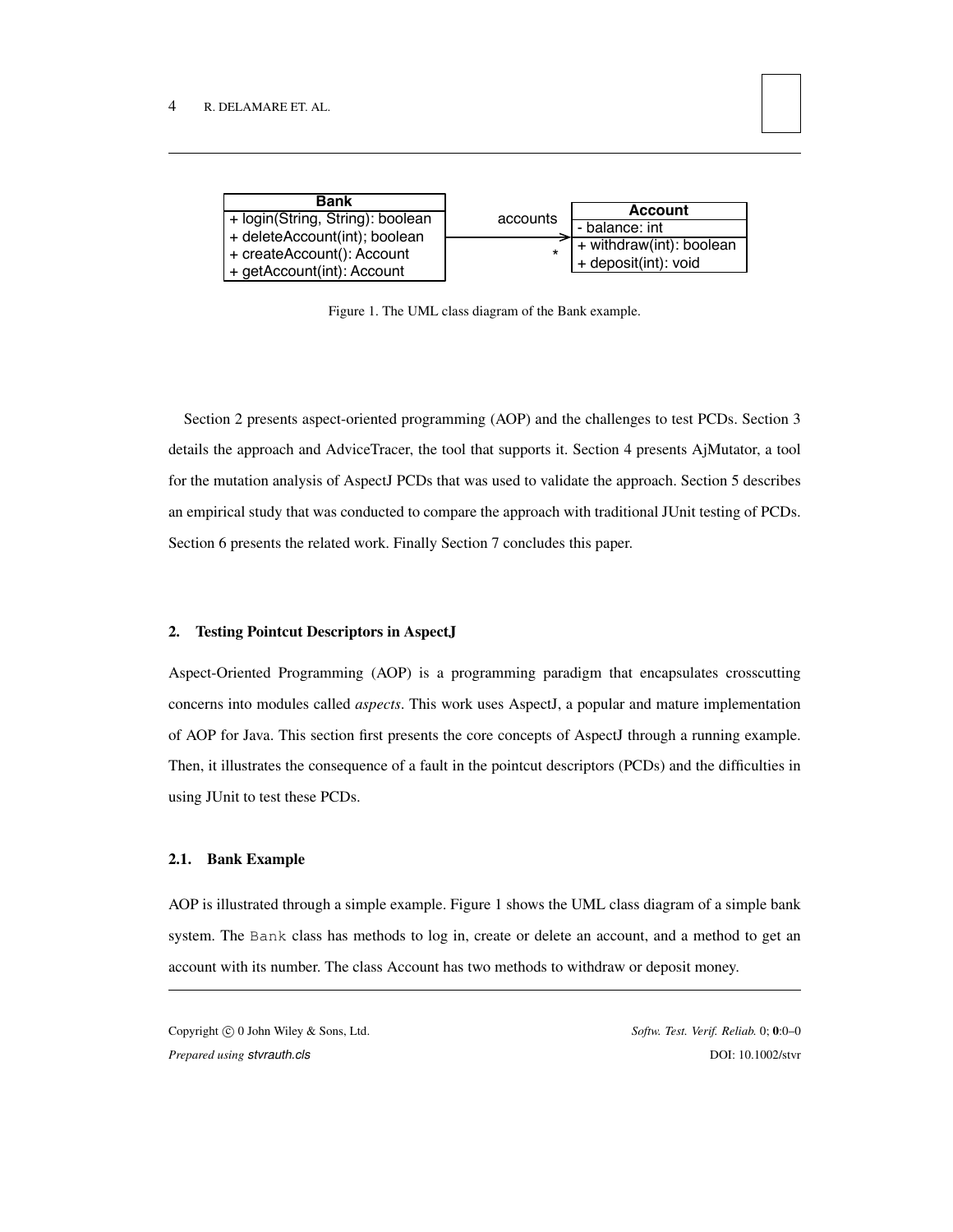```
1 public aspect AccessControl {
2 pointcut controlledAccess():
3 execution (* Account.*(int));
4
5 @AdviceName("AccessControl")
6 before(): controlledAccess() {
7 if(!checkAccess(thisJoinPoint.getTarget()))
8 throw new DeniedAccessException();
9 }
10 }
```
Listing 1. An example of an AspectJ aspect for the Bank example.

Listing 1 shows the code of an AspectJ aspect that controls the access to an account to ensure that only authorized accesses are made. Whenever a method of the Account class is executed, the aspect checks if the access is authorized; otherwise it throws an exception.

#### 2.2. Aspect Oriented Programming with AspectJ

AOP encapsulates crosscutting behaviors into units called *aspects*. An aspect is composed of *advices* and *pointcut descriptors* (PCDs). A PCD selects a set of points in the execution flow (called *join points*) where an advice is woven. An advice is a piece of code that implements the crosscutting behavior.

In AspectJ, a PCD is defined using primitive PCDs. The primitive PCDs can be combined using conjunction (" $\&\&\text{$ ") or disjunction ("||"); a PCD can be negated ("!"). A primitive PCD selects a set of join points, depending on its parameters.

Some PCDs require a pattern as a parameter. This pattern describes an element in the code, a class, a method, a constructor, or an attribute. Wildcards can be used in a pattern to make it select different elements. The "\*" wildcard matches any sequence of characters; the "..." wildcard matches any sequence of parameters. For instance, the PCD on line 2 of Listing 1 has a pattern that describes a method (" $*$  Account. $*$ (int)"). This pattern selects all the methods of the Account class that takes a single integer parameter, irrespective of their return type (the first "\*" wildcard) and their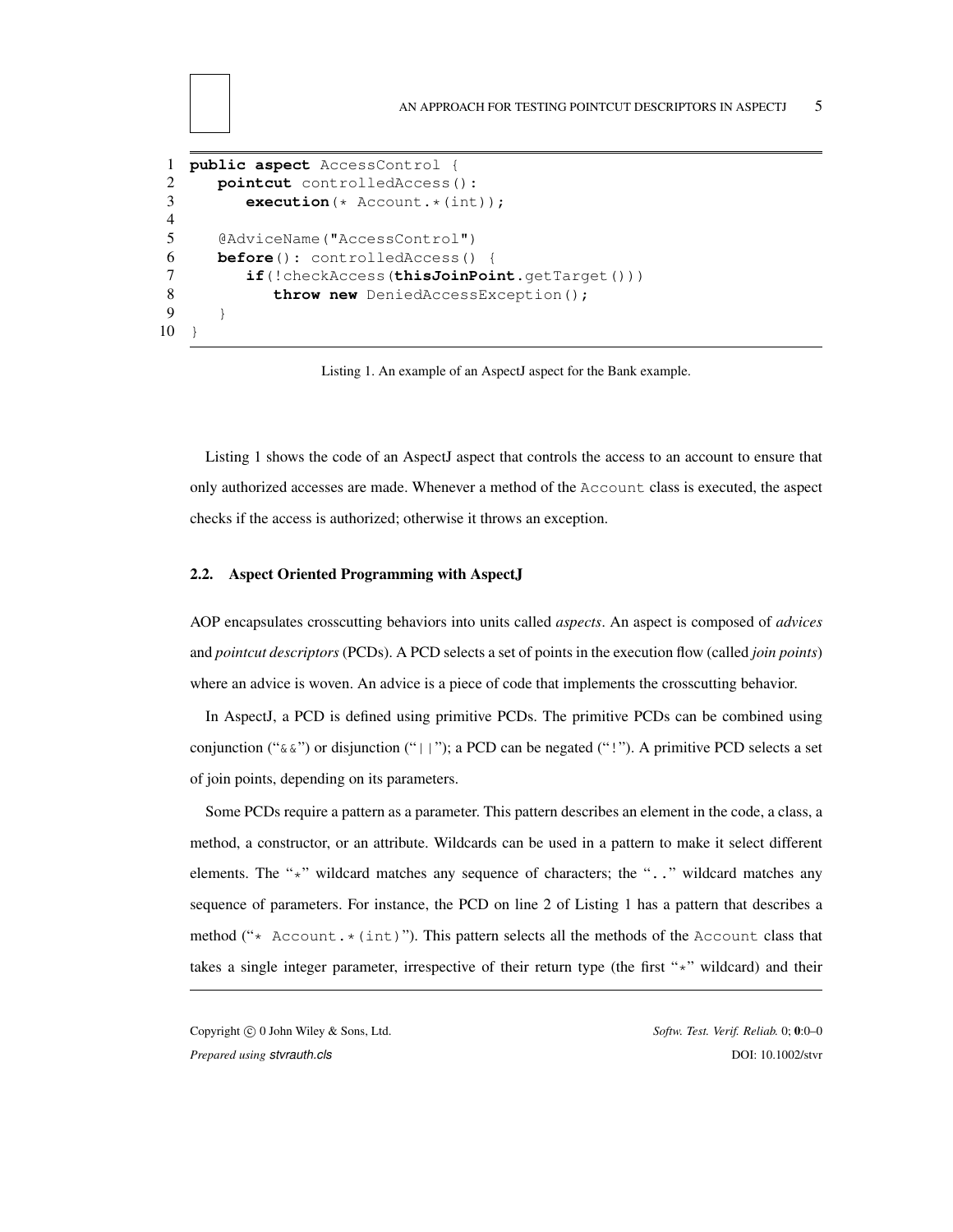

Figure 2. The four types of PCD faults

name (second wildcard). The PCD is an execution primitive PCD, which means that it matches the executions of the methods selected by its pattern.

PCDs such as this, target, args, cflow, cflowbelow, and if are dynamic because the exact set of join points can only be computed at runtime. A dynamic PCD always has a static part and a dynamic part. The dynamic part only constrains at runtime the set of join points selected by the static part.

Advices are woven, *before*, *after*, or *around* the join points selected by the PCD. Around means that the join point is not executed and the advice is executed instead; the advice can still execute the join point by calling a special method (proceed).

#### 2.3. Challenges for Testing PCDs

When testing a PCD, four kinds of faults, defined by Lemos *et al.* [17] are targeted. Figure 2 illustrates them using a set abstraction. The lined set corresponds to the intended join points and the gray set corresponds to the join points actually matched by the PCD. A fault in the PCD can produce (1) both

Copyright  $\odot$  0 John Wiley & Sons, Ltd. **Software Example 20** Softw. Test. Verif. Reliab. 0; 0:0–0 *Prepared using stvrauth.cls* DOI: 10.1002/stvr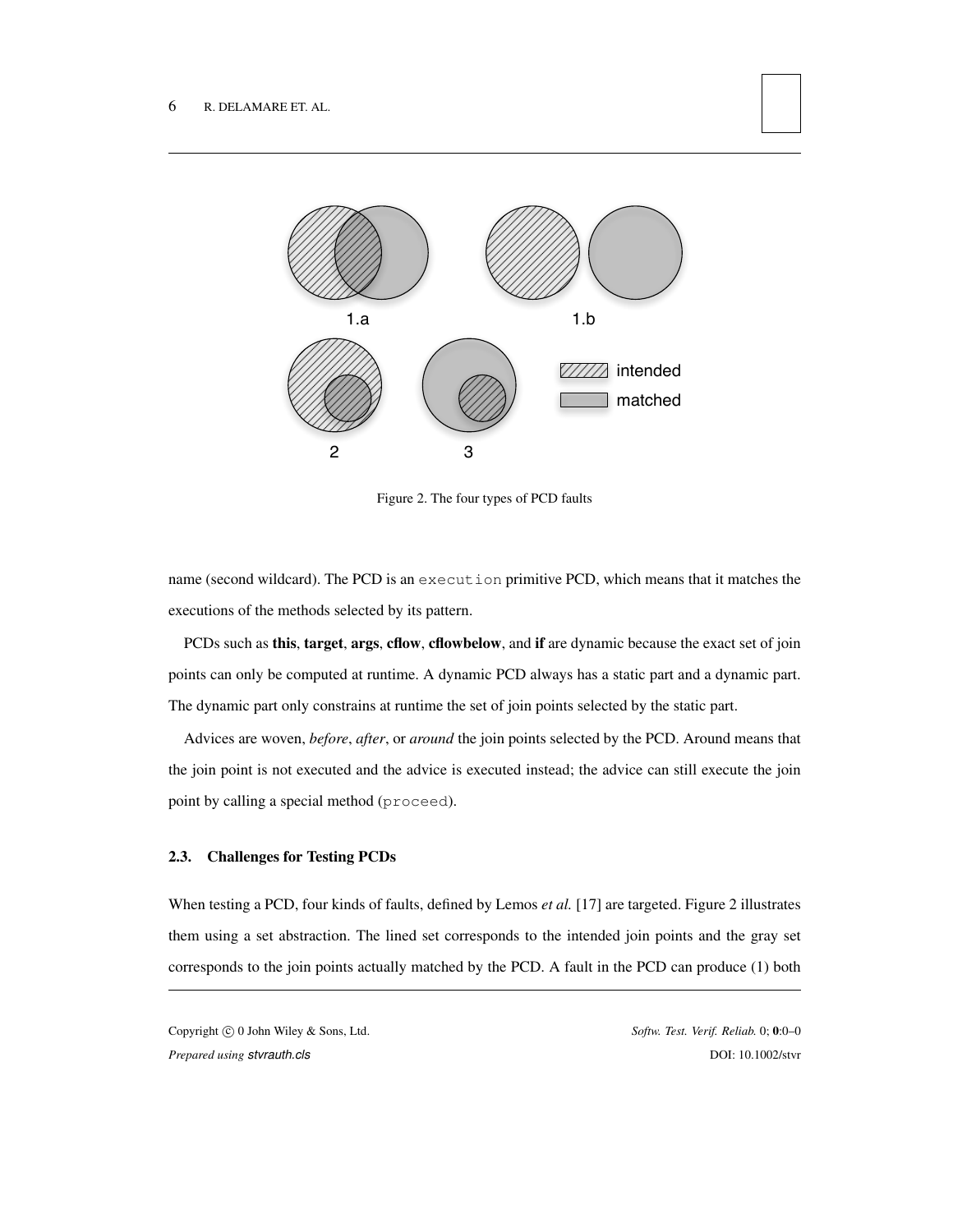

```
1 public aspect AccessControl {
2 pointcut controlledAccess():
3 execution (* Bank.*(int));
\overline{4}
```
Listing 2. Example 1 of a PCD.

```
1 public aspect AccessControl {
2 pointcut controlledAccess():
3 execution(boolean Bank.*(..));
\overline{4}
```
Listing 3. Example 2 of a PCD.

```
1 public aspect AccessControl {
2 pointcut controlledAccess():
3 execution(boolean Account.*(int));
4 }
```


unintended and neglected join points, (2) only neglected join points, or (3) only unintended join points. A PCD with a type 1 fault can match intended join points (1.a) or not (1.b).

Listings 2 and 3 show an example of the type 1.a fault. The PCD in Listing 2 matches deleteAccount and getAccount, whereas in Listing 3 the PCD matches deleteAccount and login.

A type 1.b fault occurs if the intended PCD is the one in Listing 2 and the actual PCD is as in Listing 1 because they match completely different sets of methods: Listing 2 matches all methods that have an 'int' type parameter in Bank, whereas Listing 1 matches all methods that have an 'int' type parameter in Account.

If the intended PCD was as shown in Listing 1 but the actual PCD used was the one shown in Listing 4, then this would be a type 2 fault because the actual PCD matches only return types 'boolean' whereas the intended PCD matches all return types. On the other hand, an example of type 3 fault is where the intended PCD is as shown in Listing 4 and the actual PCD is in Listing 1.

*Prepared using stvrauth.cls* DOI: 10.1002/stvr

Copyright  $\odot$  0 John Wiley & Sons, Ltd. **Software Example 2018** Softw. Test. Verif. Reliab. 0; 0:0–0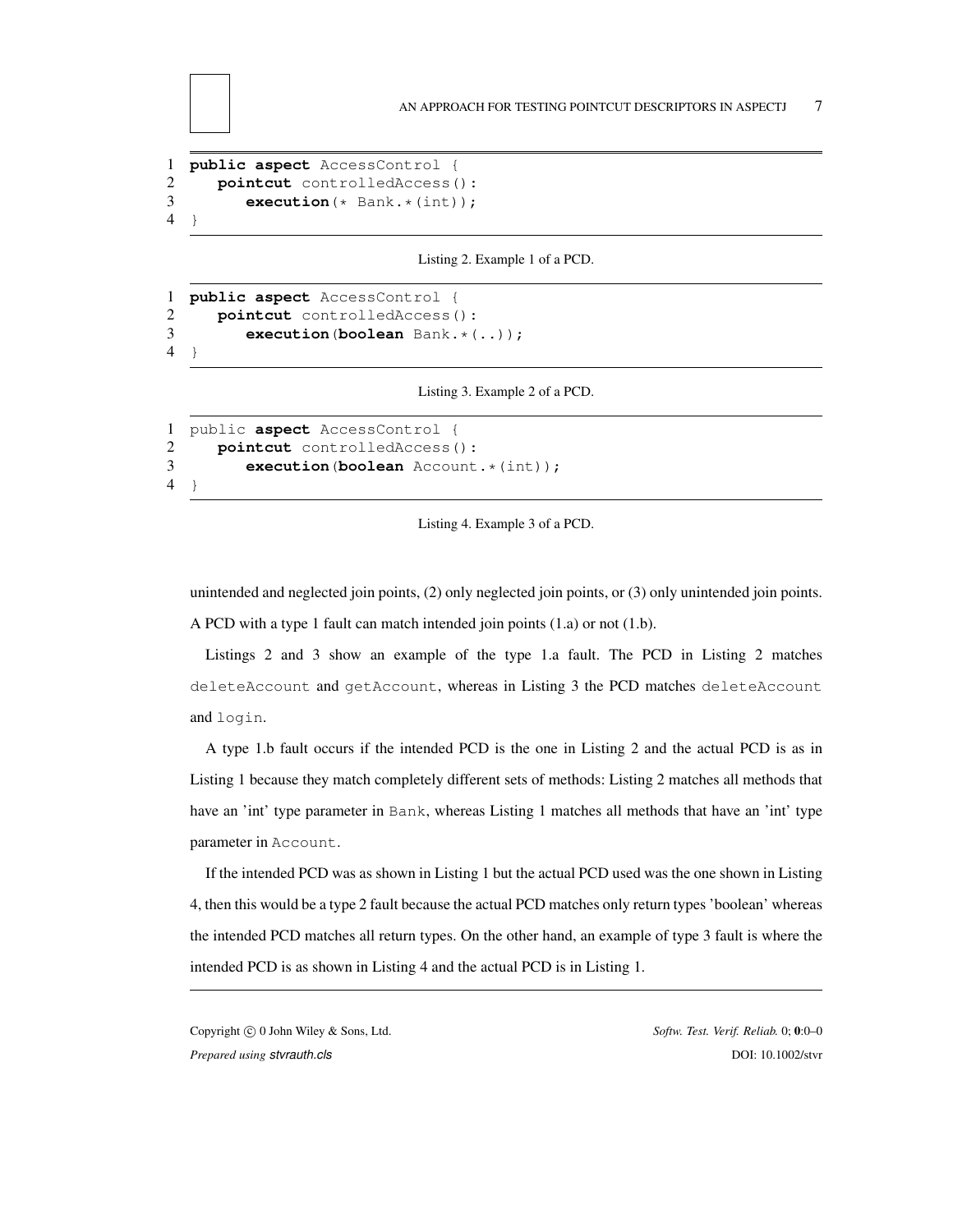

Figure 3. The control flow graphs of the Account.withdraw method before (a) and after (b) weaving.

Testing a PCD is both important and challenging. It is important because a faulty PCD can introduce numerous types of faults in the program, some harmful. It is challenging because it is difficult to write oracles that check if a PCD is correct.

A faulty PCD can have dangerous effects. The control flow graph of Figure 3 shows the control flow graph of the Account.withdraw method before weaving (Figure 3(a)), and after the AccessControl aspect shown in Listing 1 is woven (Figure 3(b)). These graphs represent all potential execution paths in the method. Rectangular nodes in the graph represent statements, oval nodes represent the entry points to the methods, and edges represent potential transitions between statements.

The AccessControl aspect modifies the control flow. An *if* statement has been added at the beginning of the control flow. If the condition is fulfilled an exception is thrown, otherwise the original control flow is executed. This means that in some cases the original behavior may not be executed

Copyright  $\odot$  0 John Wiley & Sons, Ltd. **Software Example 20** Softw. Test. Verif. Reliab. 0; 0:0–0 *Prepared using stvrauth.cls* DOI: 10.1002/stvr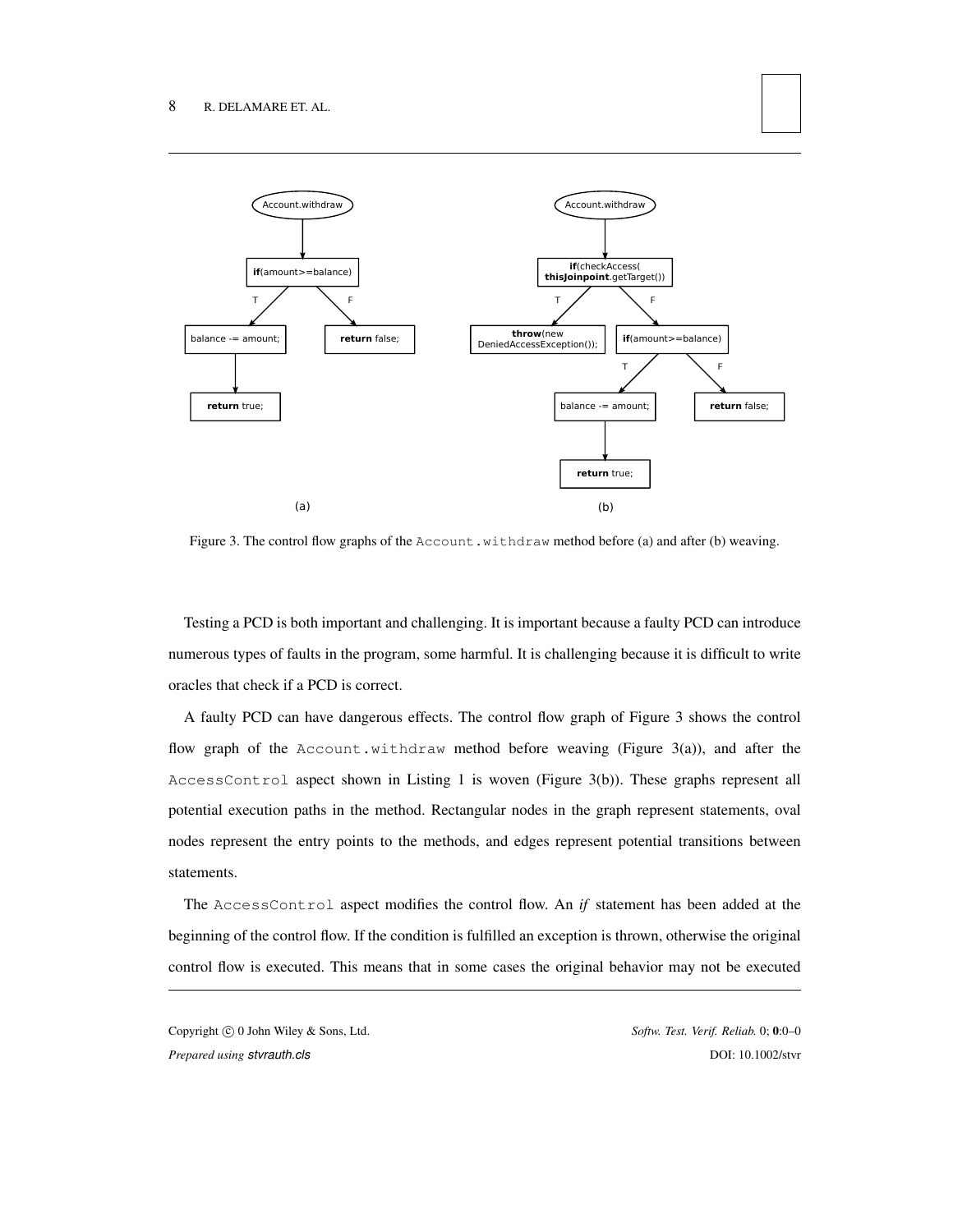```
1 public void testAccessControl() {
2 bank.login(nonAuthorizedUser,password);
3 try {
4 account.withdraw(30);
5 fail("Access_should_not_be_authorized");
6 } catch(DeniedAccessException() {}
7 }
```
Listing 5. A test case for the AccessControl aspect.

anymore. If the PCD is not correct it can introduce critical problems. If the PCD matches more join points than it should, then access to functionalities of the system will be reduced by the advice. Even worse, if the PCD does not match the intended join points, it introduces a critical security hole, as anyone can withdraw money from any account.

The test case in Listing 5 illustrates the challenges of testing a PCD using JUnit only. Testing that the PCD is correct requires checking that the advice has been woven at the correct places. One way to do it is to check that the behavior of the advice executes correctly. The test case logs a user who is not authorized to withdraw money from a particular account, and attempts to withdraw money on that account. If an exception is thrown, the test case ends and succeeds, but if no exception is thrown, then the test case fails (the assertion of line 5 always fails).

This test case is simple and seems to be a good way to test the PCD, but there are several problems with this test case. The first problem is that if the test case fails, the oracle is not precise enough to conclude if there is a fault in the PCD or in a different part of the program. This can hinder fault localization.

- If the first "\*" wildcard of line 3 of Listing 1 is replaced by "void", the withdraw method is not selected, and testAccessControl will fail because there is a fault in the PCD.
- If on line 7 of Listing 1 the negation ("!") is removed, the behavior of the advice is inverted, and testAccessControl will fail. However, the test failure will reveal a fault in the advice, but not in the PCD, which is correct.

Copyright  $\odot$  0 John Wiley & Sons, Ltd. **Software Example 20** Softw. Test. Verif. Reliab. 0; 0:0–0 *Prepared using stvrauth.cls* DOI: 10.1002/stvr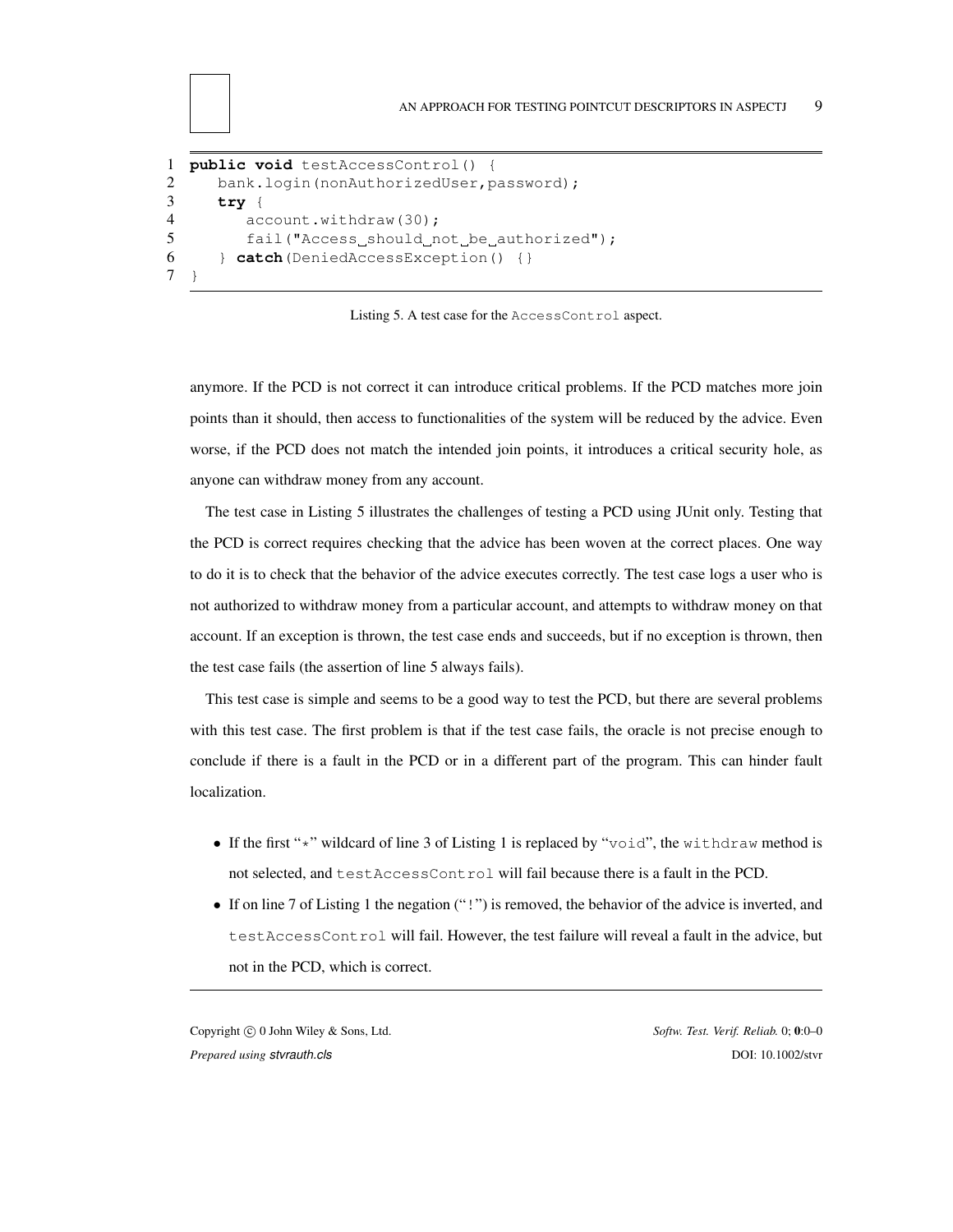The second problem is that testAccessControl will not detect all the faults in the PCD. For example, suppose that in the method pattern of Listing 1, line 3, the name Account is replaced by a wildcard. Then the advice will be woven before the executions of Bank.deleteAccount, and testAccessControl will pass even if there is a fault in the PCD. This fault is of type 3 as defined in Figure 2, which means that the expected join points are matched, but the PCD also matches unintended join points. To detect that fault, test cases must be written that specify that no advice should be woven in some places of the code. However, test cases such as testAccessControl cannot check this, they do not explicitly mention the presence or absence of an advice by testing its behavior; they just implicitly assume the presence of an advice. Not allowing explicit mention of an advice is a limitation of JUnit-based unit testing when it is used to precisely capture faults in the PCD.

Finally, a fault in a PCD can lead to the same observable behavior as the original PCD. In this case, it is not possible to write a JUnit test case that can detect different functional behavior between the original and the faulty PCD. One could argue that if functionalities are the same there is no fault. However, the set of matched join points is actually different and it can lead to problems with nonfunctional requirements, such as higher execution time or space. Moreover, as we show in Section 5, with the proposed approach, it is possible to exhibit the fault with a test case.

To overcome these problems, a new approach is needed to define oracles that directly target faults in the PCDs, and that does not rely on the behavior of the advice. The next section proposes a solution for the definition of oracles dedicated to PCDs. This solution is based on monitoring the execution of advices when running the test cases and on the definition of a set of dedicated assertions to query these executions. This solution is implemented as a tool called AdviceTracer and the assertions can be used to define an automatic oracle for PCD test cases.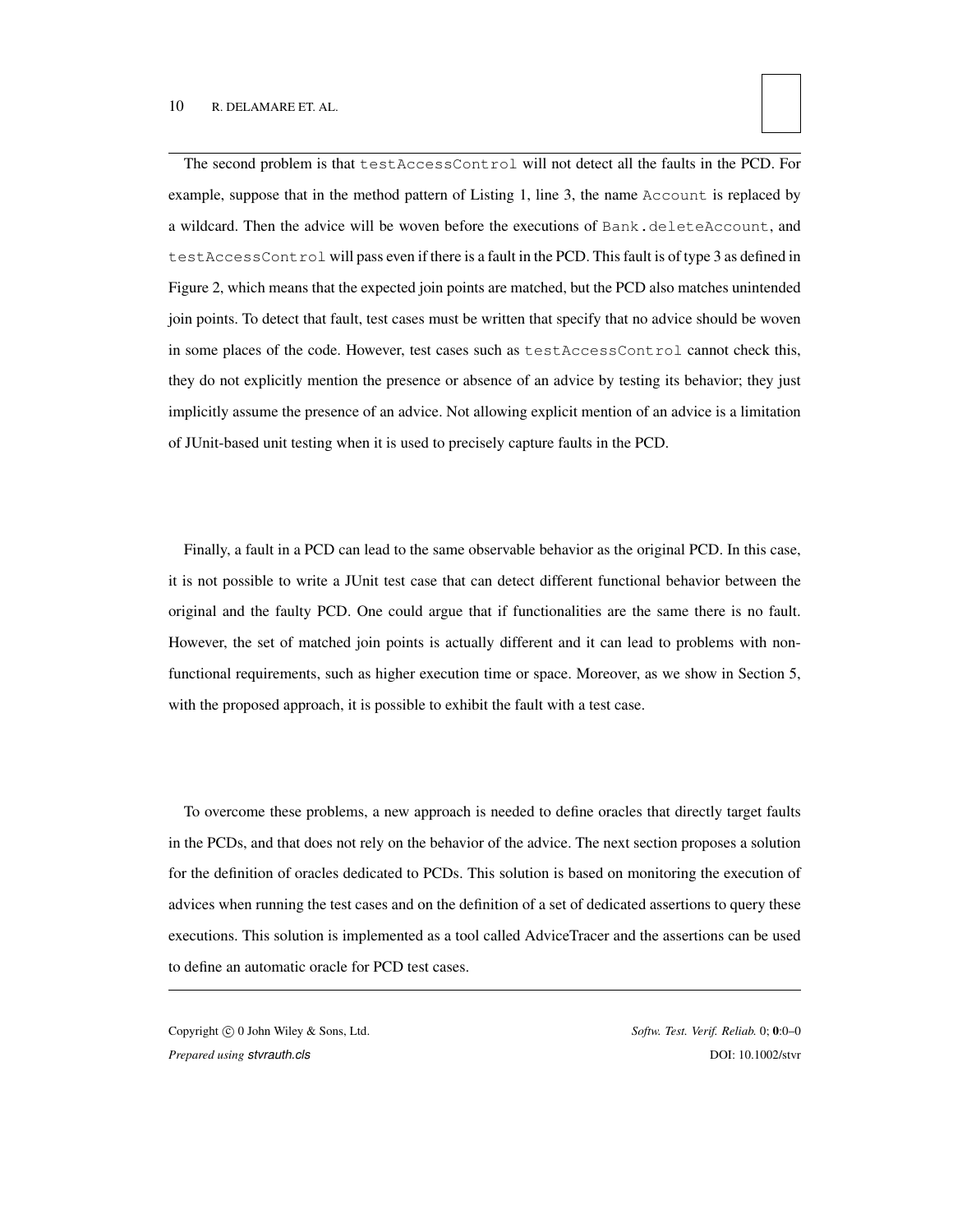## 3. AdviceTracer

The AdviceTracer<sup>†</sup> tool allows a programmer to write test cases that focus on checking whether or not a join point has been matched by the PCD. More precisely, AdviceTracer is used to specify an oracle that expects the presence or absence of an advice at a particular point in the base program. Test cases can specify the join points expected to be matched by a PCD without requiring the execution of advice behavior.

#### 3.1. Approach

AdviceTracer implements an approach for testing PCDs. The key idea is that executions of the advice during test scenarios are traced and assertions are made on these execution traces instead of on the behavior of the advices.

The general approach is separated in two steps, one for checking that all intended join points have been matched by the PCDs, and one for checking that no unintended join points have been matched.

The following paragraphs describe (1) how to write the test cases for the intended and unintended join points, and (2) how to interpret the results of these test cases to locate the faults. Each test case consists of a test scenario and an oracle (using assertions).

#### *3.1.1. Test cases for the intended join points*

In the first step, test cases are written to check that all intended join points are matched by the PCDs. It is necessary to write one test case for each join point. While it may seem demanding, a previous study [22] showed that most of the advices are woven only at few places. Thus, there are usually only a few test cases for the set of join points that are intended to be matched by one PCD.

<sup>†</sup>http://www.irisa.fr/triskell/Softwares/protos/advicetracer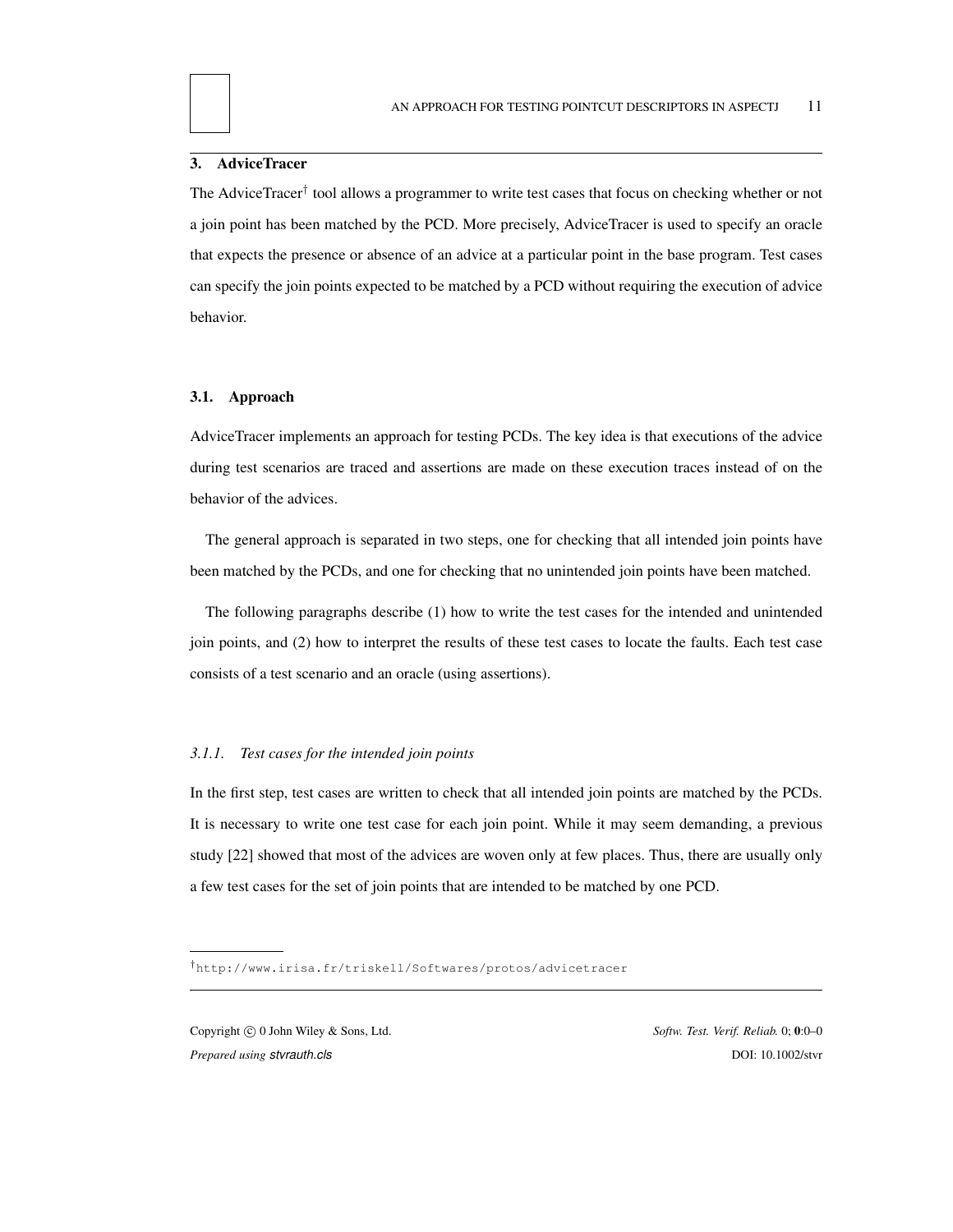The test scenario of a test case that targets an intended join point should be as simple as possible. The sole purpose of the test scenario is to trigger the intended join point.

The oracle should verify that the advice associated with the PCD under test has been executed, and that it has been executed at the correct place. Thus, the assertions need to be specific to make sure the intended join point has been matched by the PCD.

Enumerating the intended join points contradicts one of the goal of using declarative PCDs (such as AspectJ PCDs), which is to avoid the enumeration of numerous join points. However, there exists no other specification for a PCD against which we can check conformance. Thus, enumerating all the join points is the only way to thoroughly verify the PCDs. One advantage of using AdviceTracer is that it allows for a coarser verification by just counting the number of matched join points, which greatly reduce the cost.

#### *3.1.2. Test cases for the unintended join points*

In the second step, test cases are written to check that no unintended join points have been matched by the PCDs. The unintended join points can be located anywhere in the program so it can be difficult to write such test cases. The proposed approach can reduce the cost of writing test cases for the unintended join points.

In order to limit the number of test cases that validate the absence of unintended join points, it is necessary to build test cases that cover large portions of the program. Since AdviceTracer is based on execution traces, the larger the execution trace, the more can one test case check. AdviceTracer offers an assertion that checks the number of occurrences of a specific advice in an execution trace. It can be used to validate that the advice has not been woven more than expected in large execution traces.

Determining the expected number of executions of an advice in a specific test scenario is not an easy task but not harder than determining what assertions need to be specified in JUnit test cases. The tester needs to determine this number of executions by inspecting the code or by using the specifications of the system and the aspects (e.g., design models and requirement documents).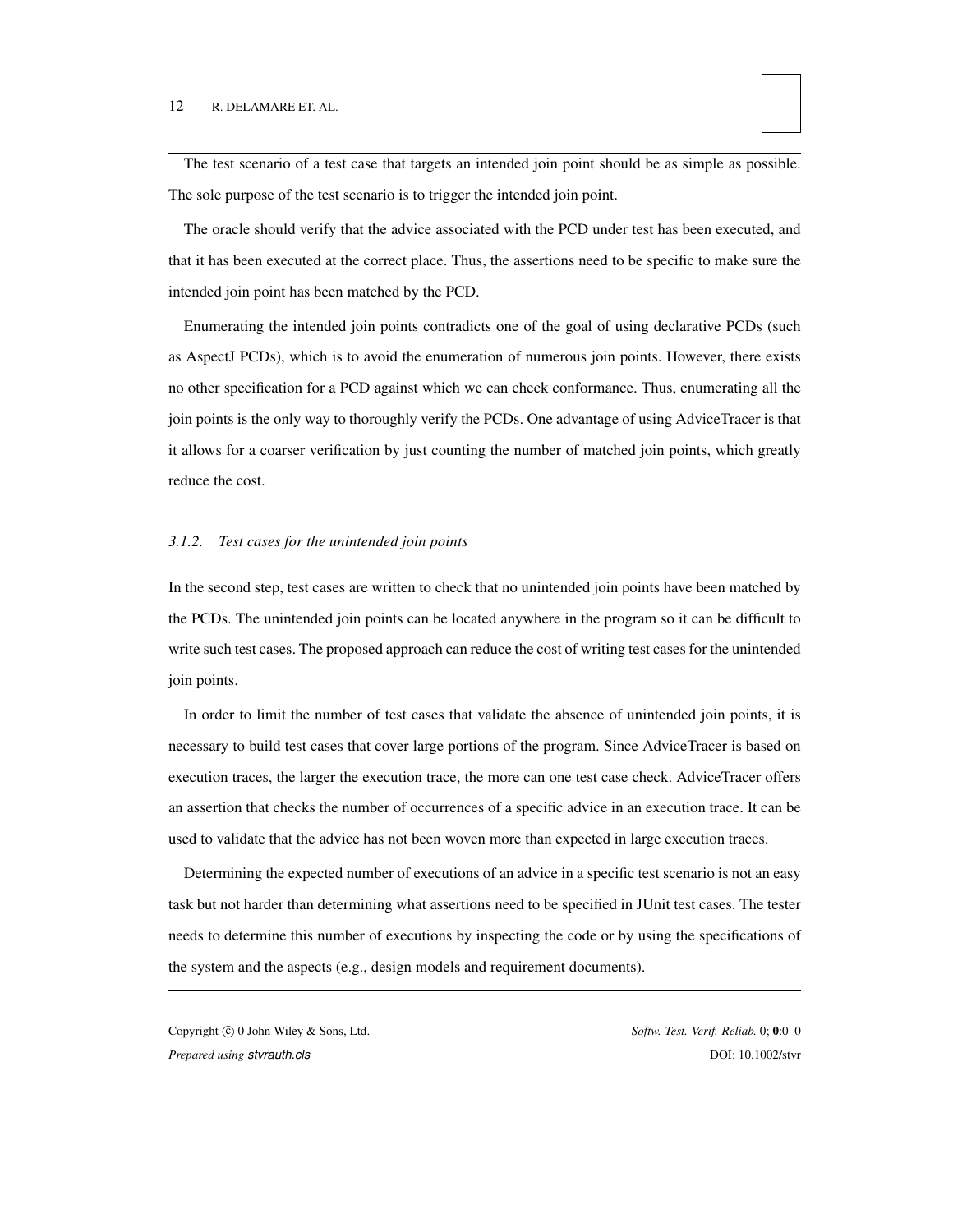It might seem difficult to interpret a result based on a simple count of occurrences of advices. Indeed, if the number of executed advices is as expected by the test case, it may still not be clear if they are actually executed at the correct join points. That is why it is important to test the intended join points before the unintended ones. If it is known that the intended join points were correctly matched, then the number in a large execution trace must correspond to the intended join points (and not to any arbitrary join point). This way, the oracle remains simple even if the test scenario is complex.

Testing that a PCD does not match any unintended join point is more difficult than testing that the PCD matches every intended join point. In general, there are far more unintended join points than intended join points. Indeed, each instruction contains at least a possible join point, and can contain dozens of possible joinpoints. Thus if the first step fails to guarantee that intended join points have been matched, testing that no unintended have been matched is almost impossible. This is why we propose a two-step approach. the first step is required for the second step to succeed.

#### *3.1.3. Fault localization*

If a fault is detected, it is possible to know which type of fault (as presented in figure 2) and where it is located by interpreting the test results.

First, the tester inspects the results of the test cases for the intended join points. If some test cases for the intended join points fail, it means that the intended join points they target have not been selected by the PCDs they test. The fault is easily located as each test case targets one PCD and one intended join point.

Then the tester inspects the results of the test cases for the unintended join points. If some test cases for the unintended join points fail, the PCDs they target match unintended join points. Each assertion in the test case specifies how many times an advice must be executed. If an assertion fails, then the PCD associated with the advice checked by the assertion matches unintended join points.

*Prepared using stvrauth.cls* DOI: 10.1002/stvr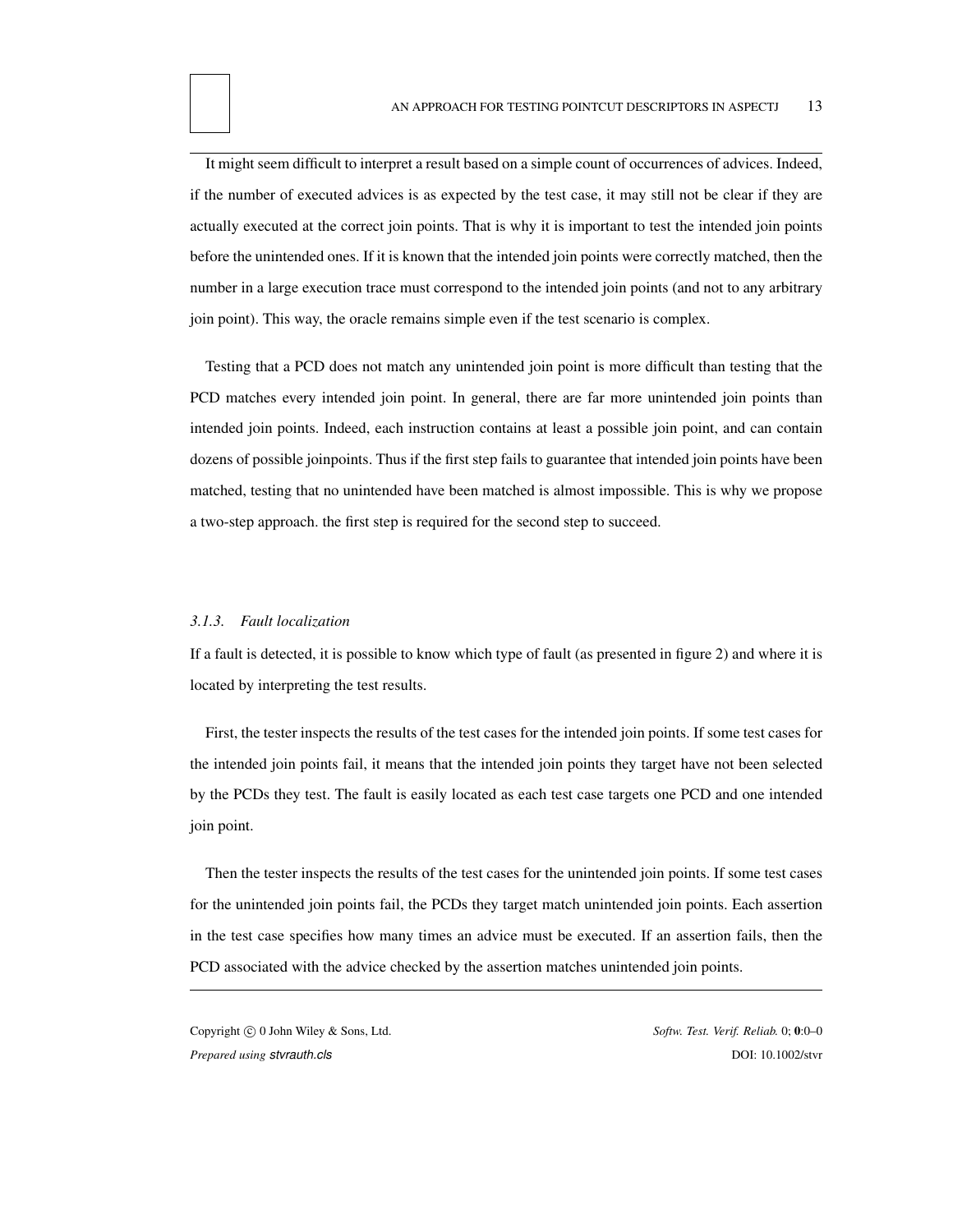14 R. DELAMARE ET. AL.

```
1 public class C {
2 public void m1() { ... }
3 public void m2() {
4 ...
5 m1();
6 }
7 }
```
Listing 6. A Java class example

```
1 public Aspect A {
2 @AdviceName("A1")
3 before(): execution(void C.m1())
4 && cflow(execution(void C.m2())) {
5 ...
6 }
7 }
```


For the unintended join points, the tester must find a compromise between large and small test scenarios. A large test scenario means fewer test cases, but a small test scenario means better fault localization.

To summarize, if some test cases for the intended join points fail, then there is a fault of type 1 or type 2, and if some test cases for the unintended join points fail, then there is a fault of type 1 or type 3.

### 3.2. Illustrative Example

Listings 6, 7, and 8 illustrate the use of AdviceTracer. Listing 6 shows a Java class C with two methods m1 and m2; m2 calls m1. Listing 7 shows an Aspect A, in which an annotation has been added in order to name the advice, A1. The advice is woven before the executions of m1 which are in the control flow of m2.

Copyright  $@$  0 John Wiley & Sons, Ltd.  $Softw. Test. Verify. Reliab. 0; 0:0-0$ *Prepared using stvrauth.cls* DOI: 10.1002/stvr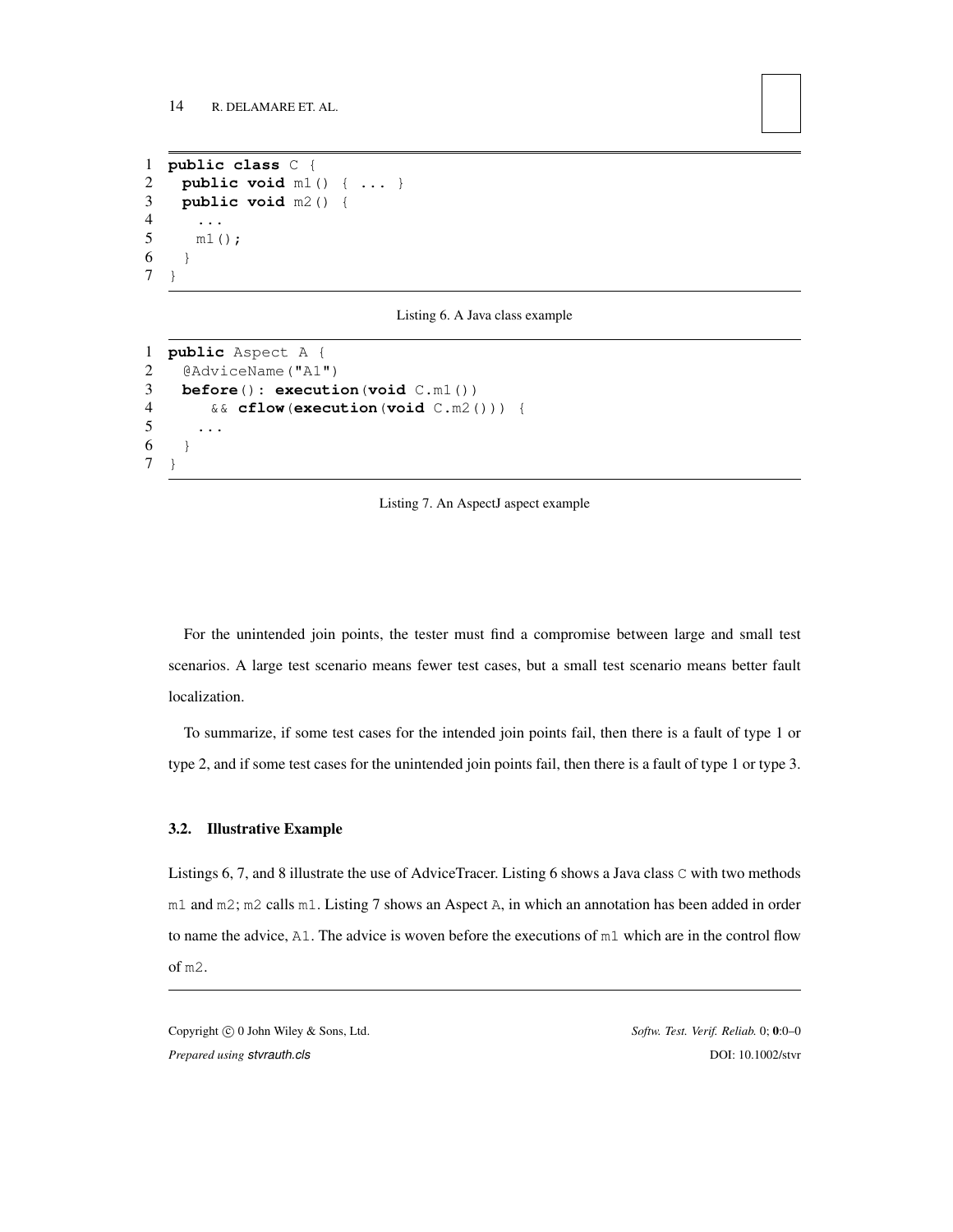```
1 public class Test {
2 @Test
3 public void test1() {
4 Cc= new C();
5 addTracedAdvice("A1");
6 setAdviceTracerOn();
7 c.m1();
8 setAdviceTracerOff();
9 assertAdviceExecutionsEquals("A1", 0);
10 }
11
12 @Test
13 public void test2() {
14 Cc= new C();
15 addTracedAdvice("A1");
16 setAdviceTracerOn();
17 c.m2();
18 setAdviceTracerOff();
19 assertAdviceExecutionsEquals("A1",1);
20 assertExecutedAdviceAtJoinpoint ("A1", "C.m1:2");
21 }
```
Listing 8. A JUnit test class illustrating how to use AdviceTracer

To facilitate the identification and designation of advices it is required to use the @AdviceName annotation. This annotation, provided by AspectJ, takes a string parameter to specify the name of the advice it is associated with.

Listing 8 shows two test cases that specify the set of expected join points. In textual form, the specification of the expected join points can be expressed as, "*the advice A1 should be executed only before the executions of m1 in the control flow of m2*". This means that the test must specify that the advice A1 is expected when  $m2$  calls  $m1$ , and also that it should not be executed when  $m1$  is executed outside the control flow of m2.

• test1 specifies that no advices should be executed (line 9) when only m1 is called (line 7). Thus, test1 will pass only if weaving an aspect (here aspect A) does not lead to the execution

Copyright  $\odot$  0 John Wiley & Sons, Ltd. **Software Example 20** Softw. Test. Verif. Reliab. 0; 0:0–0 *Prepared using stvrauth.cls* DOI: 10.1002/stvr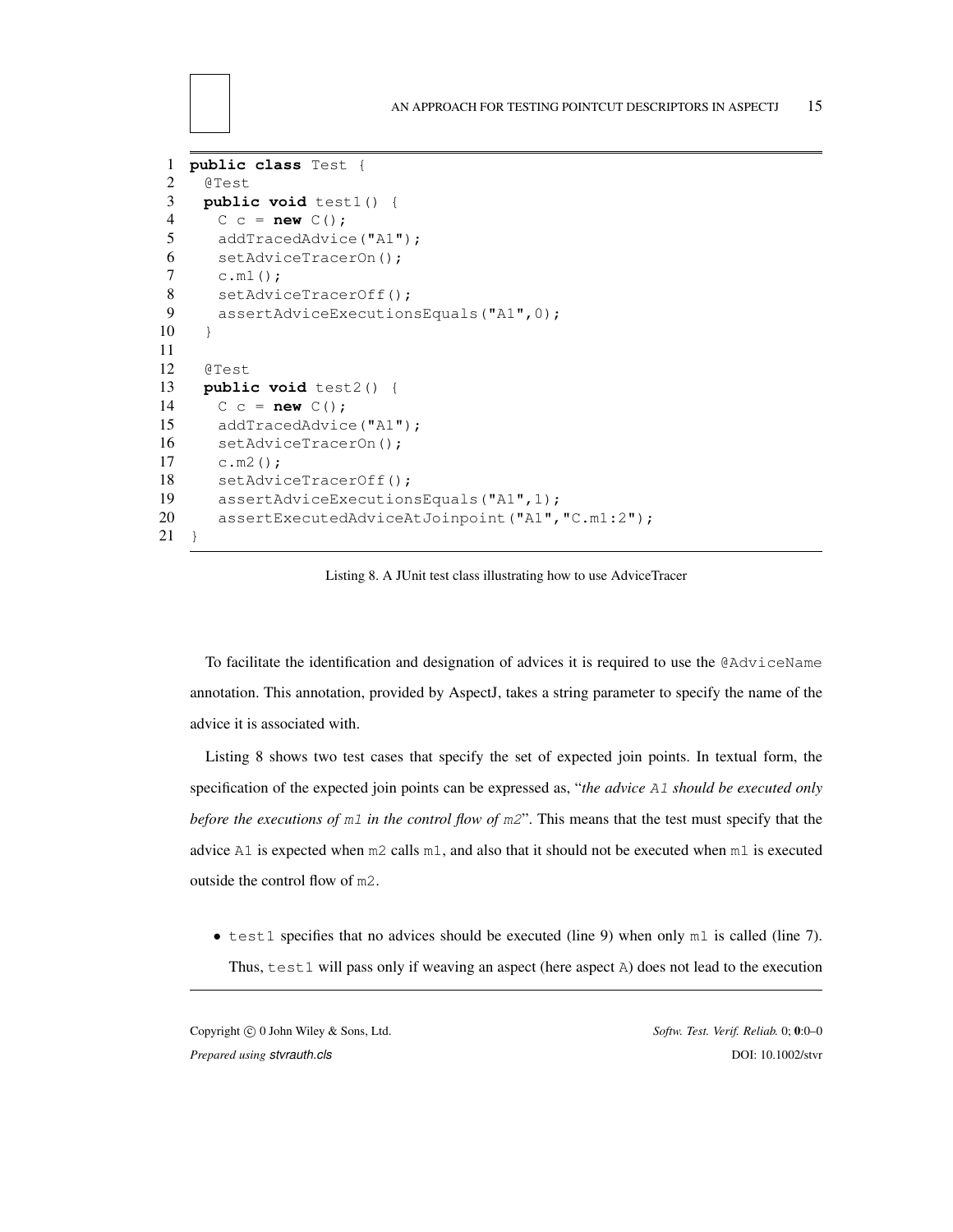of an advice when executing  $m_1$ . The test case will fail if a join point of  $m_1$  is matched by the advice (unintended join point).

• test 2 calls m2 and then specifies (at lines 19-20) that advice A1 should be executed from a join point at line 2 of C, within m1. So if test2 passes, it is clear that the advice was executed within the context of execution of  $m1$ .

If the PCD of Listing 7 is replaced by "**execution**(**void** C.m1())", test1 fails because the advice is executed in this test scenario. If the pointcut is replaced by "**execution**(**void** C.m2() )", the advice is executed but  $test2$  fails because it is woven within  $m2$  instead of  $m1$ . Finally, if the pointcut is replaced by "**call**(**void** C.m1())&& **cflow**(**execution**(**void** C.m2())) ", both test cases will fail as the weaving context changes: with call the join point is located within the calling method whereas with execution the join point is the called method.

This example also illustrates how AdviceTracer can handle dynamic PCDs. The PCD of Listing 7 is dynamic: it statically matches all the executions of m1, but the advice is executed only if m1 is executed in the control flow of m2. To specify this PCD, the test first executes m1 outside the control flow of  $m2$  and checks that the advice is not executed (test1 of Listing 8). Then the test executes  $m1$  in the control flow of m2 and checks that the advice is executed at the correct join point (test2 of Listing 8).

AdviceTracer makes it possible to specify the expected join points in order to check that there are no neglected join points. In such an approach, there must be test cases that specify every place in the base program that should be matched by each PCD. As shown in test1, it is also possible to write test cases that specify unintended join points.

## 3.3. Primitive Methods of AdviceTracer

The above two test cases illustrate how the primitive methods of AdviceTracer are used. These primitives are of three distinct types: those that start or stop AdviceTracer, those that configure the traced advices, and those that define assertions to specify the oracle.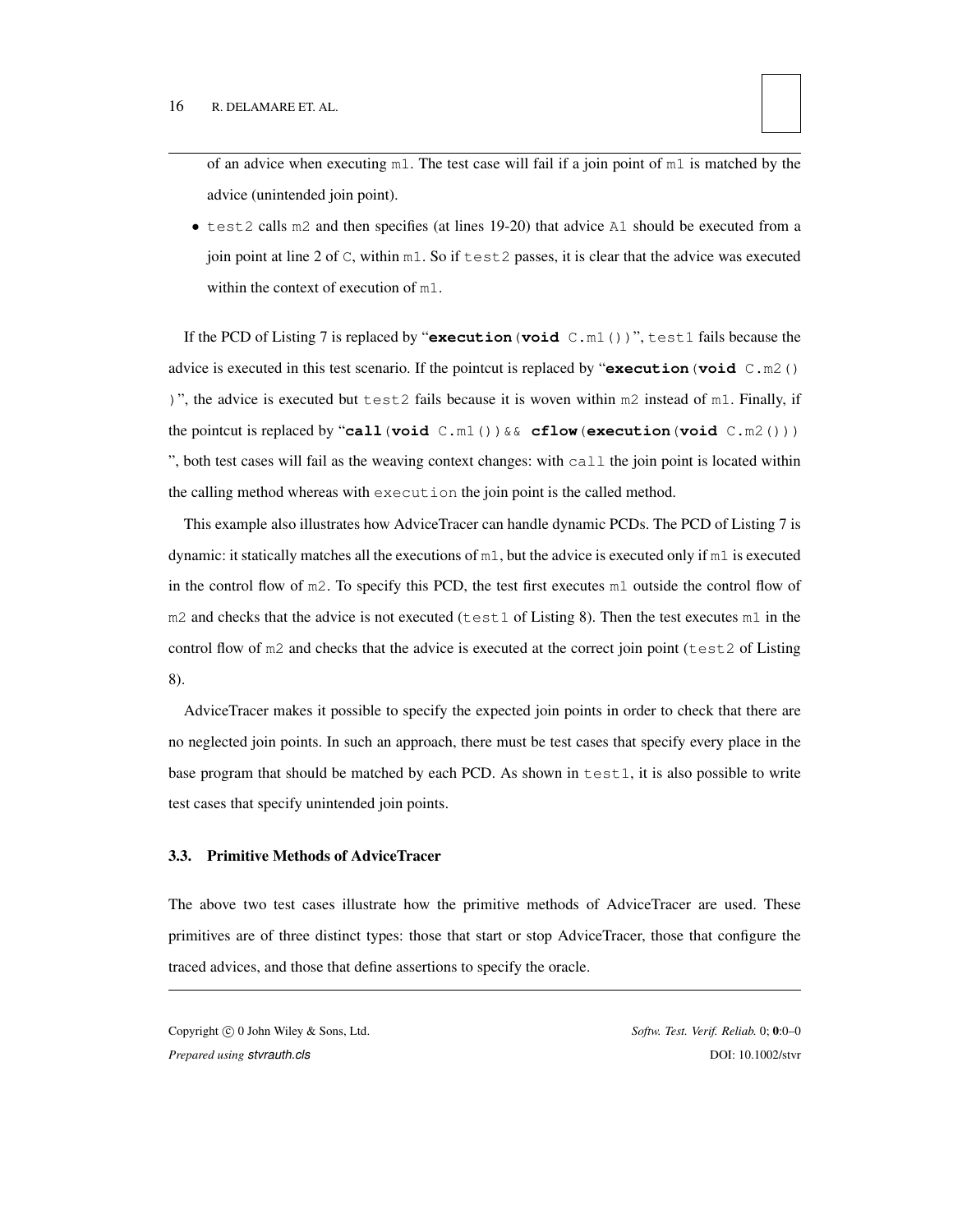# *3.3.1. Starting AdviceTracer*

By default, AdviceTracer does not trace anything. To make assertions on the number of executions of the advices, AdviceTracer needs to know when the test scenario begins and when it ends. Thus, in each test case, AdviceTracer must be set on before the test scenario, and off thereafter.

AdviceTracer is set on by calling the static method, setAdviceTracerOn. The static method, setAdviceTracerOff, stops tracing. Between setAdviceTracerOn and setAdviceTracerOff, AdviceTracer stores information about which advices were executed and where they were executed.

#### *3.3.2. Restricting the traced advices*

Using AdviceTracer each test can specify the advices to be traced. If a test case does not specify a particular advice, then all the advices are traced. On lines 5 and 15 of Listing 8, the method addTracedAdvice is called. It adds the advice as a parameter to the collection of traced advices. Another method, setTracedAdvices, specifies a collection of advices to be traced. In listing 8, test1 specifies the absence of advice A1, and test2 specifies the presence of advice A1.

The test cases test1 and test2 are said to be *modular* because they specify a set of join points where a specific advice must or must not be woven. A test case is not modular when it is not specific to a particular advice; it passes as long as some advice is woven (or no advice is woven) instead of passing when a specific advice is woven (or when a specific advice is not woven). Restricting the traced advices improves the modularity of the test cases.

The benefit of modular test cases is that they are less affected by removal or addition of advices in the aspects. They are only affected by changes made in the PCDs of the advices they trace. For instance, if during the course of software evolution, a new advice is woven within  $\mathbb{C} \cdot m_1$ , then the test cases of Listing 8 will still pass because they only consider advice A1.

Copyright  $\odot$  0 John Wiley & Sons, Ltd. **Software Example 20** Softw. Test. Verif. Reliab. 0; 0:0–0 *Prepared using stvrauth.cls* DOI: 10.1002/stvr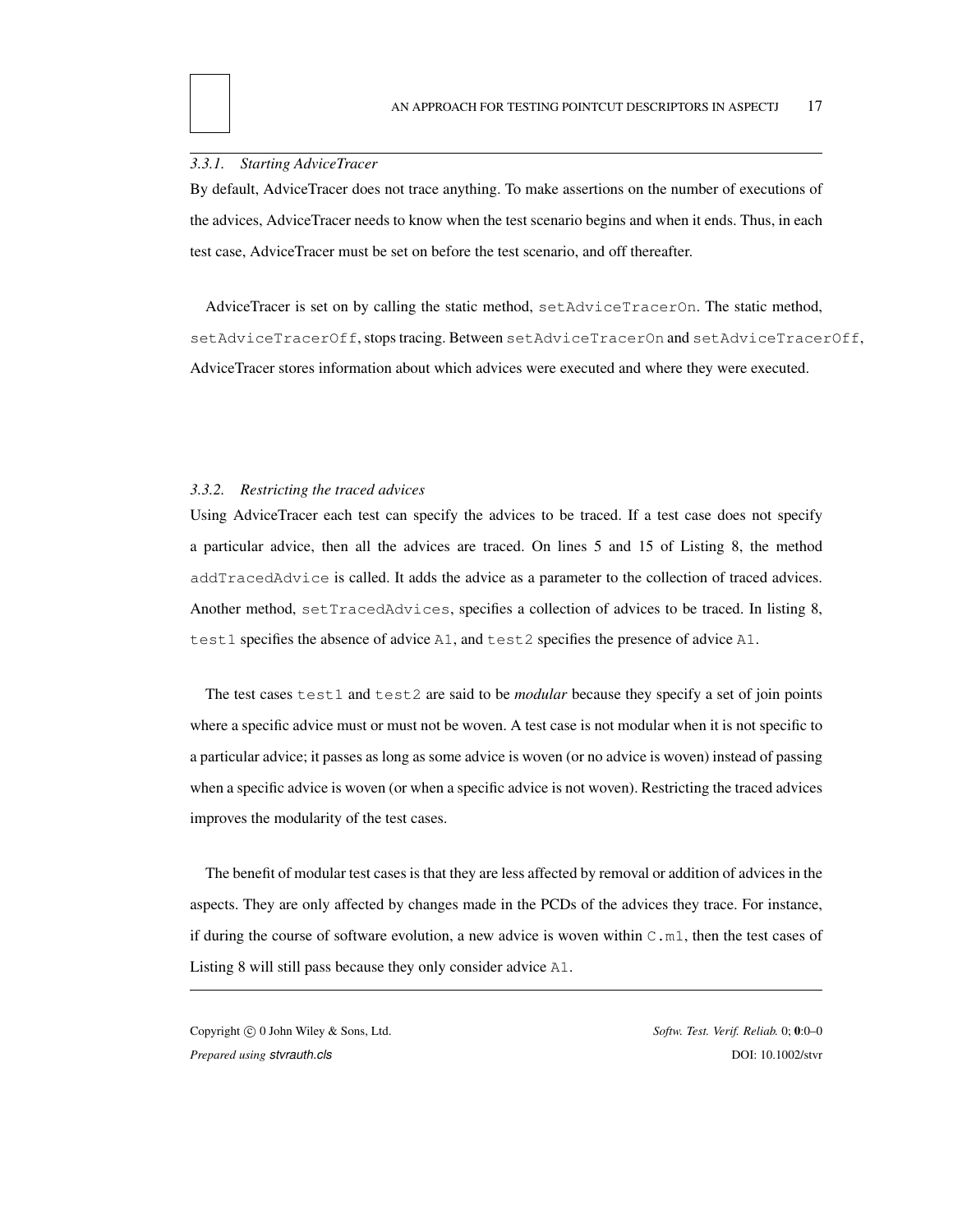# *3.3.3. Assertions provided by AdviceTracer*

AdviceTracer provides three new assertions that are extensions of JUnit assertions.

- assertAdviceExecutionsEquals(String advice, int n) : Passes if the number of executions of the specified advice is equal to *n*, fails otherwise. This assertion is needed to detect unintended join points, as explained in Section 3.1.
- assertExecutedAdvice(String advice) : Passes if the advice, whose name is passed as the parameter, was executed, fails otherwise.

#### assertExecutedAdviceAtJoinpoint(String advice, String joinpoint) :

Passes if the specified advice was executed at the specified join point, fails otherwise. The format of the join point parameter is: className.methodName:lineNumber where lineNumber refers to the line number in the source where the join point is expected. The class name and the line number alone are sufficient to identify a join point, but the method name makes it easier to understand the assertion.

#### 3.4. Implementation of AdviceTracer

The monitoring part of AdviceTracer is implemented with an aspect, which can be woven at compile time or at runtime. Compile time weaving offers better performance, but runtime weaving allows running the test case without modifying the byte code.

Information that is stored by AdviceTracer can be accessed through an API that offers a set of static methods used to define test cases. Figure 4 shows the class diagram of AdviceTracer. The advice in this aspect retrieves the name of the advice that is being traced and the location of the join point that triggered the advice execution. This information is stored in a TraceElement object, which is a pair of strings, one for the advice (e.g., A1) and one for the join point (e.g.,  $C \cdot m1:2$ ). The string for the advice is its name, specified with the @AdviceName annotation. The string for the join point is built

Copyright  $\odot$  0 John Wiley & Sons, Ltd. **Software Example 2018** Softw. Test. Verif. Reliab. 0; 0:0–0 *Prepared using stvrauth.cls* DOI: 10.1002/stvr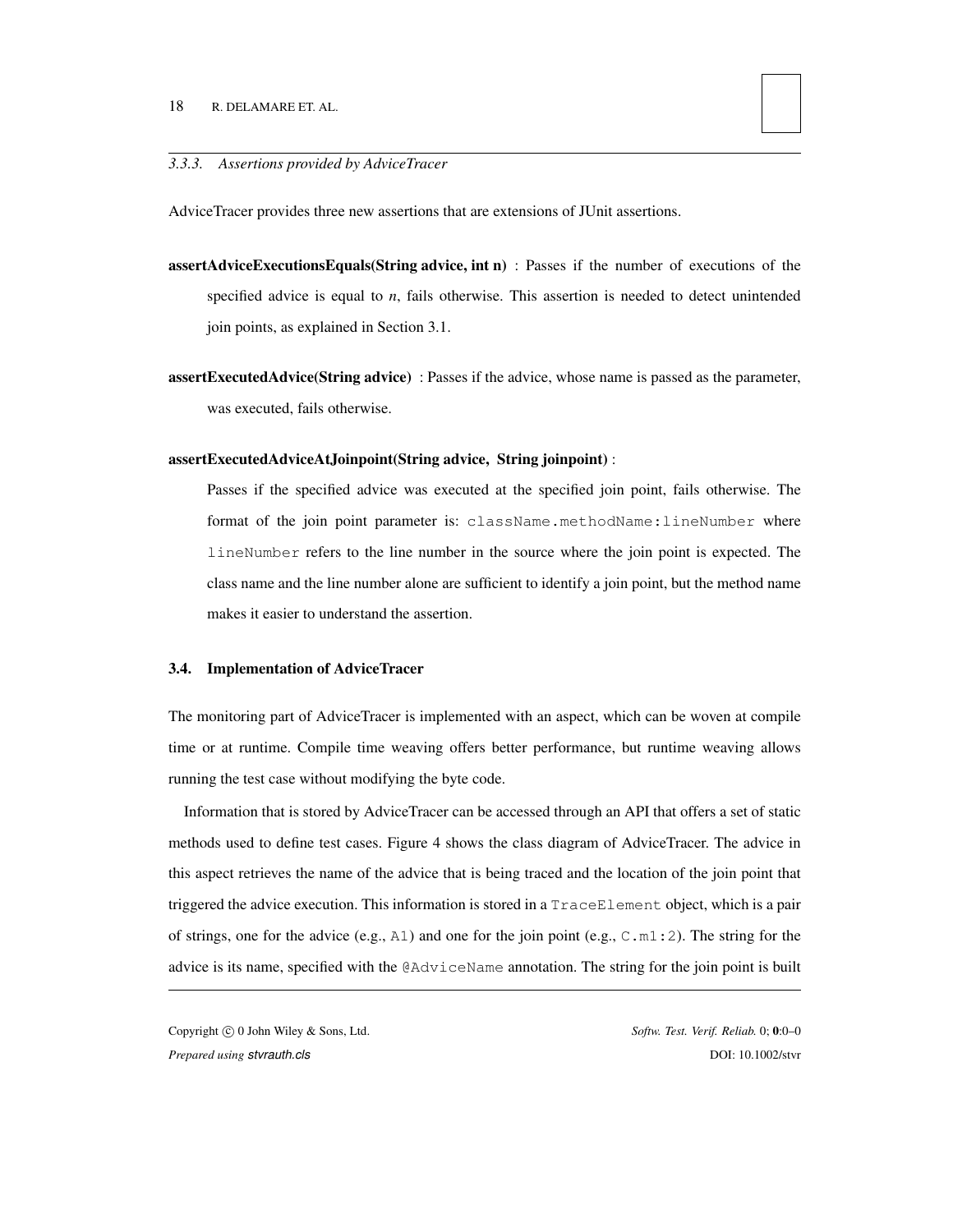

Figure 4. The class diagram of AdviceTracer.

with the qualified name of the method and the line number where it is located (separated by the ':' character).

The advice is woven before each join point matched by all the aspects under test (i.e., before each execution of an advice). The PCD in the AdviceTracer aspect is "**adviceexecution** ()  $&\&$ 

```
!within(AdviceTracer)".
```
This PCD matches the execution of all the tested advices and not AdviceTracer's own advice. Figure 5 shows the control flow graph of the Account.withdraw method after AdviceTracer has been woven. AdviceTracer is woven before the execution of other advices. As there are no conditional statements in the added control flow, AdviceTracer do not affect the behavior of the program with its own aspect. Here, when Account.withdraw is executed, AdviceTracer is executed first, then the AccessControl advice. The original control flow may or may not be executed, depending on the AccessControl advice.

All the TraceElement objects are stored in a list that can be retrieved in each test case by calling a static method (getExecutedAdvices). This list is reset each time AdviceTracer is set on, and thus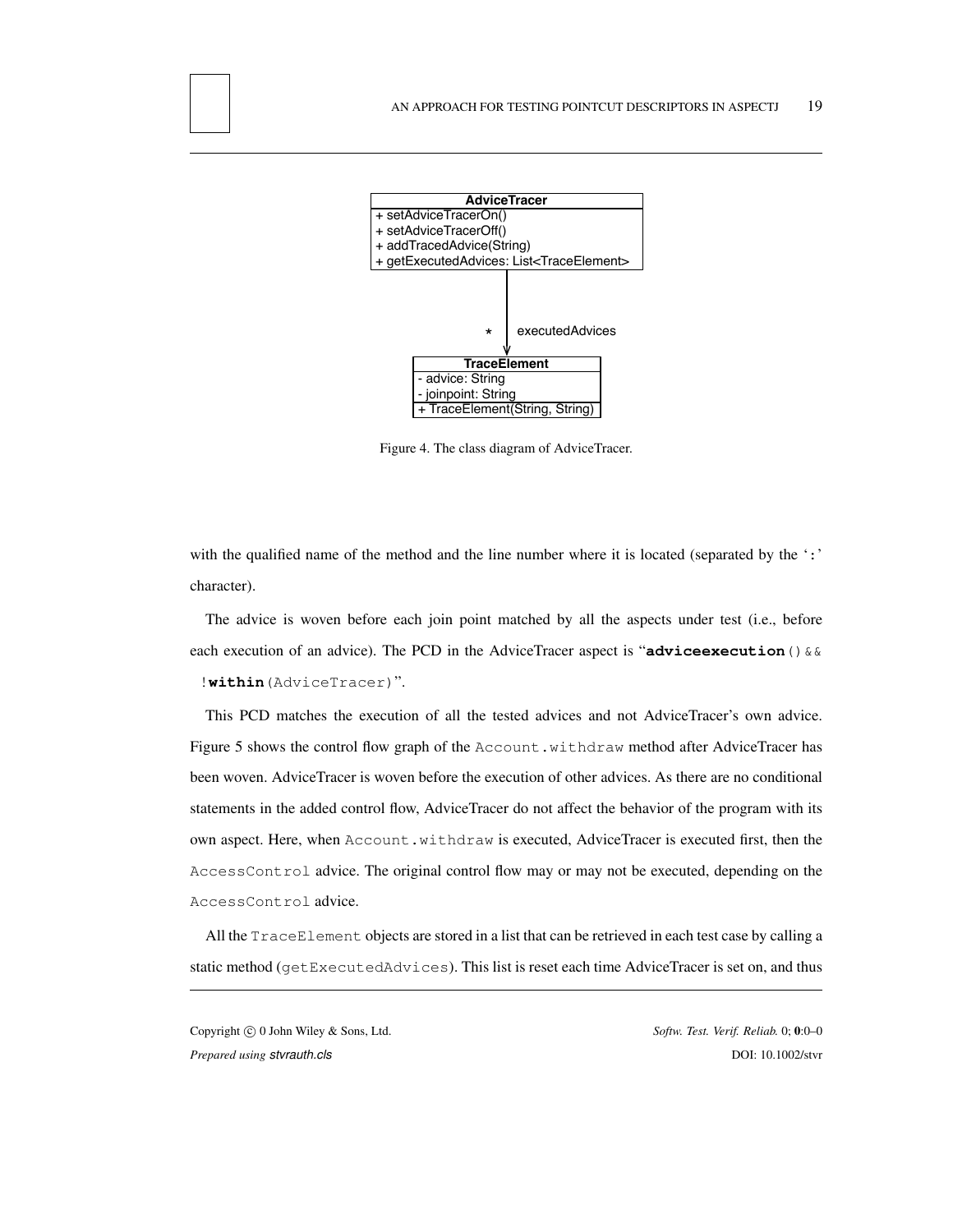20 R. DELAMARE ET. AL.



Figure 5. The control flow graph of the Account.withdraw method after AdviceTracer has been woven.

it only contains the TraceElement objects corresponding to the advices that were traced between the last calls to setAdviceTracerOn and setAdviceTracerOff.

## 4. AjMutator: A Tool for Mutation Analysis of PCDs

Mutation analysis is useful for evaluating testing techniques targeting faults in the PCD. Mutation analysis is a means to quantify the ability of a test suite to detect faults. In the empirical study reported

Copyright  $@$  0 John Wiley & Sons, Ltd.  $Softw. Test. Verify. Reliab. 0; 0:0-0$ *Prepared using stvrauth.cls* DOI: 10.1002/stvr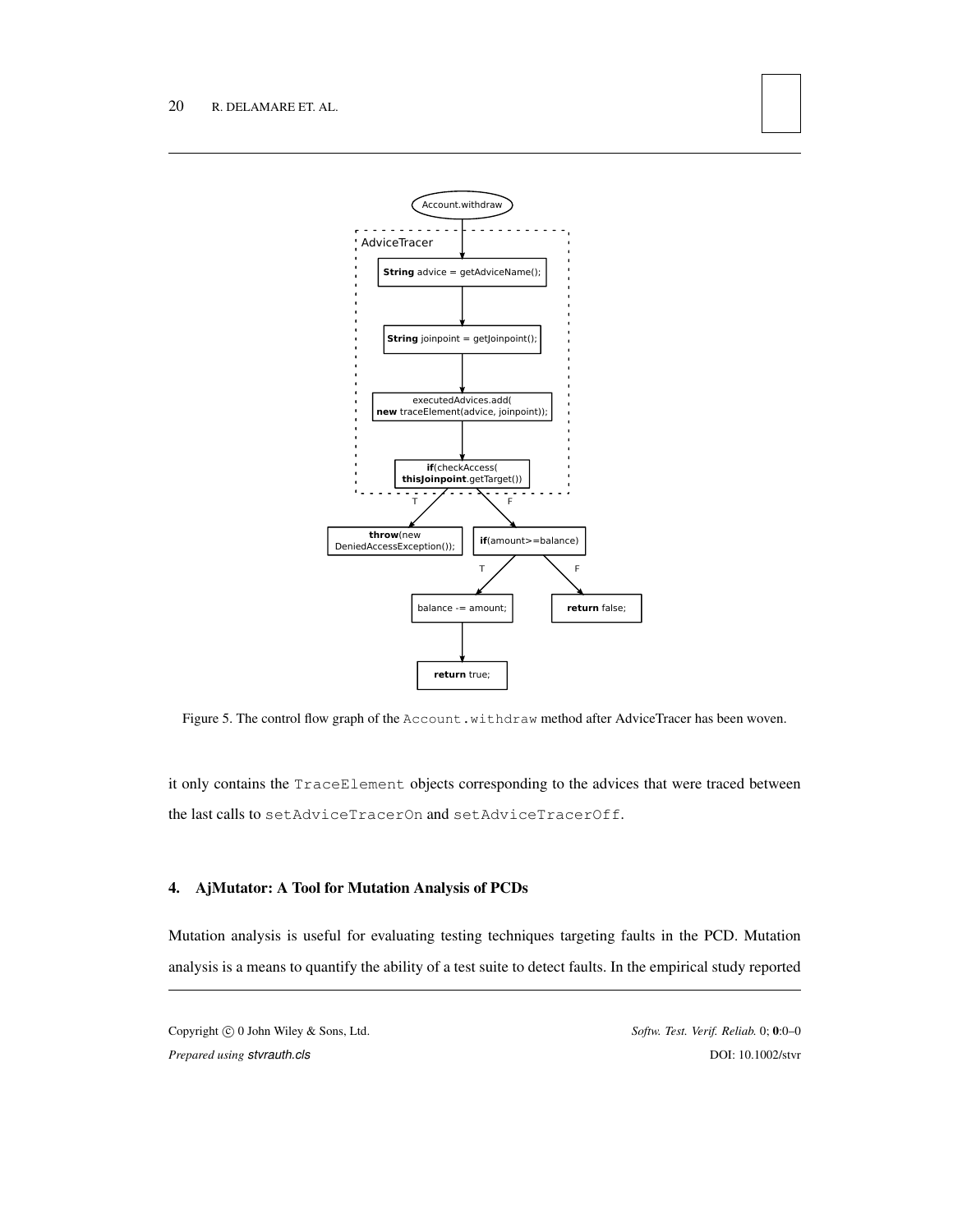| Operator    | <b>Description</b>                                                  |
|-------------|---------------------------------------------------------------------|
| <b>PCCC</b> | Replaces a cflow PCD with a cflowbelow PCD, or the contrary         |
| <b>PCCE</b> | Replaces a call PCD with an execution PCD, or the contrary          |
| <b>PCGS</b> | Replaces a get PCD with a set PCD, or the contrary                  |
| PCLO        | Changes the logical operators in a composition of PCDs              |
| <b>PCTT</b> | Replaces a this PCD with a target PCD, or the contrary              |
| <b>POEC</b> | Adds, removes or changes exception throwing clauses                 |
| POPL        | Changes the parameter list of primary PCDs                          |
| <b>PSWR</b> | Removes wildcards                                                   |
| <b>PWAR</b> | Removes annotation from type, field method and constructor patterns |
| <b>PWIW</b> | Adds wildcards                                                      |

|  | Table I. Operators implemented in AjMutator. |
|--|----------------------------------------------|
|  |                                              |

in Section 5, mutation analysis was used. Thus, a tool for the mutation analysis of AspectJ PCDs was developed.

In mutation analysis [8, 11], mutation operators produce mutants of the original program. A mutant is a modified version of the program where one and only one simple fault has been introduced by the operator. Each operator introduces one type of fault.

Mutation analysis relies on the assumption that if a set of test cases can kill all the mutants, then it is adequate for testing the original program. A mutant is considered killed if the result of the execution of the test cases on the mutant is different from that of the execution of the test cases on the original program. The operators introduce faults corresponding to identified fault types wherever possible in the original program. If all the mutants are killed, the set of test cases can detect all the introduced faults.

Mutation analysis results in a mutation score which indicates the adequacy of a test suite. The mutation score is the number of killed mutants divided by the number of non-equivalent mutants. Equivalent mutants are mutants that are semantically equivalent to the original program. The higher the mutation score, the better the adequacy of the test suite.

A mutant PCD is a PCD that matches a set of join points different from the set of join points matched by the original PCD. Ferrari *et al.* [9] have presented several operators for the mutation analysis of

*Prepared using stvrauth.cls* DOI: 10.1002/stvr

Copyright  $\odot$  0 John Wiley & Sons, Ltd. *Softw. Test. Verif. Reliab.* 0; 0:0–0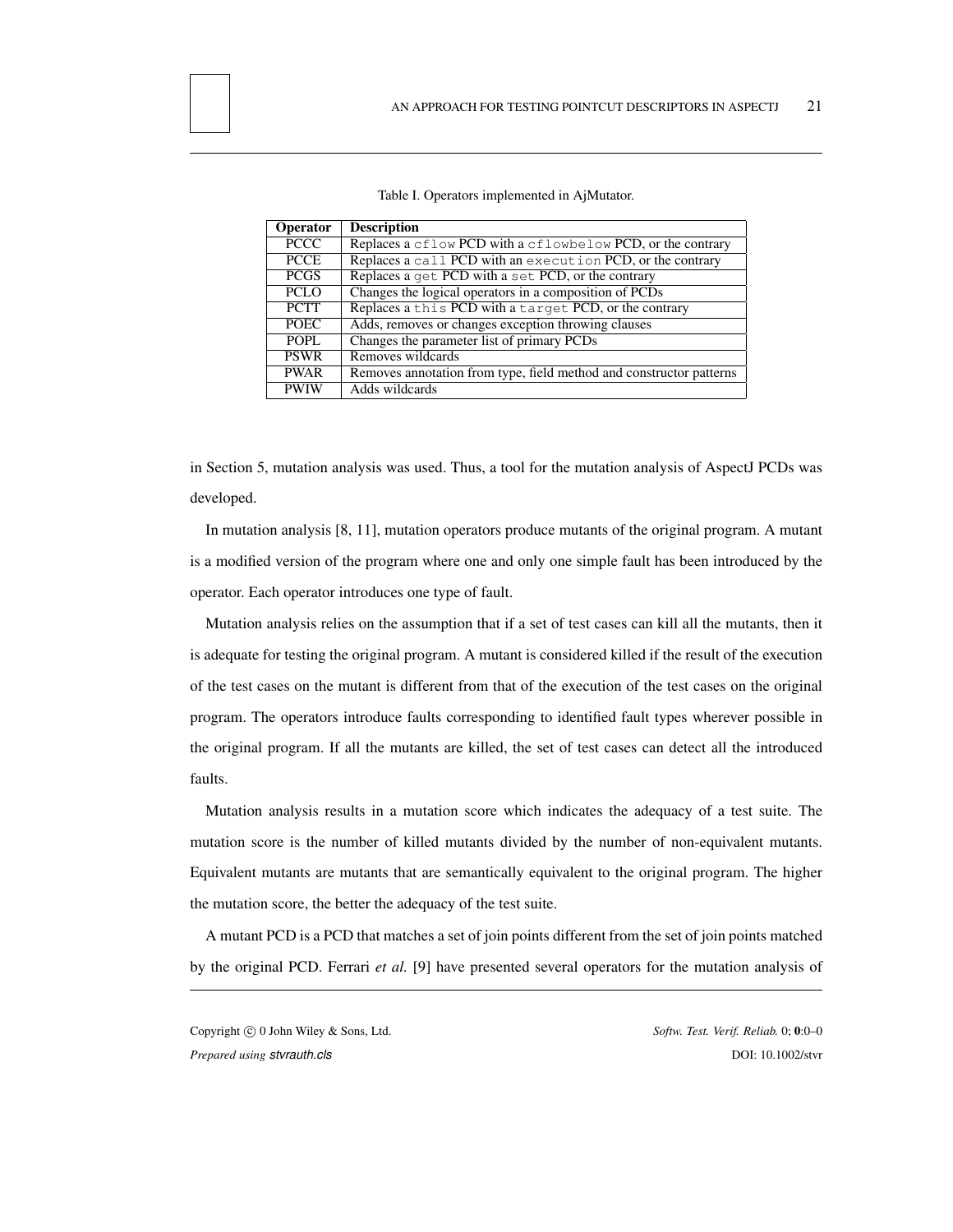AspectJ programs. These operators are based on fault types that have been identified in previous work. The authors presented three kinds of operators: operators for PCDs, operators for AspectJ declarations, and operators for advice definitions and implementations. This work only considered operators for PCDs. Table I shows the operators that were implemented in AjMutator.

#### 4.1. Classification of the mutants

The mutant PCDs are automatically classified by comparing the set of join points they match with the set of join points matched by the original PCD. The classification of the mutants is similar to the classification of the faults of Figure 2, in Section 2.3.

A mutant that matches unintended join points and does not match some intended join points, and thus introduces a type 1 fault, is a mutant of class 1. A mutant that does not match some intended join points, and thus introduces a type 2 fault, is a mutant of class 2. A mutant that matches unintended join points, and thus introduces a type 3 fault, is a mutant of class 3. Finally a mutant that matches the same set of join points as the original is an equivalent mutant, as it introduces no fault.

It is important to note that the classification of a mutant is system-dependent, i.e., the same mutant can have two different classifications in two different systems, even if the original PCD is the same. Adding or removing lines of code can add or remove join points, and can thus change the set of join points matched by a PCD.

#### 4.2. AjMutator

AjMutator is a tool for the mutation analysis of AspectJ pointcut descriptors. It produces mutants of AspectJ aspects by inserting faults in the PCDs.

AjMutator consists of three distinct parts, corresponding to the following three phases:

- 1. the generation of mutant source files from the AspectJ source file
- 2. the compilation of the mutant source files
- 3. the execution of test cases on the mutants to calculate the mutation score.

Copyright  $\odot$  0 John Wiley & Sons, Ltd. **Software Example 2018** Softw. Test. Verif. Reliab. 0; 0:0–0 *Prepared using stvrauth.cls* DOI: 10.1002/stvr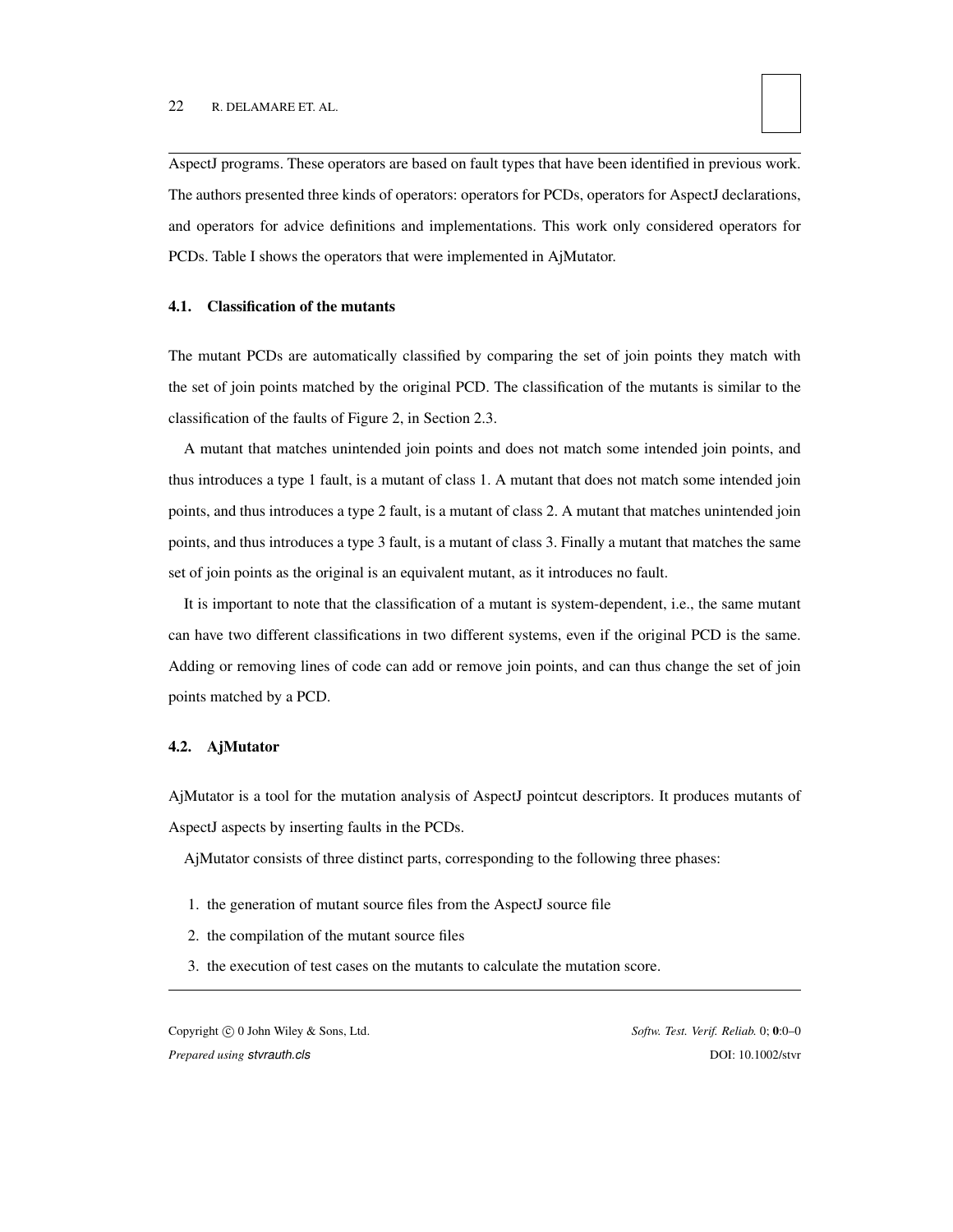

Figure 6. The AjMutator process of generation of the mutants.

#### *4.2.1. Generation of the mutants*

Figure 6 shows how AjMutator generates the mutants. A parser builds an abstract-syntax tree (AST) for each PCD in the AspectJ source files. The operators insert faults in copies of the AST, so there is an AST for the original PCD and an AST for each mutant PCD. A pretty-printer then produces a mutant AspectJ source file for each mutant AST.

The parser has been developed using SableCC [5], an open-source compiler generator. The parser directly produces an AST from a PCD. Only the PCD is parsed in the AspectJ source file, as the PCD has a different grammar from the rest of the AspectJ syntax, which is close to the Java syntax.

The mutation operators are implemented using the visitor pattern [10]. Each operator extends the abstract class Operator, which is a visitor for the AST. When an operator encounters a place in the AST where a fault can be injected, a mutant of the AST is generated. The mutant AST is then inserted in a copy of the original AspectJ source file using a pretty printer. To reduce the memory consumption the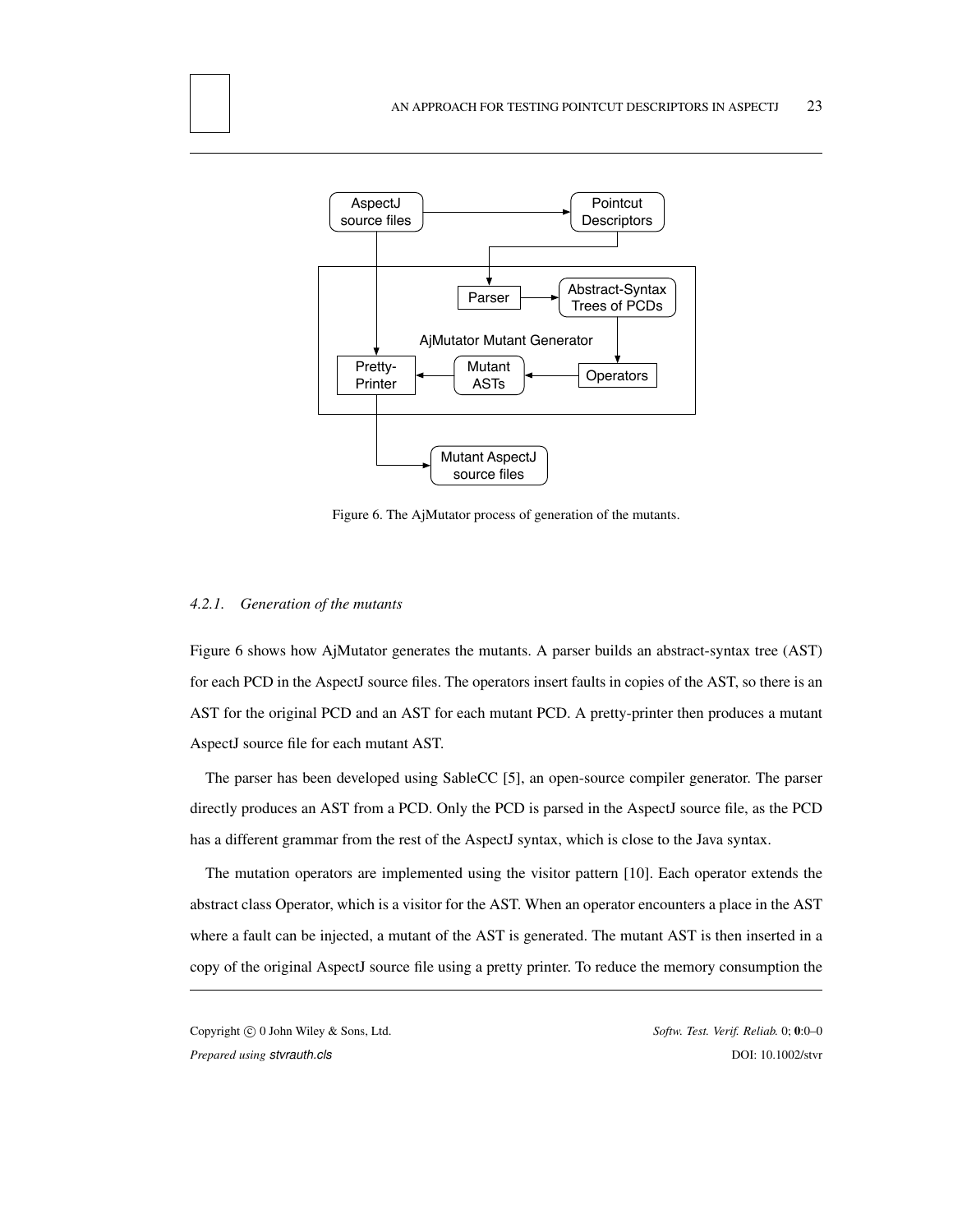

Figure 7. The AjMutator process of compilation and classification of the mutants.

mutant AST is immediately saved into a file and the reference is not kept so that the garbage collector can free its memory space.

#### *4.2.2. Compilation of the mutants*

After the mutants have been generated, they need to be compiled. The compilation is required to run the test cases on the mutant systems, but also to classify the mutants automatically.

Figure 7 shows the process of compiling and classifying the mutants. It relies on the ajc compiler  $\ddot{\tau}$ , the compiler of AspectJ. The ajc compiler produces a jar file of the system for each mutant. It also provides information on the join points matched by the PCDs. The information is then used by AjMutator to classify the mutants.

As a single modification of an aspect can affect various classes throughout the whole system, it is necessary to keep a complete version of the system for each mutant, not only the class file of the mutant aspect.

Copyright  $\odot$  0 John Wiley & Sons, Ltd. **Software Example 20** Softw. Test. Verif. Reliab. 0; 0:0–0 *Prepared using stvrauth.cls* DOI: 10.1002/stvr

<sup>‡</sup>http://www.eclipse.org/aspectj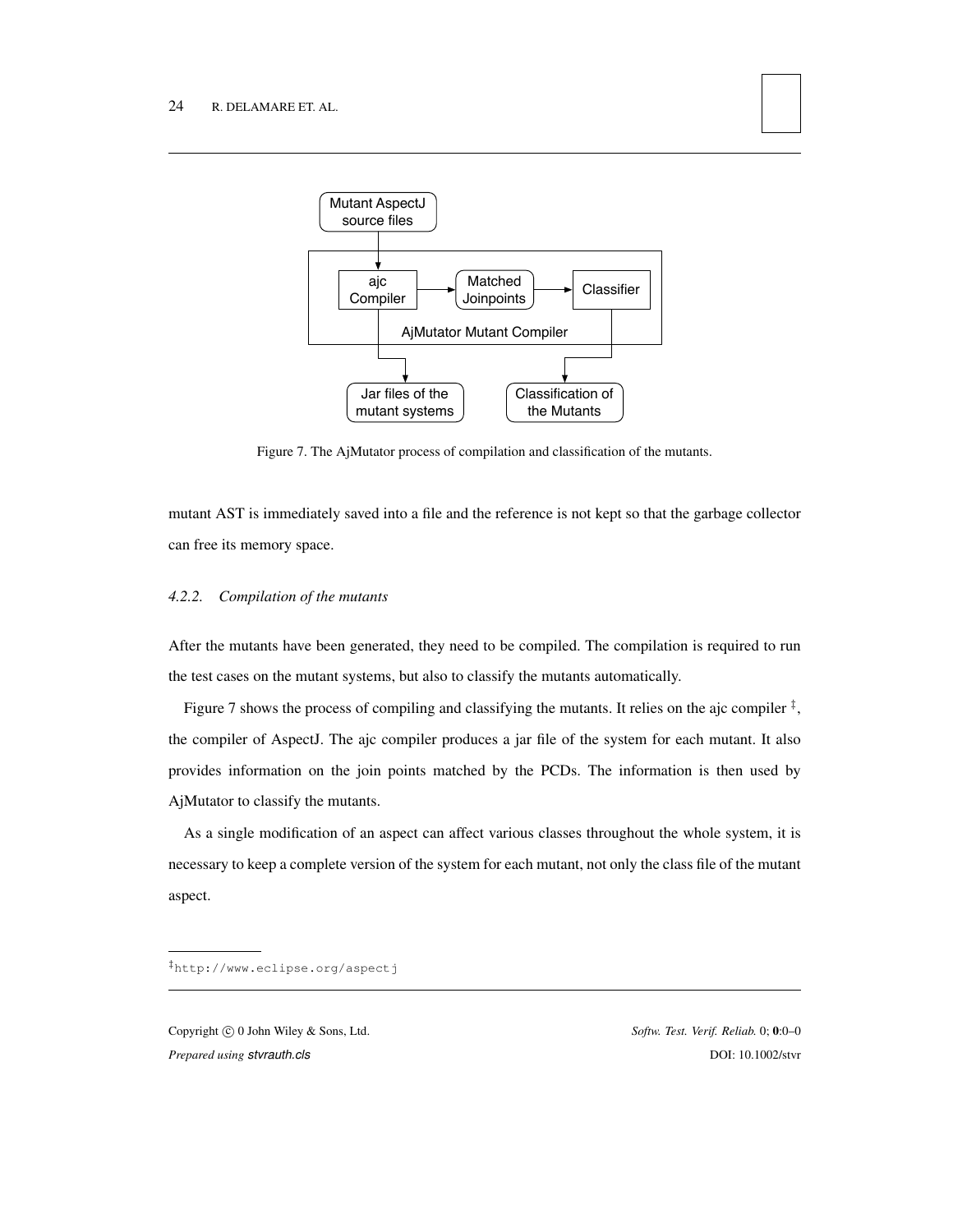

Figure 8. Process for classifying the mutants.

Figure 8 shows the process for the classification of the mutants. Mutation analysis only considers compilable mutants. Thus, if the mutant is non-compilable, it is not selected as for mutation analysis. If the mutant system has both neglected and unintended join points, the mutant is in class 1. If the mutant system has neglected join points but no unintended join points, the mutant is in class 2. If the mutant system has unintended join points but no neglected join points, the mutant is in class 3. Finally, if the mutant system has no unintended join points and no neglected join points, the mutant is equivalent and not selected for mutation analysis. The accuracy of the classification process depends on whether the original PCD of the mutant is static or dynamic.

Copyright  $\odot$  0 John Wiley & Sons, Ltd. **Software Example 2018** Softw. Test. Verif. Reliab. 0; 0:0–0 *Prepared using stvrauth.cls* DOI: 10.1002/stvr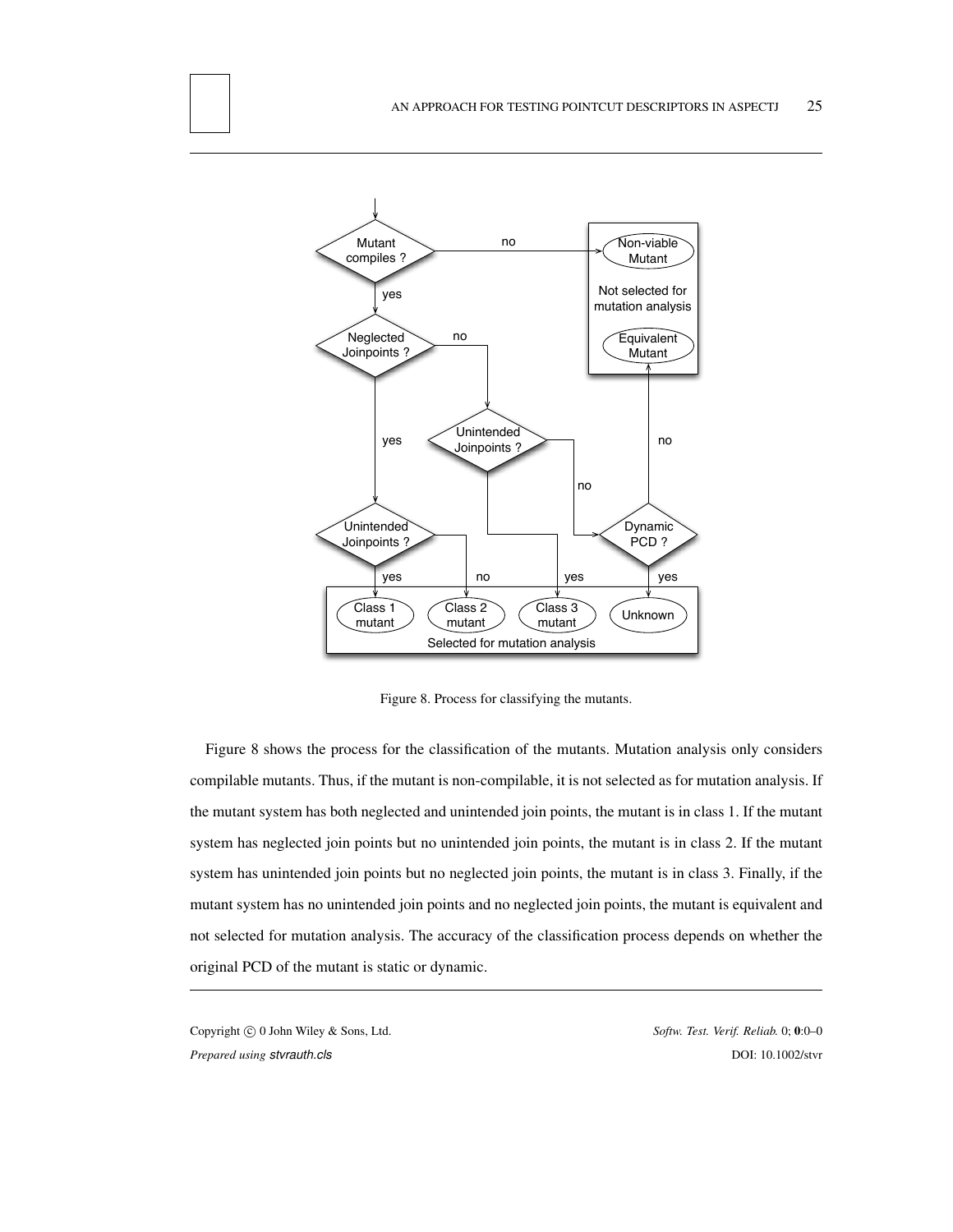**Static PCD:** the set of matched join points can be computed statically, so the classification is exact.

- Dynamic PCD: the set of matched join points can only be over-approximated, so the classification is not perfectly accurate. Two cases may arise:
	- Non-equivalent: if the mutant is classified as non-equivalent, it means that the fault was inserted in its static part, thus it is actually non-equivalent.
	- Equivalent: if the mutant is classified as equivalent it just means that the static part is semantically equivalent, but the dynamic part might be different. In this case, the mutant must be selected for mutation analysis because one cannot be sure that it is actually equivalent.

#### *4.2.3. Execution of the test cases*

A mutant is considered killed if a test suite can exhibit a difference between the original system and the mutant system. So if the mutant is killed, the test suite can detect the inserted fault, whereas if the mutant is still alive, the test suite is not able to detect this fault and it needs to be improved, either with new test data or better oracles.

AjMutator assumes that all JUnit test cases succeed on the original version. Thus, a mutant is killed if at least one assertion in a JUnit test case is violated when the test case is executed against the mutant.

#### 5. Empirical study

The goal of the empirical study is to determine if AdviceTracer actually improves the testing of PCDs. This is done by comparing two test suites, one written only with regular JUnit assertions, and the other written using AdviceTracer and JUnit. The two test suites specify the pointcut descriptors of the same system under test. In the following, the JUnit-only test suite is called  $T_{JU}$ , and the AdviceTracer test suite is called *TAT* .

Copyright  $\odot$  0 John Wiley & Sons, Ltd. **Software Example 2018** Softw. Test. Verif. Reliab. 0; 0:0–0 *Prepared using stvrauth.cls* DOI: 10.1002/stvr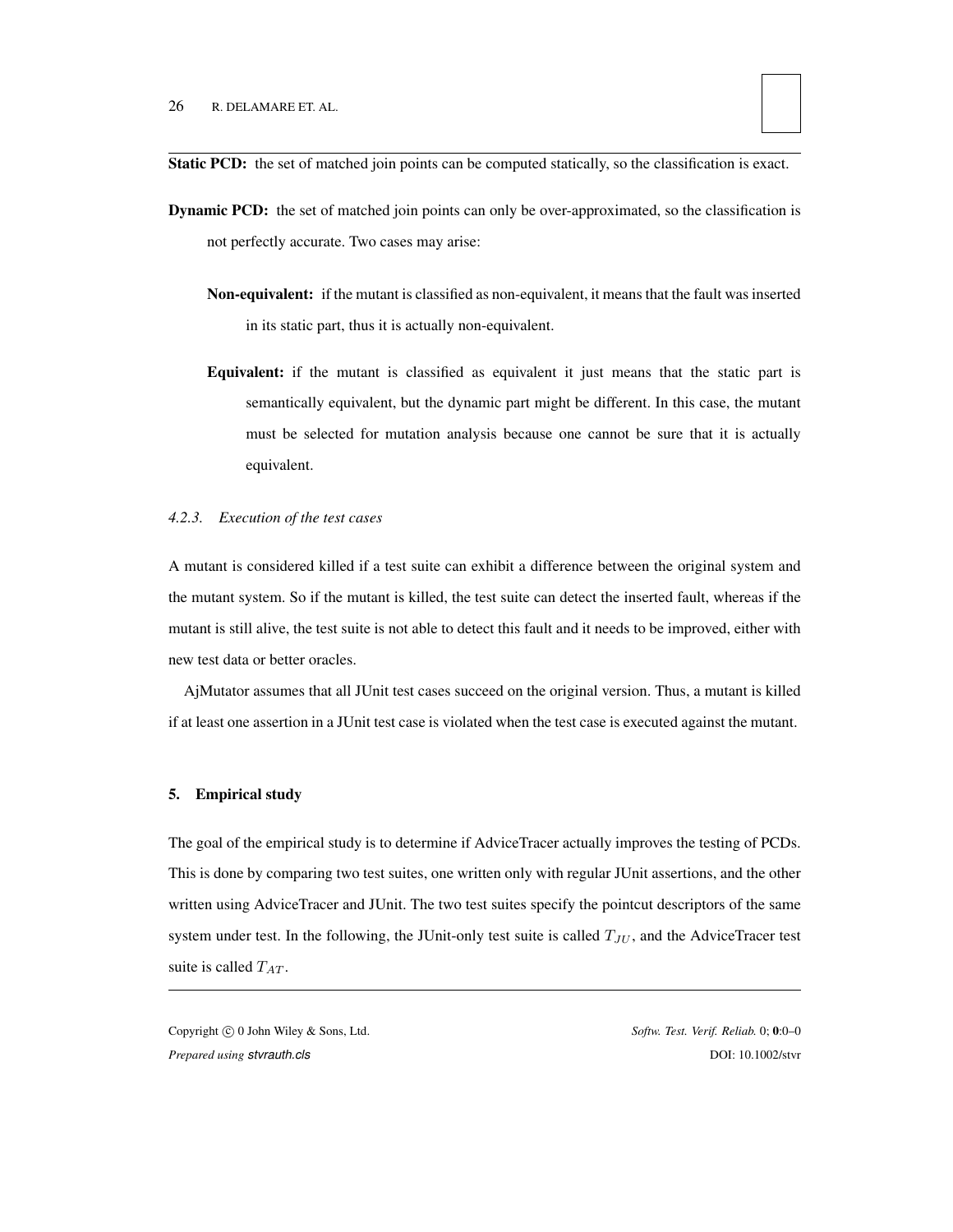| <b>Primitive PCD</b>     | <b>Number of Occurrences</b> |  |
|--------------------------|------------------------------|--|
| adviceexecution          | 0                            |  |
| args                     | 12                           |  |
| $\overline{\text{call}}$ | $\overline{2}$               |  |
| cflow                    | 0                            |  |
| cflowbelow               | 0                            |  |
| execution                | 10                           |  |
| get                      | 0                            |  |
| handler                  | $\overline{0}$               |  |
| if                       | $\overline{0}$               |  |
| initialization           | 8                            |  |
| preinitialization        | 0                            |  |
| set                      | 0                            |  |
| staticinitialization     | 0                            |  |
| target                   | 12                           |  |
| this                     |                              |  |
| within                   | 3                            |  |
| withincode               | 0                            |  |
| <b>Advice location</b>   | <b>Number of Occurrences</b> |  |
| before                   | 3                            |  |
| after                    | 13                           |  |
| around                   | 4                            |  |

Table II. Number of occurrences of each primitive PCD in the HealthWatcher system, as well as the locations of the advices.

#### 5.1. The HealthWatcher system

The system under test is the HealthWatcher system§. This system has been developed at the University of Lancaster in the context of the AOSD European Network of Excellence. It was initially intended to serve as a benchmark in the Network to compare different AOSD techniques at different levels in the development process. It has then been reused in various experiments outside the Network [14, 24].

It is a web-based application that collects and manages health complaints. It has been implemented in different languages, including AspectJ. There are different versions of the HeatlthWatcher system,

§http://www.comp.lancs.ac.uk/˜greenwop/tao/implementation.htm

*Prepared using stvrauth.cls* DOI: 10.1002/stvr

Copyright !c 0 John Wiley & Sons, Ltd. *Softw. Test. Verif. Reliab.* 0; 0:0–0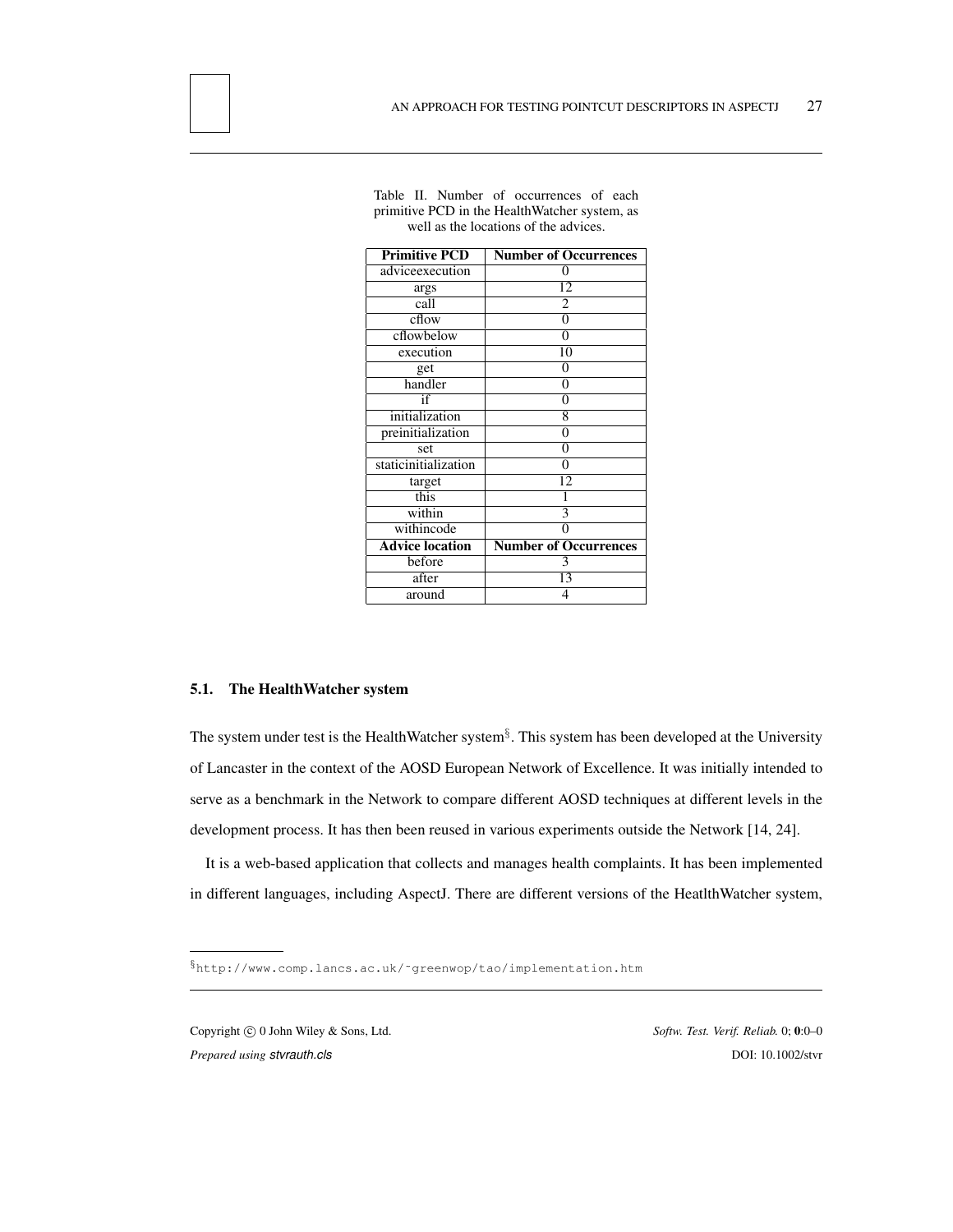which vary according to various design decisions and functionalities. This study used a version which incorporates the state and command patterns [10].

The HealthWatcher software was slightly modified for this study. In the HealthWatcher system, there is a persistence mechanism which can be turned on or off. The persistence mechanism relies on a distributed data base that is only compatible with Microsoft Windows. As the developers do not give any information on the structure of the data base (tables, fields, etc.), it is not possible to create or reset the database. The only way to use the persistence is to use Windows and the given data base file, which means that the state of the database at the beginning of a test case is the state of the database at the end of the previous test case. This can introduce a lot of side effects between the test cases and reduce the testability, so it was turned off. Four aspects were also removed because they have no effect when the persistence is turned off.

Two design patterns are used in the HealthWatcher system. The first pattern is the state pattern [10]. This pattern encapsulates the state of an object in another object. It is used to manage the different states of a complaint. As there are different types of complaints, different state classes coexist in the system. The second pattern [10] is the command design pattern, which encapsulates a method call into an object. In the HealthWatcher system, commands are used to represent different requests that can be received by the server. For each request there is a corresponding class and an instance of each class is stored in a table and called depending on the received HTTP requests.

The HealthWatcher system contains nine aspects, which fulfill four different goals. Two aspects are in charge of synchronization to avoid concurrent access on some classes. Two aspects manage exceptions in the HealthWatcher by catching thrown exceptions. One aspect implements the command design pattern by registering the set of available commands. Finally, four aspects implement the state design pattern to add a state object to the different types of complaints.

The system test has 93 classes, with 530 methods, 9 aspects, and 19 advices (and thus 19 PCDs). It has 6435 total lines of code, of which 438 lines of code are for the aspects. Table II shows the number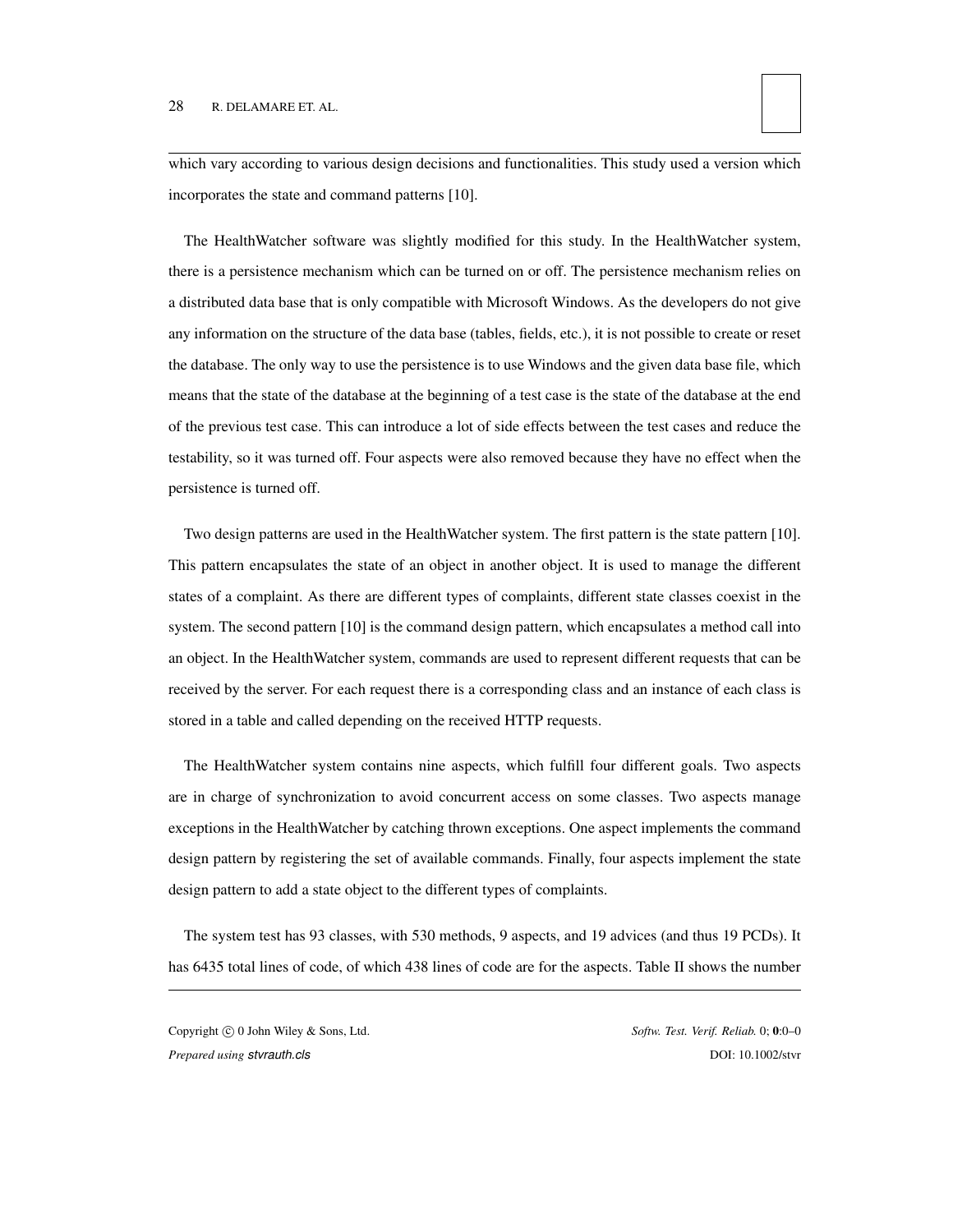of occurrences for each primitive PCD in the HeatlthWatcher system. It shows that some primitives are not represented, while others are used often.

#### 5.2. Research Questions

This empirical study attempts to answer the following two research questions:

Question 1 *Does AdviceTracer reduce the testing effort for testing PCDs compared to JUnit ?* Testing PCDs using only JUnit assertions can be difficult, AdviceTracer aims to reduce the effort required to write the test cases. Thus, the study verifies that AdviceTracer actually achieves this goal.

The testing effort can be evaluated by comparing the time spent on writing the test suites. When testing a system, time is often critical. Also, time is often a good indicator of the required effort.

The testing effort can also be evaluated by comparing the size of the two test suites, in terms of number of test cases and in terms of the number of lines of code. If a test suite detects the same faults with fewer test cases, it means that its test cases are more effective as they detect more faults. On the other hand, if a test suite detects the same faults with smaller test cases, it is likely that its test cases are simpler to write. Thus, the study compares the number of test cases, the total number of lines of code, and the average number of lines per test case.

Question 2 *Does AdviceTracer increase the ability of the test cases to detect faults in the PCDs compared to JUnit ?* Some faults may be hard or impossible to detect using only JUnit assertions. As AdviceTracer targets testing often PCDs, it is necessary to verify that the AdviceTracer test suite can detect at least as many faults as the JUnit test suite. Since mutation analysis is used here, the study compares JUnit and AdviceTracer with respect to the difficulty at detecting equivalent mutants.

*Prepared using stvrauth.cls* DOI: 10.1002/stvr

Copyright  $\odot$  0 John Wiley & Sons, Ltd. *Softw. Test. Verif. Reliab.* 0; 0:0–0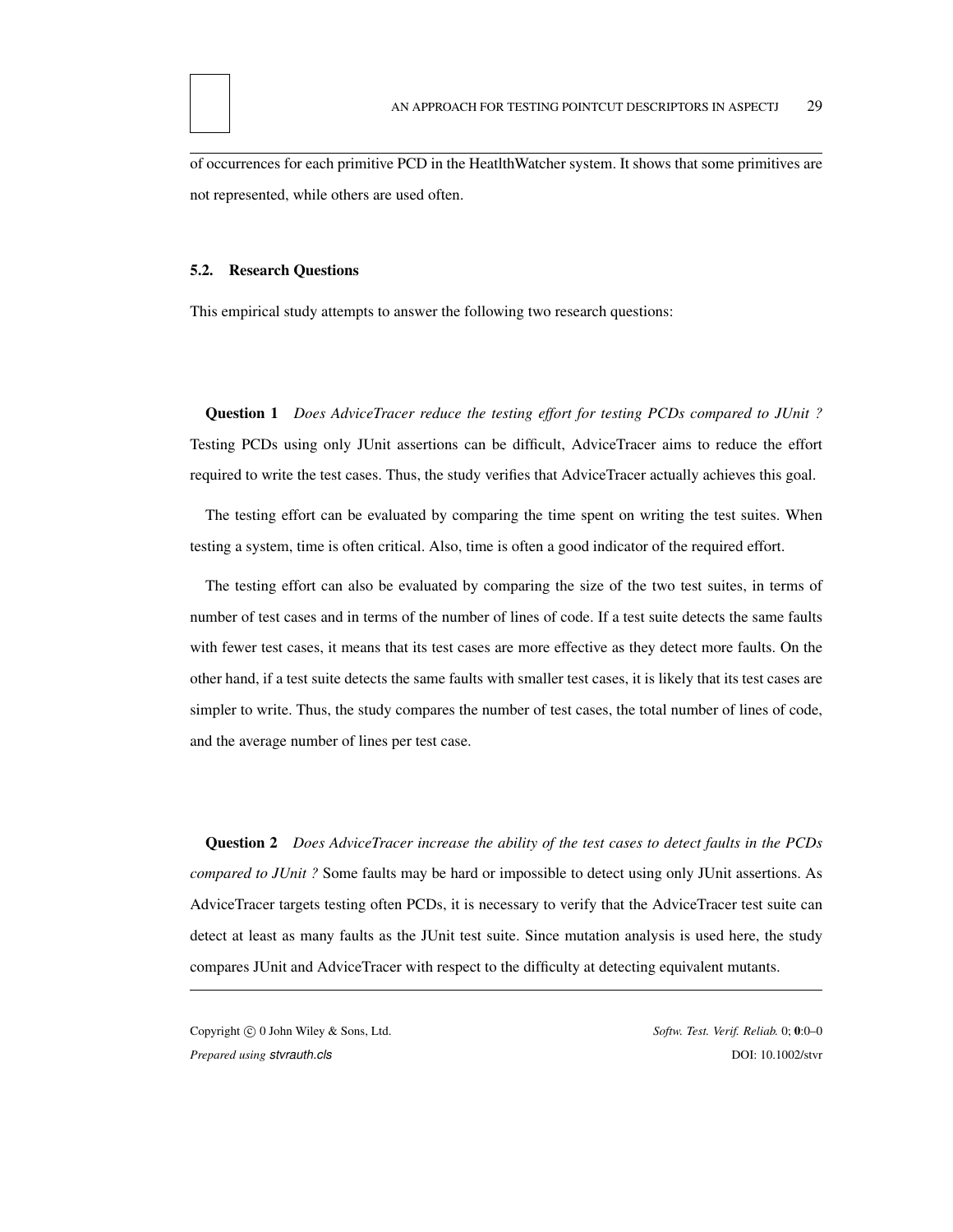### 5.3. Experimental Protocol

Delamare and Gupta, two graduate students and co-authors of this paper, built the two test suites in parallel. They have comparable advanced programming skills in Java, AspectJ, and JUnit. None of them were familiar with the HealthWatcher system.

The developers were given a set of mutants of the HealthWatcher system. One was asked to detect all the faults with JUnit and the other with AdviceTracer. Both of them had to record the time taken to detect all the faults. One developer recorded the time to test each class, whereas the other recorded the number of mutants killed after each hour. They were given no instruction on the order in which the classes were to be tested.

The oracle the developers had to write was related to the PCD, so the oracle had to capture how well the advices were woven. In order to write the oracle, the developers had to understand the interactions between the aspects and the base code, not so much the global functionality of HW.

The generation of the two test suites had to be driven by a certain test adequacy criterion. The mutation score was used as a criterion for the test suites. The goal was to achieve a 100% mutation score if possible, or the highest possible mutation score otherwise. Before stating that a mutant was not possible to kill, a developer had to found the reason why. This mitigates the risk that a team gives up the experiment early on simply because they cannot kill the mutant. Mutants of the pointcut descriptor were generated using AjMutator as described in Section 4.

AjMutator generated 343 mutants. AjMutator is able to automatically detect some of the equivalent mutants, and some mutants are not compilable. After compiling the mutants, 243 were left as compilable and not detected as equivalent by AjMutator. There were, however, equivalent mutants remaining that were not detected by AjMutator.

The two developers had to find the equivalent mutants on their own, without communicating the results one to another. Because finding the equivalent mutants can take a lot of time, it would influence the results if the developers shared the results. At the end of the study, 76 mutants were identified as non-equivalent.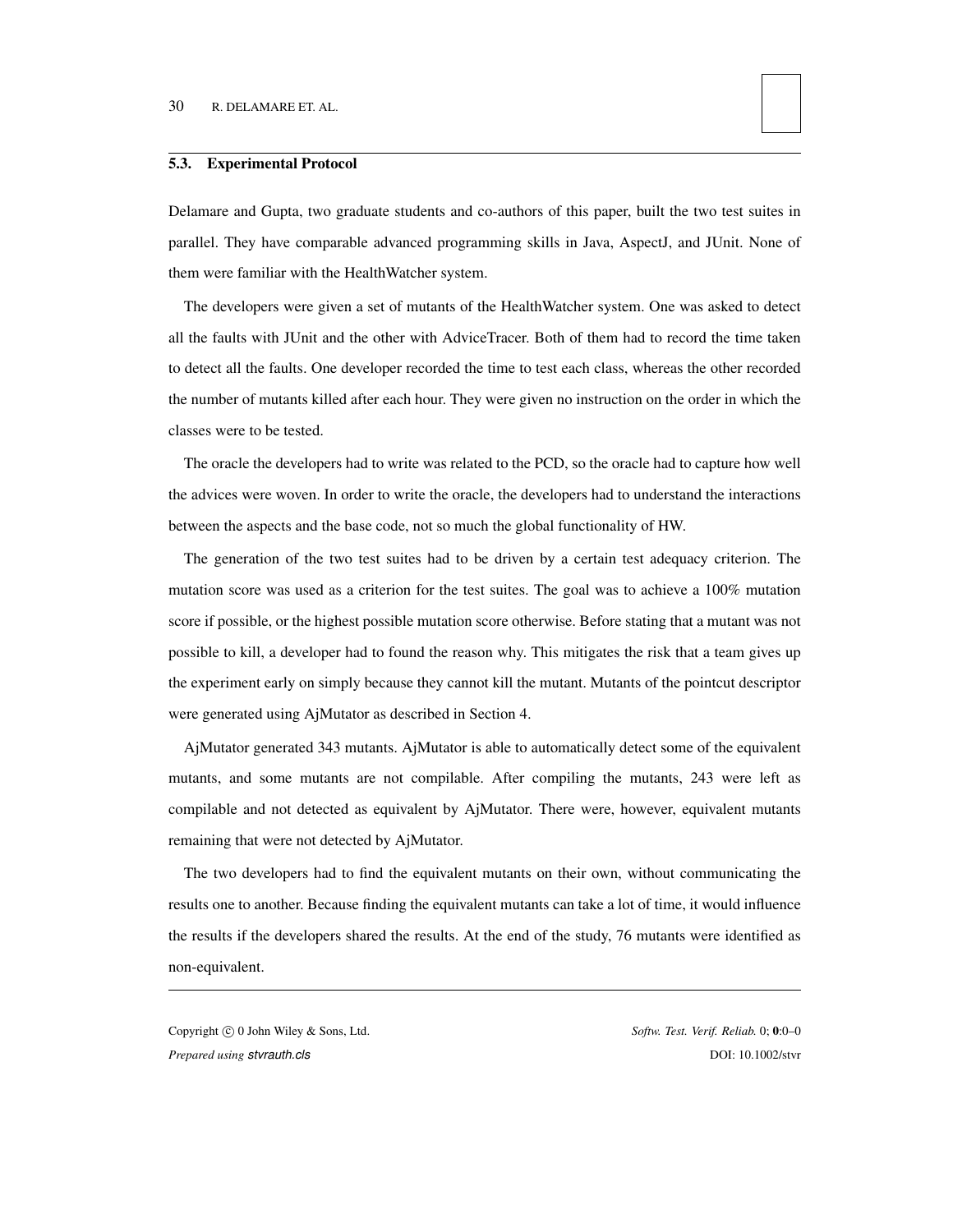|                                                  | <b>JUnit only</b> | <b>AdviceTracer</b> |
|--------------------------------------------------|-------------------|---------------------|
| <b>Test Cases</b>                                | 26                | 24                  |
| Lines of Code                                    | 1298              | 324                 |
| Lines per Test Case<br>Mean                      | 49.92             | 13.50               |
| Lines per Test Case<br><b>Standard Deviation</b> | 27.66             | 7.76                |
| Time (minutes)                                   |                   |                     |

Table III. Metrics of the two test suites.



Figure 9. Evolution of the mutation score for each test suite.

# 5.4. Results

# *5.4.1. Question 1*

The *TJU* test suite took longer to write. The *TAT* test suite was written in approximately 420 minutes (seven hours), whereas *TJU* was written in approximately 480 minutes (eight hours). Figure 9 shows

*Prepared using stvrauth.cls* DOI: 10.1002/stvr

Copyright  $@$  0 John Wiley & Sons, Ltd. *Softw. Test. Verif. Reliab.* 0; 0:0-0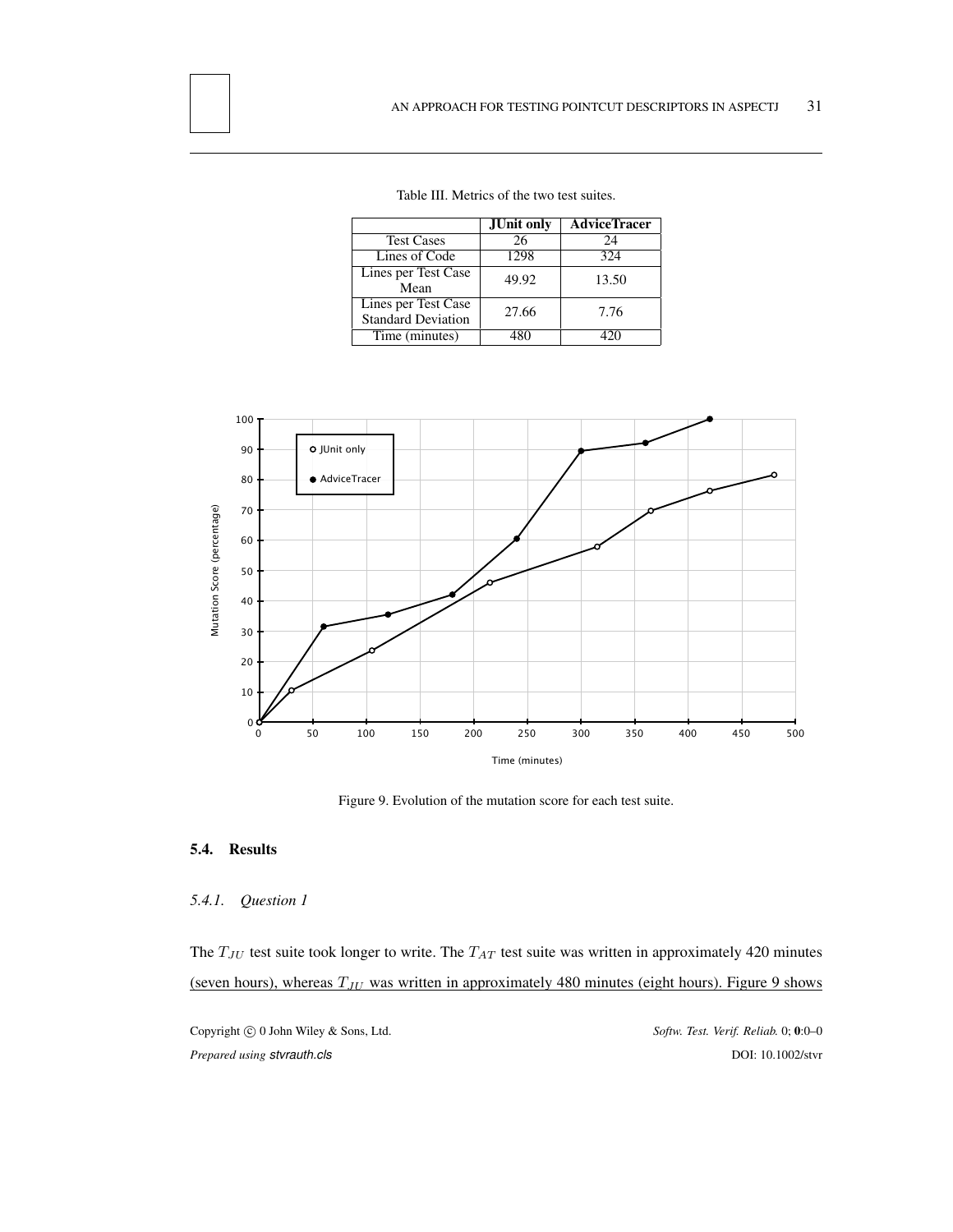the evolution of the mutation score for the two test suites. The mutation score of the *TAT* is always higher than the mutation score of  $T_{JU}$ , which means that it is faster to find faults with AdviceTracer.

Table III shows metrics of the two test suites. Although they have a similar number of test cases (26 for *TJU* , 24 for *TAT* ), *TJU* has significantly more lines of code than *TAT* (respectively 1298 and 324 lines of code).

The test cases written with AdviceTracer are smaller than the test cases written only with JUnit. JUnit only test cases have a mean of 49.92 lines per test cases whereas AdviceTracer test cases have a mean of 13.50 lines per test cases. The standard deviation of the lines per test cases is also smaller with AdviceTracer, with 7.76 compared to 27.66 with JUnit only. This means that AdviceTracer test cases have very similar sizes (from 7 to 30 lines of code) whereas JUnit only test cases can have very different sizes (from 19 to 137 lines of code). There is no obvious relation between a PCD and the size of the test cases that test it.

In order to illustrate why JUnit test cases can become much larger than AdviceTracer test cases, the development of test cases for one PCD in HealthWatcher is analyzed in detail in the following paragraphs.

Listings 9 and 10 show two examples of test case that test the PCD of the advice AnimalComplaintStateAspect3 (Listing 11), in AnimalComplaintStateAspect. This advice is responsible for changing the state of an AnimalComplaint object when AnimalComplaintState.setStatus is called. The HealthWatcher system manages different kinds of complaints. An AnimalComplaint is a type of complaint relative to an animal. It contains information, such as the type of animal, date of event, date of the complaint. The status can be tracked, i.e., if the complaint is still being investigated or if it has been dealt with.

When using JUnit only (Listing 9), the test case must check that the state is correctly changed when setStatus is called. The problem is that the state is a private attribute. The only way to check that the state has changed is to trigger a method whose behavior changes according to the state. This is the case of the method setAnimal which actually changes the string attribute animal if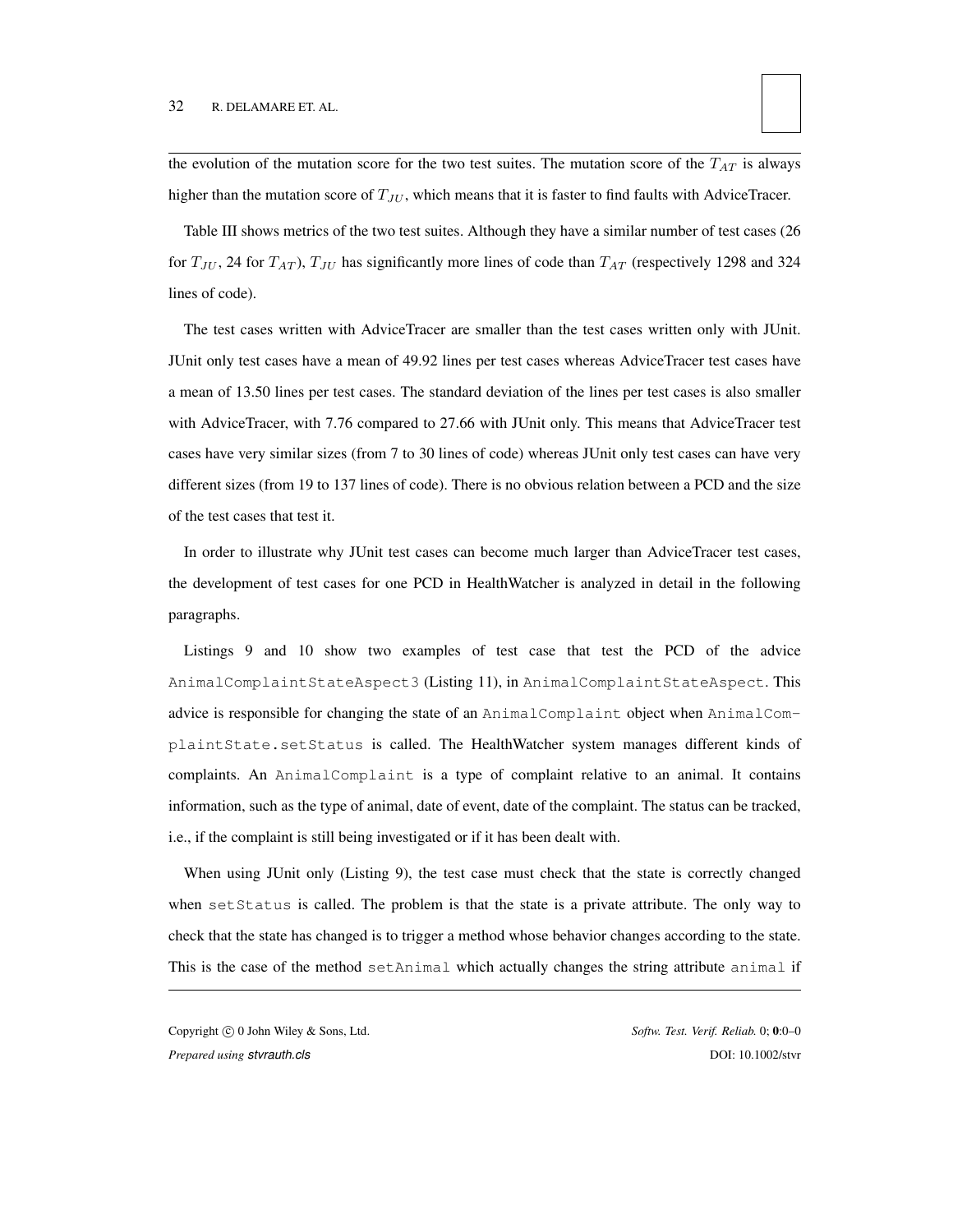```
1 public class JUnitTest extends TestCase {
2 public void testAnimalComplaintStateAspect3() {
3 Employee employee = new Employee("login",
4 "password", "name");
5 Date date1 = null;
6 Date date2 = null;
7 Date date3 = null;
8 try {
9 date1 = new Date(21, 7, 2009);
10 date2 = new Date(22, 7, 2009);
11 date3 = new Date(23, 7, 2009);
12 }
13 catch(InvalidDateException e) {
14 fail("Invalid date");
15 }
16 Address address = new Address();
17
18 AnimalComplaint complaint = new AnimalComplaint(
19 "complainant", "description", "observation",
20 "e-mail", employee, open, date1, date2, address,
21 date3, "elephant", address);
22
23 AnimalComplaintState state = new
24 AnimalComplaintStateOpen();
25 state.setAnimal(complaint.getAnimal());
26
27 state.setStatus(closed, complaint);
28 complaint.setAnimal("tiger");
29
30 assertEquals("elephant", complaint.getAnimal());
31 }
32 }
```
Listing 9. Example of JUnit only test case for the AnimalComplaintStateAspect aspect.

the complaint is opened, but does nothing if the complaint is closed. So the first thing to do is to create an AnimalComplaint object whose state is open (line 18). This constructor requires a list of parameters, which are initialized from line 3 to line 16. The complaint is initialized with "elephant" as the value for the animal attribute. On line 27 the complaint is closed. On line 28 the test case tries to

*Prepared using stvrauth.cls* DOI: 10.1002/stvr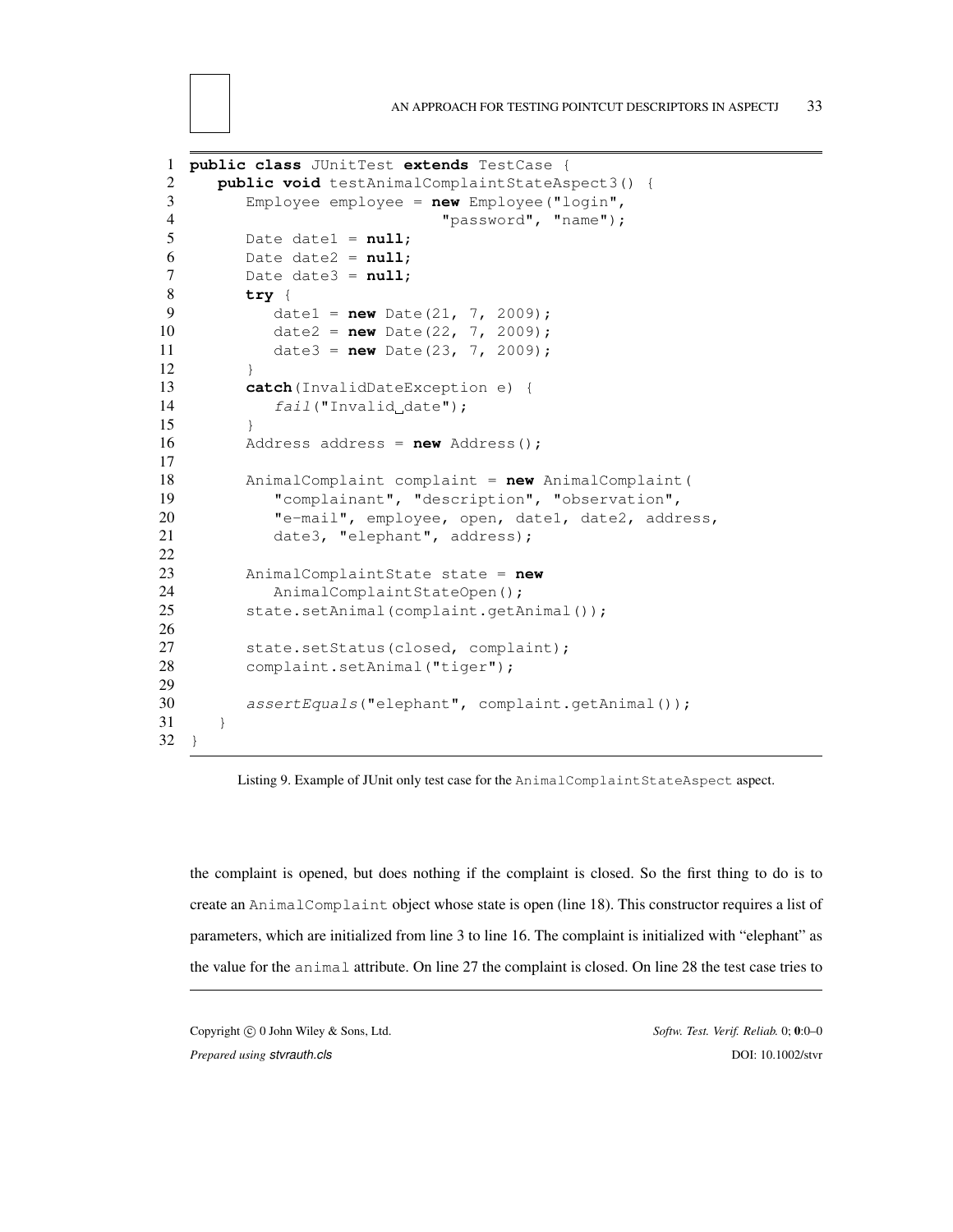```
1 public class AdviceTracerTest extends TestCase {
2 public void testAnimalComplaintStateAspect3() {
3 AnimalComplaint complaint = new AnimalComplaint();
4 addTracedAdvice("AnimalComplaintStateAspect3");
5 setAdviceTracerOn();
6 complaint.setStatus(closed);
7 setAdviceTracerOff();
8 assertAdviceExecutionsEquals("AnimalComplaintStateAspect3",1);
9 assertExecutedAdviceAtJoinpoint(
10 "AnimalComplaintStateAspect3",
11 "healthwatcher.model.complaint.AnimalComplaint.setStatus
                 :54");
12 }
13 }
```
Listing 10. Example of AdviceTracer test case for the AnimalComplaintStateAspect aspect.

```
1 @AdviceName("AnimalComplaintStateAspect3")
2 after(int status, AnimalComplaint animalComplaint,
3 AnimalComplaintState state):
4 execution(void AnimalComplaintState+.setStatus(int,
5 AnimalComplaint)) &&
6 args(status, animalComplaint) && target(state) {
7 \textbf{if}(\text{status} == \text{open})8 animalComplaint.setComplaintState(
9 new AnimalComplaintStateOpen(state)
10 );
11 } else if(status == closed){
12 animalComplaint.setComplaintState(
13 new AnimalComplaintStateClosed(state)
14 );
15 }
16 }
```
#### Listing 11. The AnimalComplaintStateAspect3 advice.

Copyright  $@$  0 John Wiley & Sons, Ltd.  $Softw. Test. Verify. Reliab. 0; 0:0-0$ 

*Prepared using stvrauth.cls* DOI: 10.1002/stvr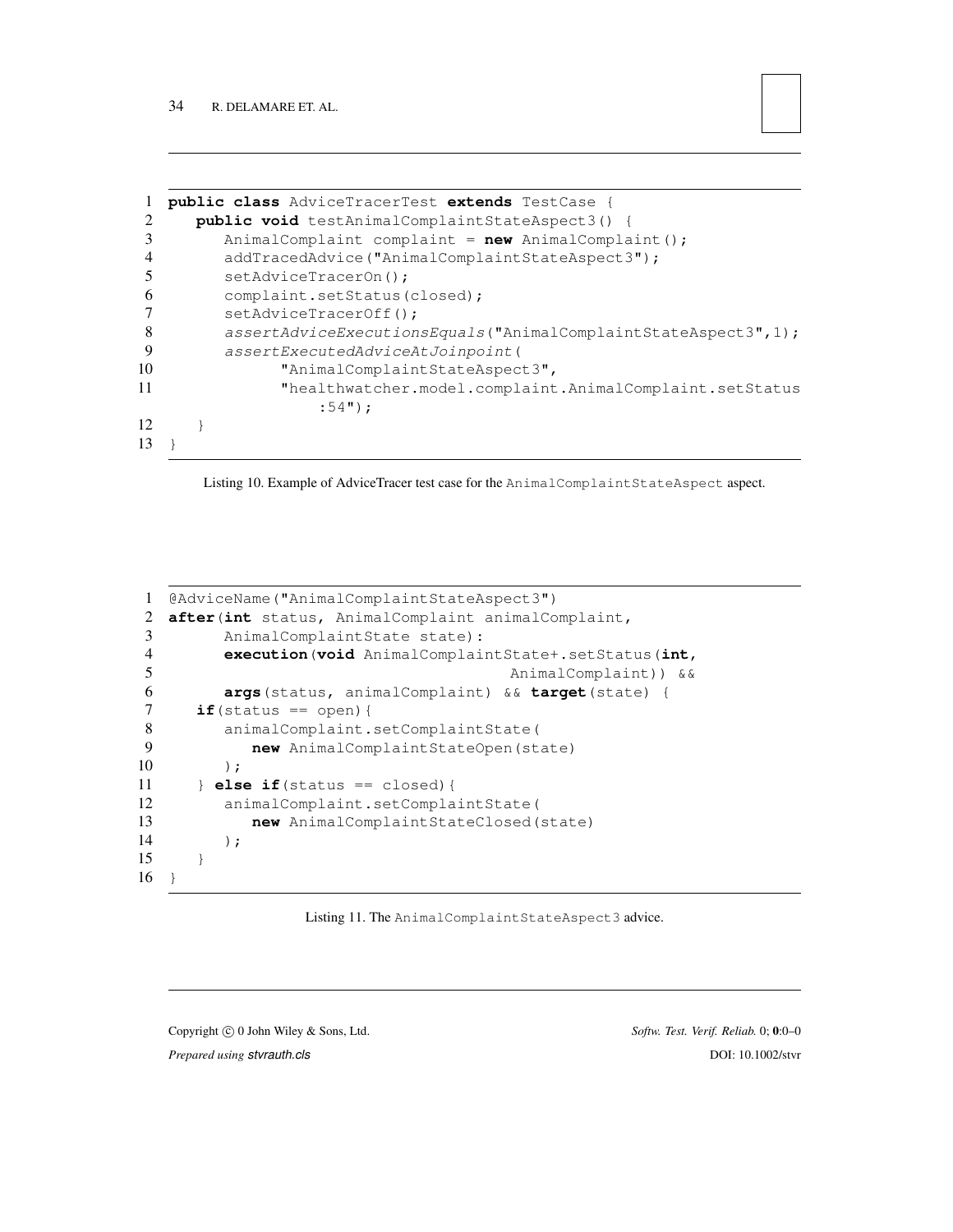change the value of animal to "tiger". If the state has been correctly changed by the advice, the value of animal should remain "elephant", as verified by the assertion on line 30.

AdviceTracer offers a set of assertions to check the presence of an advice, which allows the tester to specifically target faults in the PCD and reduce the complexity of the test cases. Since it is not required to test the behavior of the object under test, the empty constructor can be used to instantiate a complaint, as on line 3. On line 4, the test case specifies that only the AnimalComplaintStateAspect3 advice should be traced. Then on line 5 AdviceTracer is set on. The method AnimalComplaint.setStatus is called on line 6; this method calls AnimalComplaintState.setStatus where the advice should be woven. Once the test scenario is over, the AdviceTracer is set to off in line 7. Finally, there are two assertions on lines 8 and 9. The first assertion checks that the advice has been executed once, and the second assertion checks that it has been executed from the correct location.

This example shows several benefits of AdviceTracer. The test scenario is simpler with AdviceTracer. As it is not necessary to check the behavior of the advice, test cases only have to trigger behaviors where the advice is expected. On the other hand, using JUnit alone, it is necessary to set up a complex test scenario to be able to observe the behavior of the advice. The oracle written with AdviceTracer is more precise. The AdviceTracer test case can pass only if the PCD captures the correct set of join points, and thus if the advice has been woven at the correct place. The JUnit-only test cases pass if the value of animal has not changed, which can occur both because the advice is woven at the correct place but its behavior is faulty, or because the advice is not woven at the correct place.

In summary, AdviceTracer reduces the required effort to test the PCDs. The test cases written with AdviceTracer were written faster than the test cases written only with JUnit. AdviceTracer test cases are also simpler, as they have smaller size than JUnit test cases.

Copyright  $\odot$  0 John Wiley & Sons, Ltd. *Softw. Test. Verif. Reliab.* 0; 0:0–0 *Prepared using stvrauth.cls* DOI: 10.1002/stvr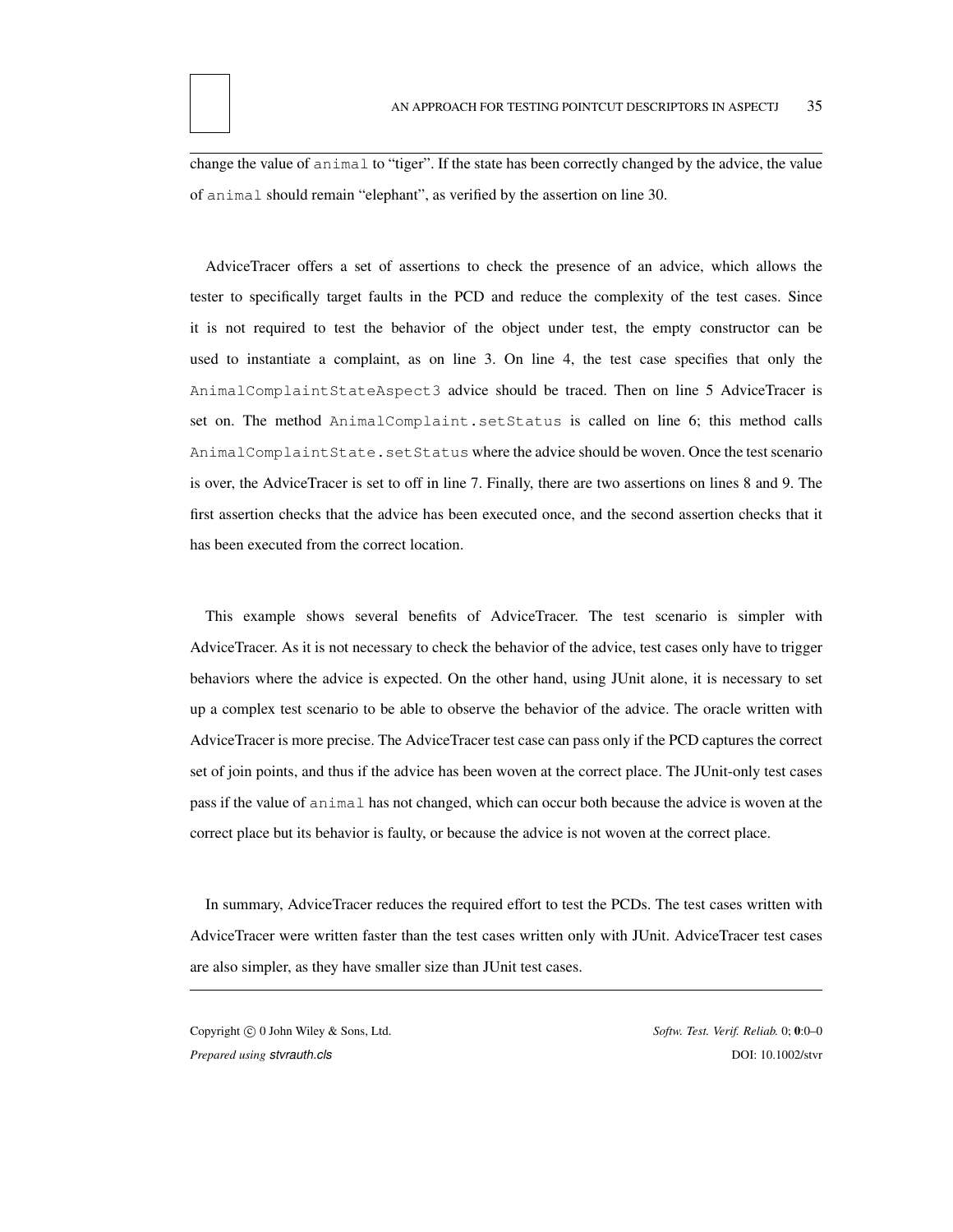### *5.4.2. Question 2*

The mutation score of the AdviceTracer test suite is greater than the mutation score of *TJU* (Figure 9). *TAT* achieved a 100% mutation score, which means it was able to kill all the mutants, and thus the test suite detects all the inserted faults. *TJU* only achieved a 81.59% mutation score. This means that *TJU* was not able to detect all the faults. The following paragraphs discuss the faults that were not detected.

There are 14 mutants that were not killed by *TJU* , although they were killed by *TAT* . These mutants are impossible or very hard to kill without AdviceTracer.

Four of the mutants not killed by *TJU* are mutants of the aspects that implement the state design pattern. After the initialization of an object, its state is initialized by the advice. With the mutants the advice is executed several times, which can be detected by AdviceTracer, with the assertion on line 8 of Listing 10. For *TJU* it is not possible as the result of the initialization is the same with the mutants as with the original.

Two of the mutants not killed by *TJU* are mutants of the aspect that implement the command design pattern. The commands are registered in the table at the initialization of the system. One mutant weaves the advice in several unintended join points so the table is reinitialized several times, but as the command table is private and not accessible with public methods, it is not possible to kill this mutant without AdviceTracer. The other mutant weaves the advice that is responsible for executing the command after the removal of a command. So with this mutant, the advice tries to execute a command just after it is removed and fails, but the failure is not observable (no events, e.g., exception, error message). As the command is actually removed, there is no observable behavior and the mutant cannot be killed without AdviceTracer.

The last eight mutants are related to an aspect that synchronizes several methods to prevent concurrent executions. While it is possible to kill these mutants with JUnit alone, creating a deterministic test for concurrent behavior is difficult. With AdviceTracer these mutants are easily killed, as there is no need to check the behavior of the advice in the oracle.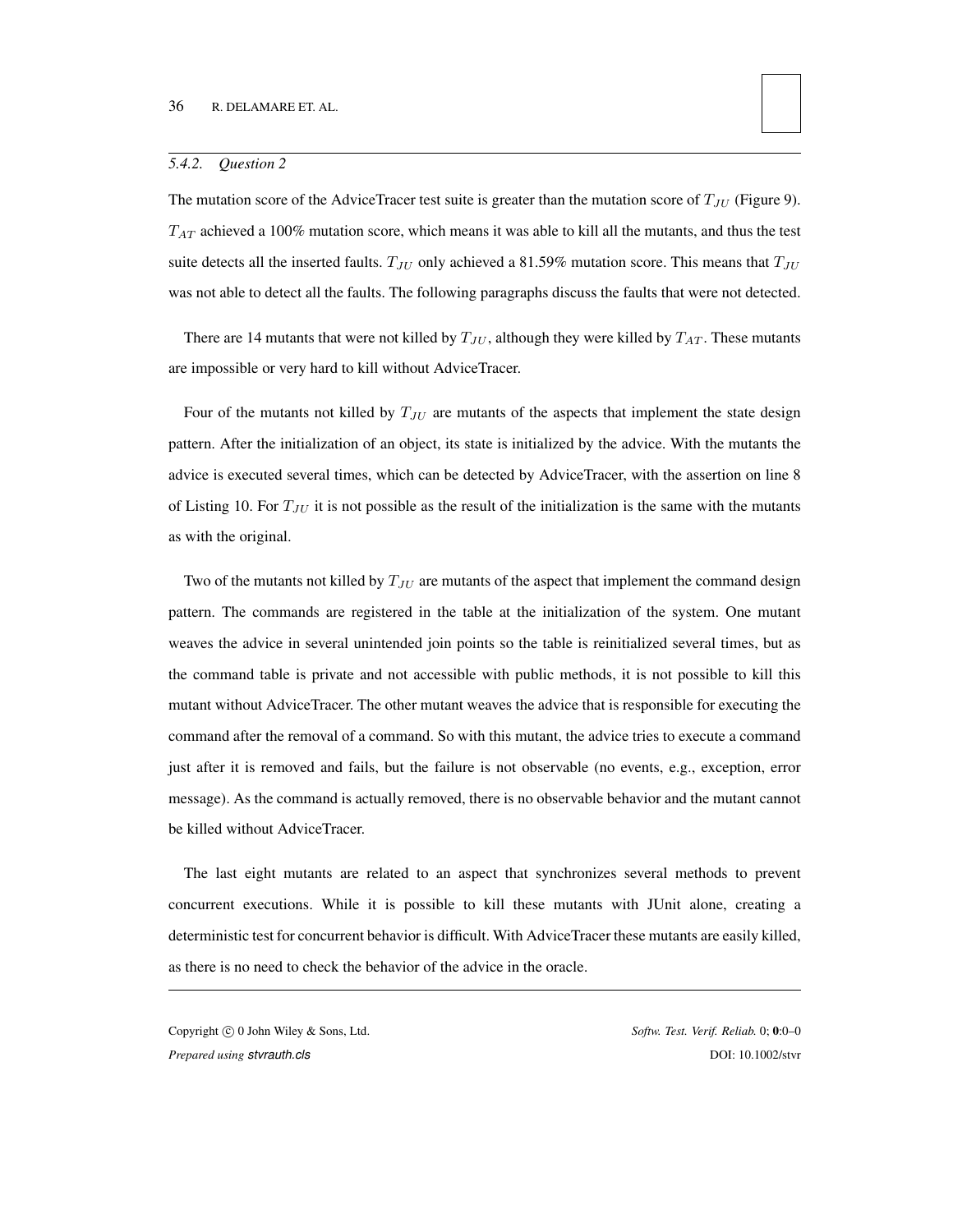In summary, AdviceTracer increases the ability of the test cases to detect faults in PCDs. With JUnit some faults in PCDs cannot be detected as the observable behavior of the associated advice cannot exhibit a fault. AdviceTracer on the other hand does not rely on the behavior of the advices and is able to detect all the kinds of faults inserted by the operators of AjMutator.

It has to be noted that faults that do not modify the observable behavior do not necessarily reveal an equivalent mutant. Since mutation analysis is performed on PCDs, an equivalent mutant is a PCD that matches exactly the same set of join points as the original one. Thus, if a mutant matches a different set of join points, the mutant is not equivalent, but can still lead to the same global behavior as the original PCD.

#### 5.5. Threats to validity

This section discusses the internal and external threats to validity.

The threats to internal validity are those that can bias the measurements made during this study. Mutation analysis was used as a test adequacy criterion to write the test cases. It is possible that the test suites would have been different if different criteria were selected. However, as AjMutator introduces different types of faults identified by Ferrari *et al.* [9], the test suites need to detect different types of faults and therefore they have various test cases. Thus, it is unlikely that other test adequacy criteria would produce different results. Another concern is that there were only 2 subjects. Other subjects could have written shorter or fewer test cases.

Another threat to validity is the fact that HealthWatcher was modified to improve its testability. However, this modification actually favors JUnit. Since AdviceTracer does not require tests to verify the behavior of the advices, it is less sensitive to testability issues than JUnit.

The threats to external validity are biases that affect the generalization of the results to other systems. HealthWatcher does not include all the types of primitive PCDs as shown in Table II. Previous work reported a study on 38 AspectJ projects [22]. This study shows that the primitive PCDs used in

Copyright  $\odot$  0 John Wiley & Sons, Ltd. *Softw. Test. Verif. Reliab.* 0; 0:0–0 *Prepared using stvrauth.cls* DOI: 10.1002/stvr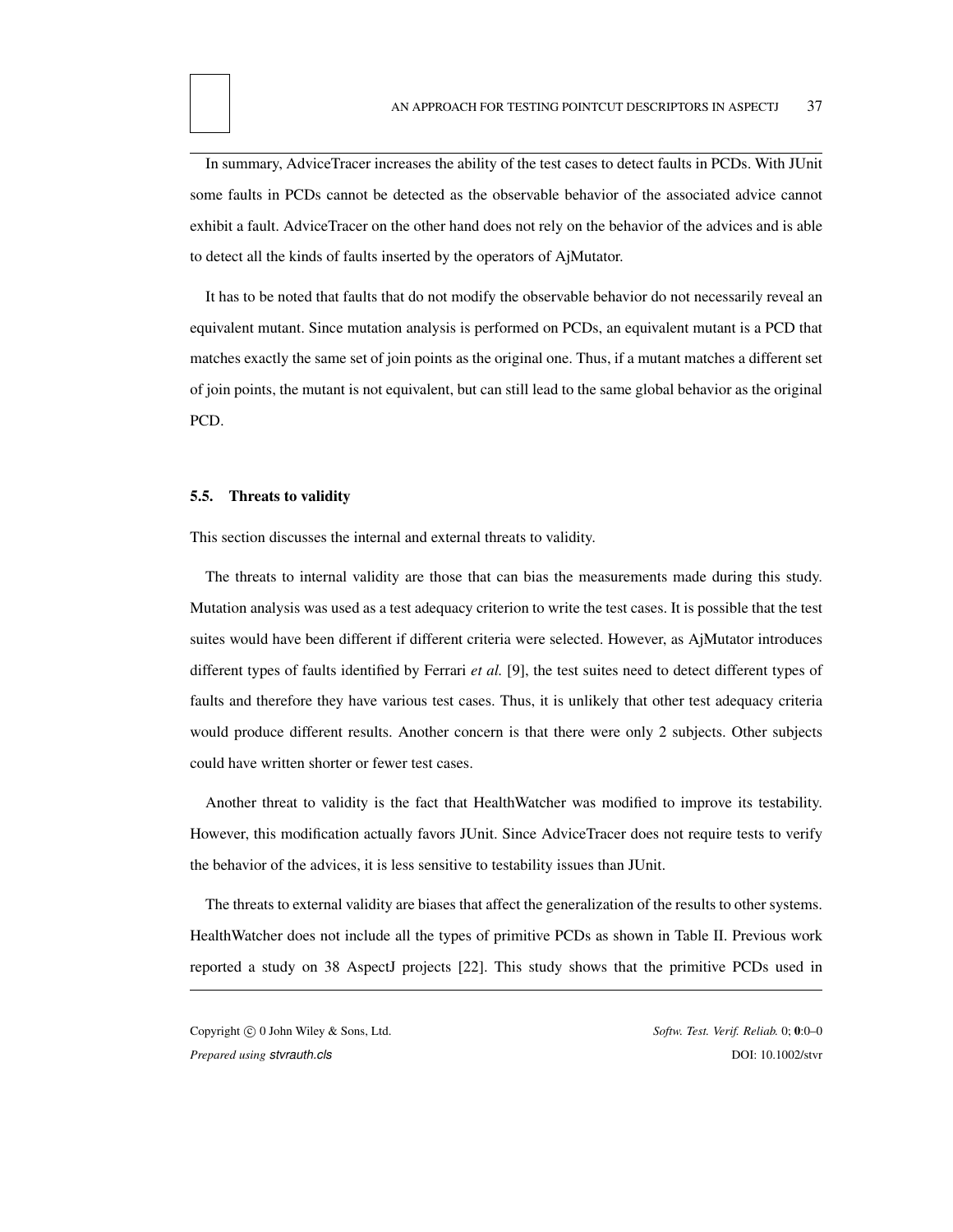The interval validity is also threatens by the subjects of this study. Having two subjects is a threat to internal validity, as such a small number may not be representative of the developers in the industry. Also, both testers wrote the test suite alone, which means that the results of this study may not generalize to bigger group of testers. Finally, both developers were students familiar with software testing techniques, which may not be the case of all the developers in the industry.

#### 6. Related Work

Ye *et al.* [32] tackle the issue of correctness of a PCD. They propose tools to assist developers in diagnosing faults and fixing PCDs. First, they compute a set of join points from a PCD that are almost matched by this PCD. This means they compute the set of join points that would be matched if the PCD was slightly different. That way, a developer who analyzes these join points can check whether he/she expected one of these join points to be matched. If this is the case, then the PCD must be fixed. For this step, Ye *et al.* also propose a tool that can explain why a join point is not matched by the PCD.

The solution proposed by Ye *et al.* to tackle the problem of faulty PCDs is thus different from the proposed approach. Instead of specifying the set of expected join points a priori, they provide assistance for manual inspection by the developer. The benefit of their approach is that it does not require additional work from the developer.

In case the aspects evolve, with their approach the developer has to manually check all the PCDs to be sure that there are no regressions. The approach proposed in this paper is automatic, so the developer can run all the test cases again. If a new advice is added, new test cases must be added to check its PCD. If existing PCDs are modified, the test cases for that PCD must be changed. All the other test cases remain unchanged.

Another work related to the proposed approach is Sakurai *et al.* [23], who specify pointcuts in the form of unit test cases. Although their approach at first glance appears to be similar to the proposed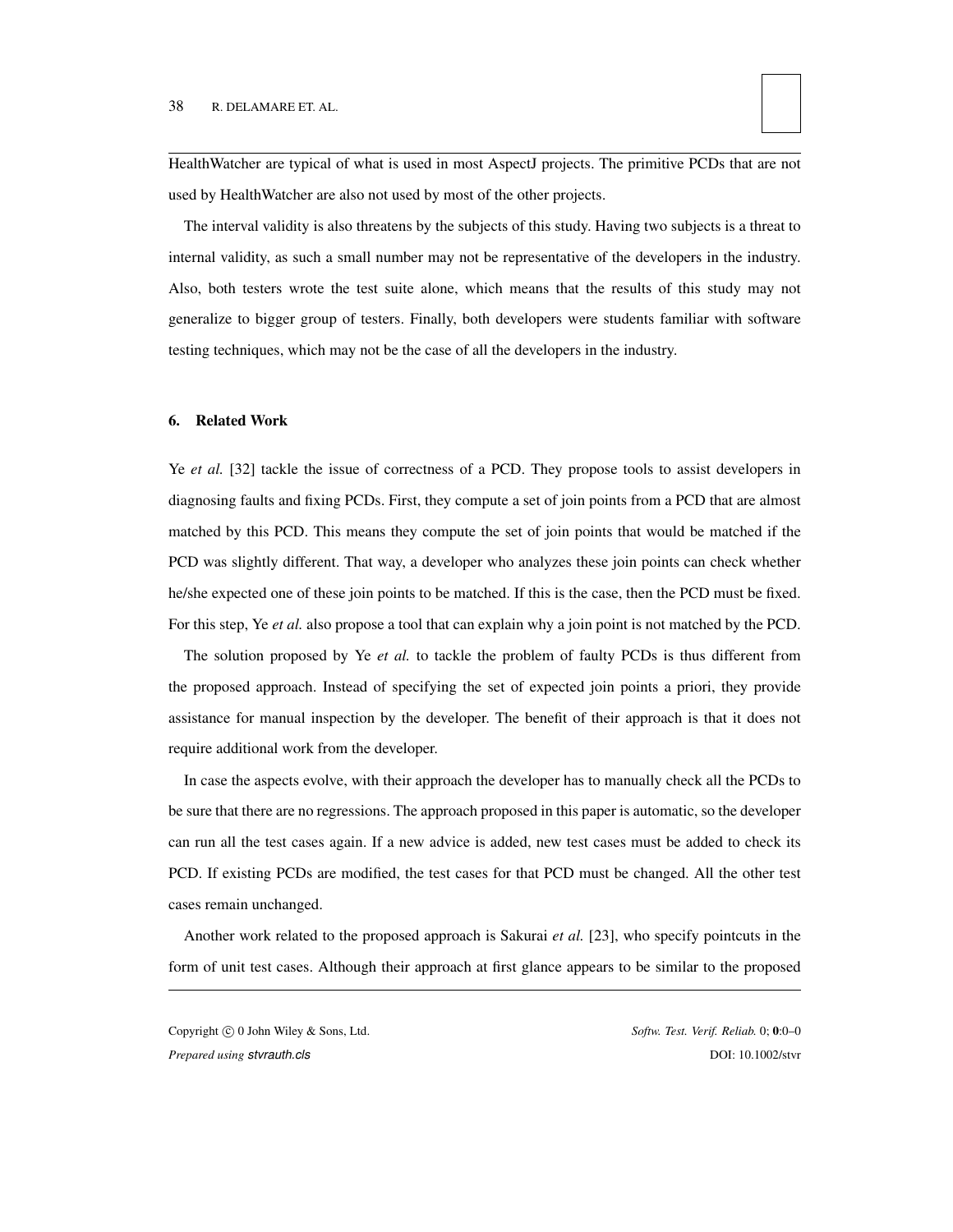approach, it is actually different. They propose a new language for pointcut description based on unit test cases. The test cases are not meant to validate a pointcut described as a regular expression. Instead, they are meant to replace the regular expression. This should allow PCDs to be more robust with respect to evolution. However, these PCDs can still be erroneous and the authors do not tackle the issue of the correctness of their PCDs.

Lemos *et al.* [18] have proposed a test adequacy criterion for testing advices. This criterion, called *all-crosscutting-node*, requires to execute each advice at each join point where it is woven. Wedyan and Ghosh [27] call this criterion *join point coverage* and have proposed a tool for measuring it. This criterion is intended for testing advices, but test suites targeting the PCDs should satisfy this test adequacy criterion, as the test case have to specify each intended join point.

There exist several studies related to mutation analysis in the context of AOP. Anbalagan *et al.* [2] present a tool for the generation of mutant PCDs. This tool produces mutants that are rated following their resemblance with the original PCD. This rating process also automatically detects the equivalent mutants.

Although the work of Anbalagan *et al.* is related to the mutation analysis approach used in AjMutator, they focused on a particular type of mutation analysis. One of their goals is to rank and select mutants so that the developer can choose a mutant, which is close to the PCD written in the aspect, to help develop the PCD.

To rank the mutant, their tools computes the difference between the mutant and the original PCD as an integer. This is possible because they have only two operators, one that only generates mutants of class 2 (only neglected join points) and one that only generates mutants of class 3 (only unintended join points). AjMutator is more general and extensible. It has more operators and operators can easily be added by implementing a visitor of the PCD AST.

Ferrari *et al.* [9] identified fault types for aspect-oriented programs and provided a set of mutation operators. This operators can insert faults in various parts of an AspectJ system, such as the advice or the PCD.

Copyright  $\odot$  0 John Wiley & Sons, Ltd. *Softw. Test. Verif. Reliab.* 0; 0:0–0 *Prepared using stvrauth.cls* DOI: 10.1002/stvr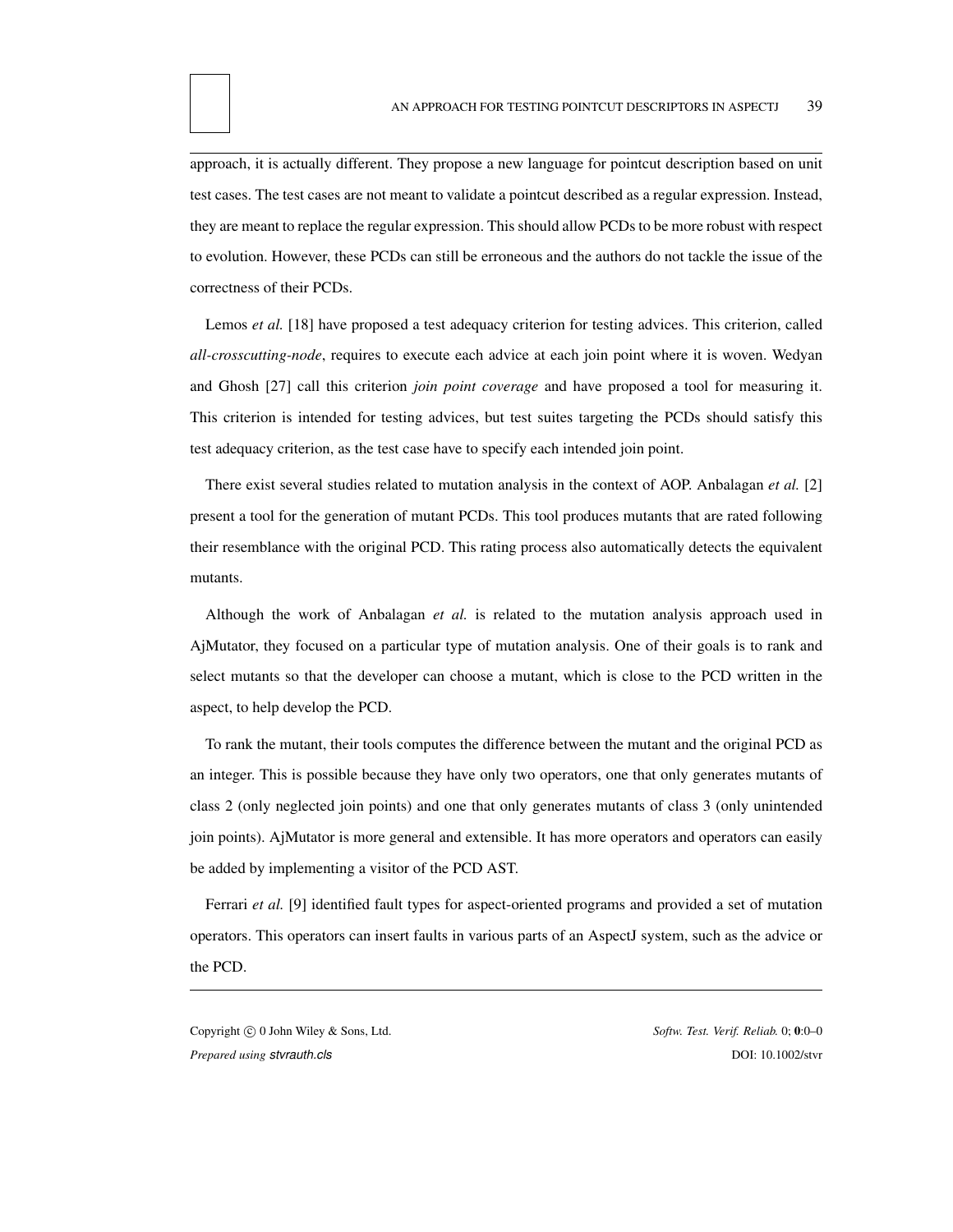AjMutator implements a set of the operators presented by Ferrari *et al.*. Table I shows the operators that have been implemented. These operators injects faults in the PCD that can produce mutants of class 1, 2 or 3 (or equivalent mutants).

McEachen *et al.* [20] and Baekken *et al.* [3] propose several fault models. These studies analyze aspect-oriented languages and identify AOP-specific faults that can occur. In particular, Baekken *et al.* focus on different categories of faults that can occur in PCDs.

Other work on testing aspect-oriented programs focus on other aspects of the testing activity. In particular, some studies have focused on unit testing in AOP and regression testing when the base program or aspects evolve.

Xu *et al.* [31] tackle the issue of regression test selection for AOP. They extended a technique for Java introduced by Harrold *et al.* [13] to take aspects into account. Based on the comparison of the control-flow graphs for test cases on the program before and after evolution, they identify the subset of test cases that must be executed for regression testing.

Xie *et al.* [28] focus on the automatic generation of test data for aspect-oriented programs. Their framework, called Aspectra, focuses on the validation of the behavior implemented in the advice. This tool leverages existing tools for automatic generation of test data for Java programs. A major issue of automatic test data generation is that the amount of generated data can be large. To tackle this issue, Xie *et al.* [29] introduced a framework for detecting redundant unit tests in AspectJ programs. The proposed framework removes the test cases that do not exercise a new behavior.

Harman *et al.* [12] have extended the work Xie *et al.* by using search-based techniques. They automatically generate test data for the base program that indirectly exercise the aspects. The goal is to achieve structural coverage of the aspects. This approach has been implemented by a prototype called EvolutionaryAspectTester. The authors have also conducted an empirical study that demonstrates that search-based testing for AOP is effective.

Xu *et al.* [30] propose a model-based testing approach for AOP. The behaviors of the base program and the advices are modeled with statecharts. The authors merge these statecharts and generate test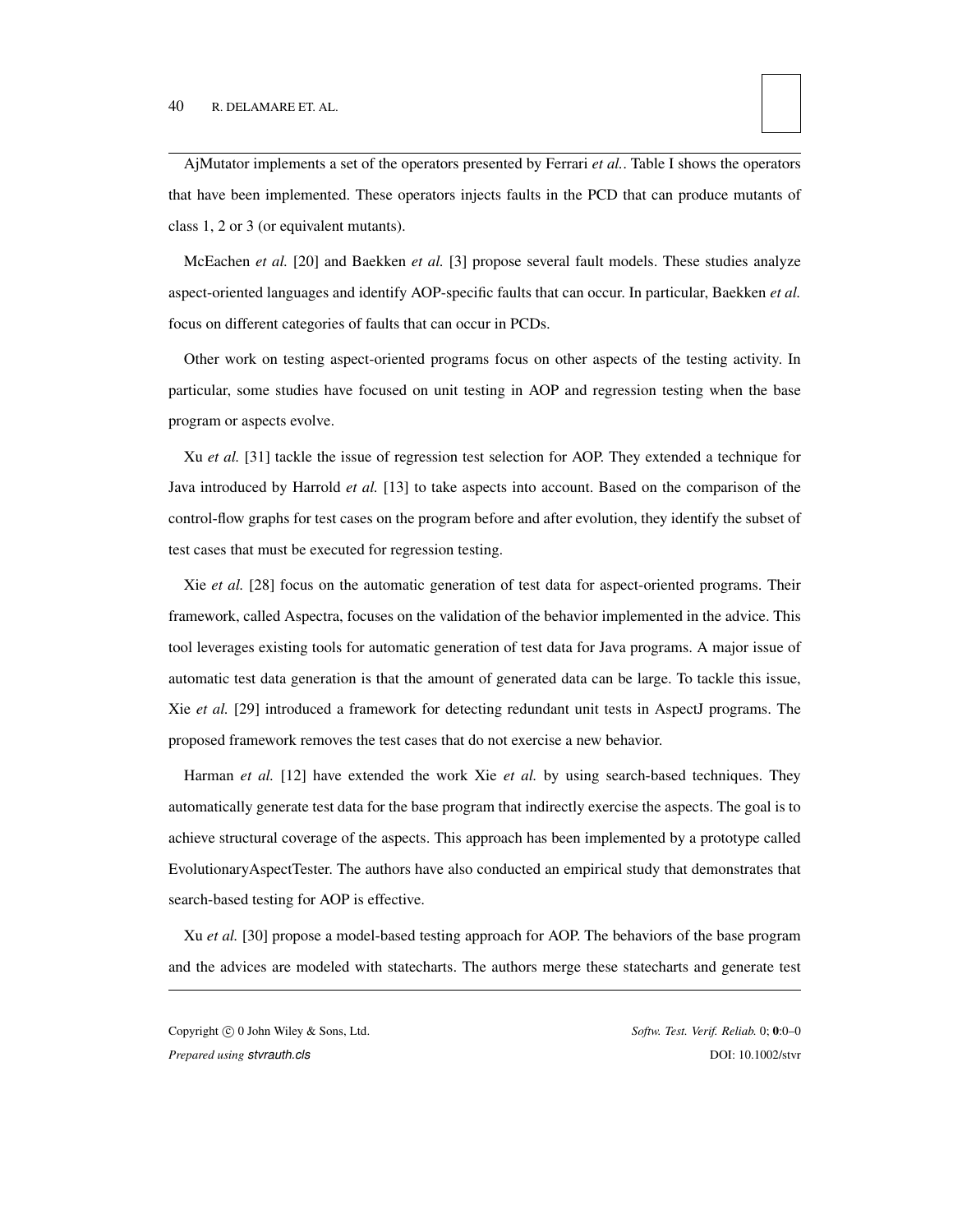data to cover the paths in the composed statechart that correspond to interactions between the base program and the advice.

Lopes *et al.* [19] focus on unit-testing the advices. Their approach relies on JAML (Java Aspect Markup Language), an aspect language for Java where the advices are implemented in regular Java classes and the PCDs are described in XML. This allows advices to be called as regular methods, and thus to be unit-tested. They also provide JamlUnit, a JUnit extension to test JAML advices.

#### 7. Conclusion

Pointcut descriptors (PCD) in AspectJ offer a flexible way of introducing crosscutting behavior in Java programs. However, they are also a major source of faults; a fault in one PCD can result in the introduction of the crosscutting behavior at several unintended places or miss certain desired places. PCDs must be thoroughly verified in order to ensure the correctness of aspect-oriented programs. With the current state of testing techniques, JUnit is the only possibility to automatically check the validity of a PCD. However, it has been shown that this is not sufficient, mainly because this does not allow a tester to precisely target faults in the PCD. As a consequence, a JUnit test case that is meant to capture faults in a PCD can miss faults. It can also capture faults that are not in the PCD, but in the advice, leading to an interpretation issue for diagnosis.

This work proposed the AdviceTracer tool. It monitors the execution of advices in AspectJ programs and offers the possibility to retrieve information about this execution through a small set of assertions. These assertions can in turn be used to build test cases that target faults in PCDs. For evaluation purposes, an empirical analysis was performed that compares AdviceTracer with JUnit for writing effective test cases for AspectJ test cases. Two dimensions of effectiveness were investigated: The complexity of test cases and their ability at detecting faults. The empirical study was performed on a HealthWatcher system that is frequently used as benchmark for aspect-oriented software development work. It was observed that test cases that use AdviceTracer to test PCDs are smaller, require less time to build, have oracles more focused on faults in PCDs, and detect more faults than test cases that use

*Prepared using stvrauth.cls* DOI: 10.1002/stvr

Copyright  $\odot$  0 John Wiley & Sons, Ltd. *Softw. Test. Verif. Reliab.* 0; 0:0–0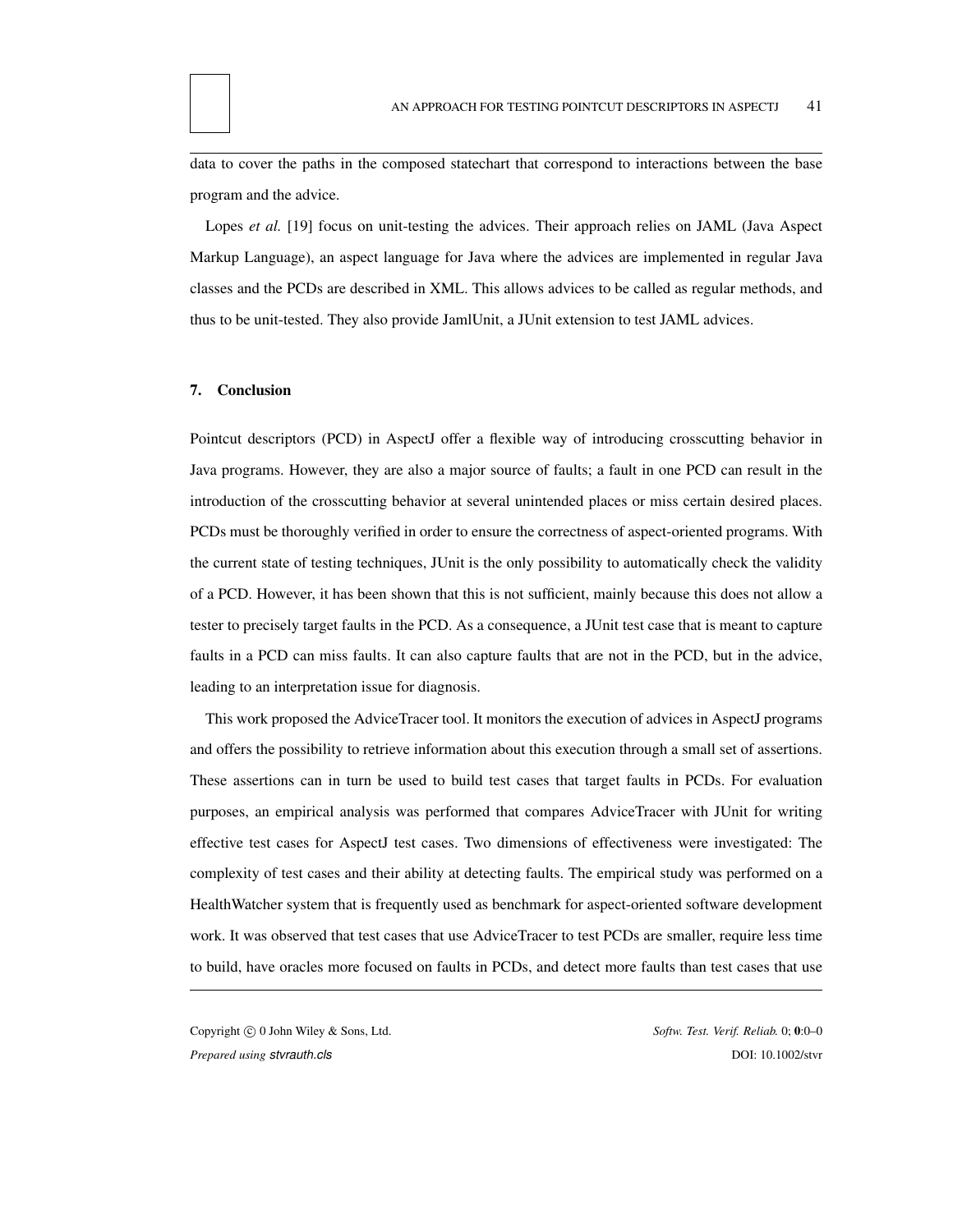JUnit only. Also, oracles that use AdviceTracer capture only faults in PCDs and cannot capture faults in the advice. This reduces the interpretation issue when a test case delivers a verdict. However, this oracle is based on the line number where the advice should occur and this might make the oracle fragile when the base program evolves.

In future work, the evolution of test cases needs to be explored. PCDs are particularly vulnerable to evolution. If new join points are added because the base program evolved, join points could be improperly matched by the existing PCDs, or on the contrary, join points could be improperly ignored by the existing PCDs. It would be useful to conduct an empirical study to see how test suites written with different techniques can detect such faults and can evolve with the program.

#### **REFERENCES**

- 1. R. Alexander, J. Bieman, and A. Andrews. Towards the systematic testing of aspect-oriented programs. Technical Report CS 04-110, Department of Computer Science, Colorado State University, Colorado, December 2004.
- 2. P. Anbalagan and T. Xie. Automated generation of pointcut mutants for testing pointcuts in aspectj programs. In *ISSRE '08: Proceedings of the 19th International Symposium on Software Reliability Engineering*, pages 239–248, Nov. 2008.
- 3. J. S. Bækken and R. T. Alexander. A candidate fault model for AspectJ pointcuts. In *ISSRE '06: Proceedings of the 17th International Symposium on Software Reliability Engineering*, volume 0, pages 169–178, Los Alamitos, CA, USA, 2006. IEEE Computer Society.
- 4. D. Beuche and C. Beust. Aop has yet to prove its value. *IEEE Software*, 23(1):73 74, January February 2006.
- 5. E. M. Cagnon and L. J. Hendren. Sablecc, an object-oriented compiler framework. In *TOOLS '98: Proceedings of the Technology of Object-Oriented Languages and Systems*, pages 140–154. IEEE Computer Society, August 1998.
- 6. R. Delamare, B. Baudry, S. Ghosh, and Y. Le Traon. A test-driven approach to developing pointcut descriptors in AspectJ. In *ICST '09: Proceedings of the 2nd International Conference on Software Testing, Verification, and Validation*, April 2009.
- 7. R. Delamare, B. Baudry, and Y. Le Traon. Ajmutator: A tool for the mutation analysis of aspectj pointcut descriptors. In *Proceedings of the 4th International Workshop on Mutation Analysis (Mutation'09)*, 2009.
- 8. R. DeMillo, R. J. Lipton, and F. G. Sayward. Hints on test data selection: Help for the practicing programmer. *Computer*, 11(4):34–41, April 1978.
- 9. F. C. Ferrari, J. C. Maldonado, and A. Rashid. Mutation testing for aspect-oriented programs. In *ICST '08: Proceedings of the 1st International Conference on Software Testing, Verification, and Validation*, pages 52–61, April 2008.

Copyright  $\odot$  0 John Wiley & Sons, Ltd. **Software Example 2018** Softw. Test. Verif. Reliab. 0; 0:0–0 *Prepared using stvrauth.cls* DOI: 10.1002/stvr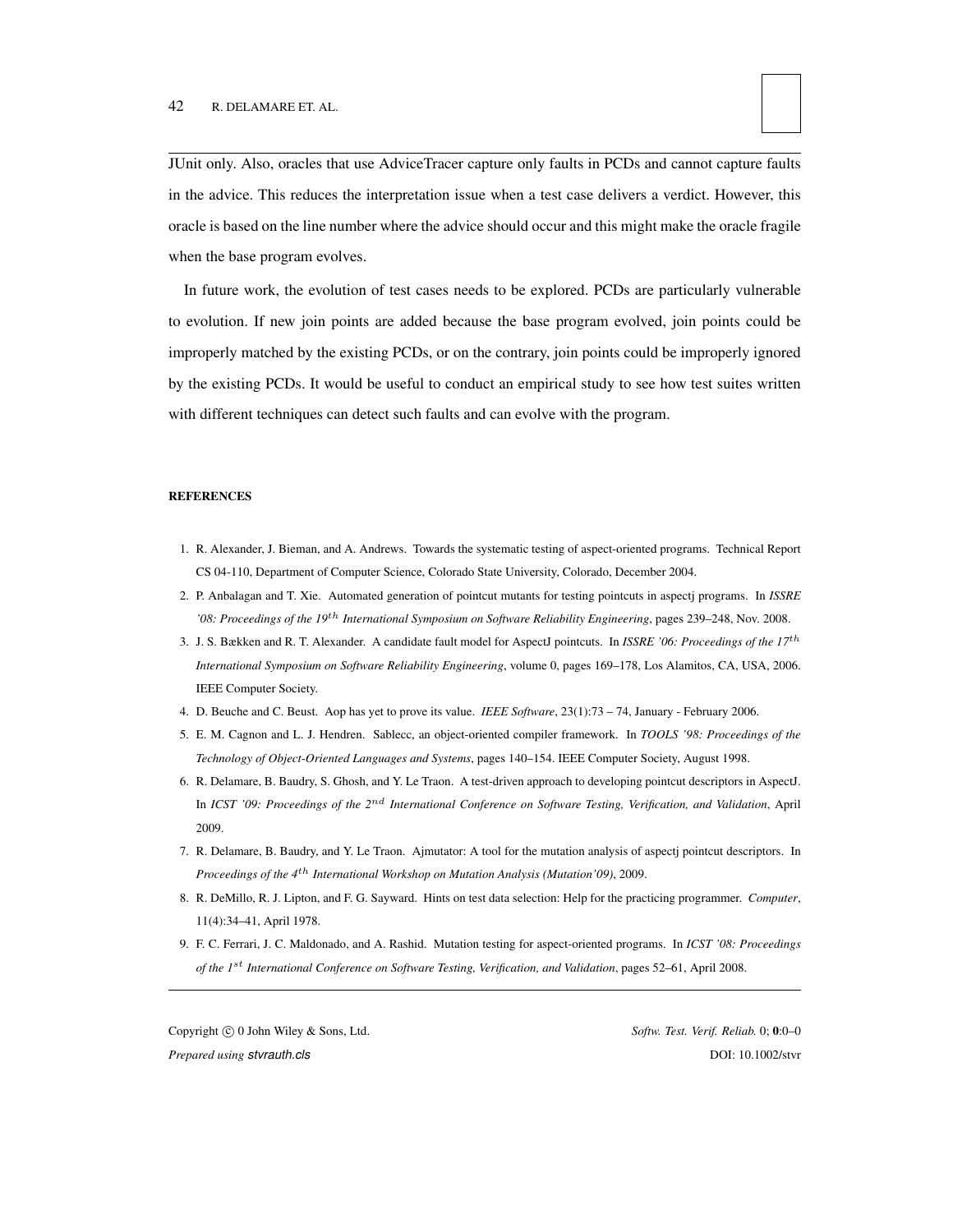- 10. E. Gamma, R. Helm, R. Johnson, and J. Vlissides. *Design patterns: elements of reusable object-oriented software*. Addison-Wesley Longman Publishing Co., Inc., 1995.
- 11. R. Geist, A. J. Offutt, and J. Harris, Frederick .C. Estimation and enhancement of real-time software reliability through mutation analysis. *Computers, IEEE Transactions on*, 41(5):550–558, May 1992.
- 12. M. Harman, F. Islam, T. Xie, and S. Wappler. Automated test data generation for aspect-oriented programs. In *AOSD '09: Proceedings of the 8th ACM international conference on Aspect-oriented software development*, pages 185–196, New York, NY, USA, 2009. ACM.
- 13. M. J. Harrold, J. A. Jones, T. Li, D. Liang, A. Orso, M. Pennings, S. Sinha, S. A. Spoon, and A. Gujarathi. Regression test selection for java software. In *OOPSLA'01: Proceedings of the 16th conference on Object-Oriented Programming, Systems, Languages, and Applications*, pages 312–326, 2001.
- 14. K. Hoffman and P. Eugster. Towards reusable components with aspects: an empirical study on modularity and obliviousness. In *ICSE '08: Proceedings of the 30th international conference on Software engineering*, pages 91–100, New York, NY, USA, 2008. ACM.
- 15. G. Kiczales, J. Lamping, A. Mendhekar, C. Maeda, C. V. Lopes, J.-M. Loingtier, and J. Irwin. Aspect-oriented programming. In *Proceedings of the European Conference on Object-Oriented Programming*, 1997.
- 16. C. Koppen and M. Storzer. Pcdiff: Attacking the fragile pointcut problem. In *European Interactive Workshop on Aspects in Software (EIWAS)*, September 2004.
- 17. O. A. L. Lemos, F. C. Ferrari, P. C. Masiero, and C. V. Lopes. Testing aspect-oriented programming pointcut descriptors. In *WTAOP '06: Proceedings of the 2nd workshop on Testing aspect-oriented programs*, pages 33–38, New York, NY, USA, 2006. ACM.
- 18. O. A. L. Lemos, A. M. R. Vincenzi, J. C. Maldonado, and P. C. Masiero. Control and data flow structural testing criteria for aspect-oriented programs. *J. Syst. Softw.*, 80(6):862–882, 2007.
- 19. C. V. Lopes and T. Chi Ngo. Unit testing aspectual behavior. In *Proceedings of the 1st Workshop on Testing Aspect-Oriented Programs*, 2005.
- 20. N. McEachen and R. T. Alexander. Distributing classes with woven concerns: an exploration of potential fault scenarios. In *AOSD '05: Proceedings of the 4th international conference on Aspect-oriented software development*, pages 192–200, New York, NY, USA, 2005. ACM.
- 21. F. Munoz, B. Baudry, and O. Barais. Improving maintenance in aop through an interaction specification framework. In *Proceedings of the 24th International Conference on Software Maintenance (ICSM'08)*, pages 77 – 86, October 2008.
- 22. F. Munoz, B. Baudry, R. Delamare, and Y. Le Traon. Inquiring the usage of aspect-oriented programming: an empirical study. In *Proceedings of the 25th International Conference on Software Maintenance (ICSM'09)*, September 2009.
- 23. K. Sakurai and H. Masuhara. Test-based pointcuts for robust and fine-grained join point specification. In *AOSD '08: Proceedings of the 7th international conference on Aspect-oriented software development*, pages 96–107, New York, NY, USA, 2008. ACM.